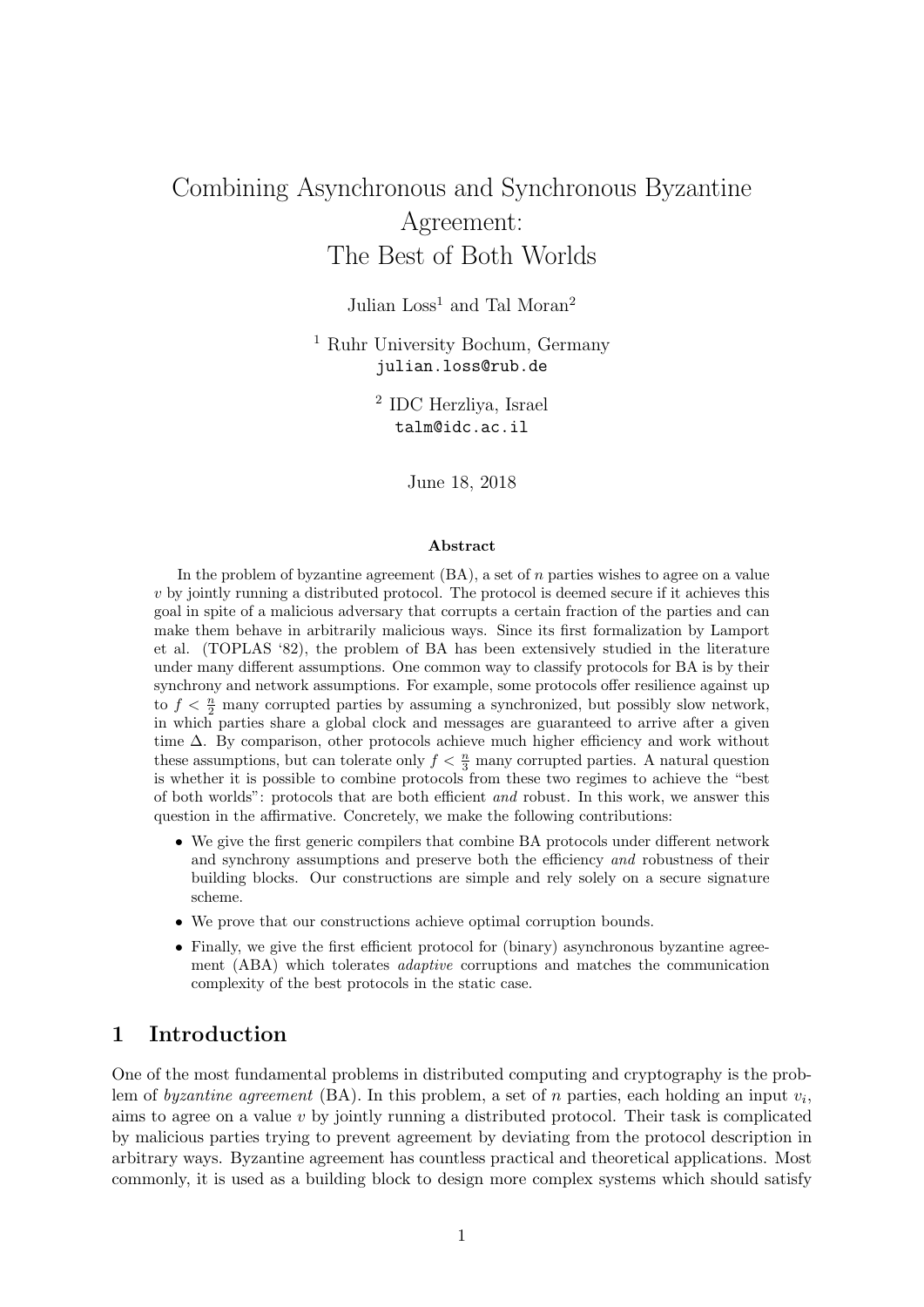strong consistency guarantees, e.g. databases, replicated services, or secure voting mechanisms. The related (slightly easier) problem of broadcast (BC) also has many applications to secure multi party computation (MPC).

Formally, a protocol for BA must satisfy the following three properties. Termination: Every honest party  $P_i$  eventually terminates the protocol with some output  $v_i'$ . Consistency: All honest parties output the same value v'. Validity: If all honest parties input  $v_i = v$  then every honest party outputs v.

The problem of BA was first introduced in the seminal work of Lamport et al. [\[25\]](#page-27-0) and has since been extensively studied for almost four decades under various assumptions. Very roughly speaking, protocols from the literature can be separated into two classes.

- Synchronous Protocols: These protocols require synchronization in the form of a global clock shared among the parties. Protocols in the synchronous model are round-based and crucially rely on a network that guarantees the delivery of messages within some a priori known time bound  $\Delta$ . Protocols in this regime can tolerate up to  $f < \frac{n}{2}$  maliciously corrupted parties.
- Asynchronous Protocols: This type of protocols does not require the above assumptions. In particular, protocols in this setting achieve byzantine agreement in spite of arbitrary (but finite) message delays. The main challenge in this setting is to distinguish between a party whose message is merely delayed by the network and one that has "failed" (and did not send a message at all). Asynchronous protocols for byzantine agreement (ABA) can tolerate at most  $f < \frac{n}{3}$  maliciously corrupted parties.

In order to guarantee message delivery even for remote parties that suffer from a poor connection to the network, the parameter  $\Delta$  is chosen as an upper bound on the real network delay  $\delta$ . Typically,  $\Delta$  is chosen rather pessimistically, i.e,  $\Delta \gg \delta$ . Therefore, synchronous protocols are usually employed whenever robust protocols with a high tolerance for corruptions are needed and efficiency takes only second priority. On the other hand, for many applications, efficiency is more important than robustness. In such a setting, asynchronous protocols are preferable to their synchronous counterparts, because they do not require a priori bounds and thus parties can take full advantage of a fast network. In line with [\[30\]](#page-28-0), we will call protocols with this property responsive protocols. A natural question that arises from the above discussion is whether it is possible to combine protocols under different synchrony assumptions to obtain a hybrid protocol with best-of-both-worlds properties in terms of robustness and efficiency.

### 1.1 Our Results

In this work, we present novel constructions that achieve precisely such guarantees by compiling existing protocols under different synchrony assumptions into a new protocol that boasts the beneficial properties of both synchronous and asynchronous protocols.

Best-of-both-worlds compilers Concretely, our generic compiler combines protocols Π<sub>ABA</sub> and  $\Pi_{\text{SBA}}$  for asynchronous and synchronous byzantine agreement, respectively, and leads to a hybrid protocol  $\Pi_{\text{HBA}}$  for byzantine agreement with the following properties.

- For all  $f_{AR} \leq \frac{1}{4}$  $\frac{1}{4}$ , if  $\Pi_{\mathsf{ABA}}$  achieves byzantine agreement, given that less than an  $f_{\mathsf{AR}}$ -fraction of the parties are corrupted, then  $\Pi_{\mathsf{HBA}}$  is responsive in the following sense: If the network is fast and less than an  $f_{AR}$ -fraction of the parties are corrupted, then every honest party can produce *output* in  $\Pi_{\text{HBA}}$  within a time that depends only on the network delay  $\delta$ . We refer to this property as output responsiveness.
- For all  $f_{AV} \leq \frac{1}{2}$  $\frac{1}{2}$ , if  $\Pi_{\mathsf{ABA}}$  satisfies validity, given that less than an  $f_{\mathsf{AV}}$ -fraction of the parties are corrupted,  $\Pi_{\mathsf{HBA}}$  also satisfies validity under the same condition.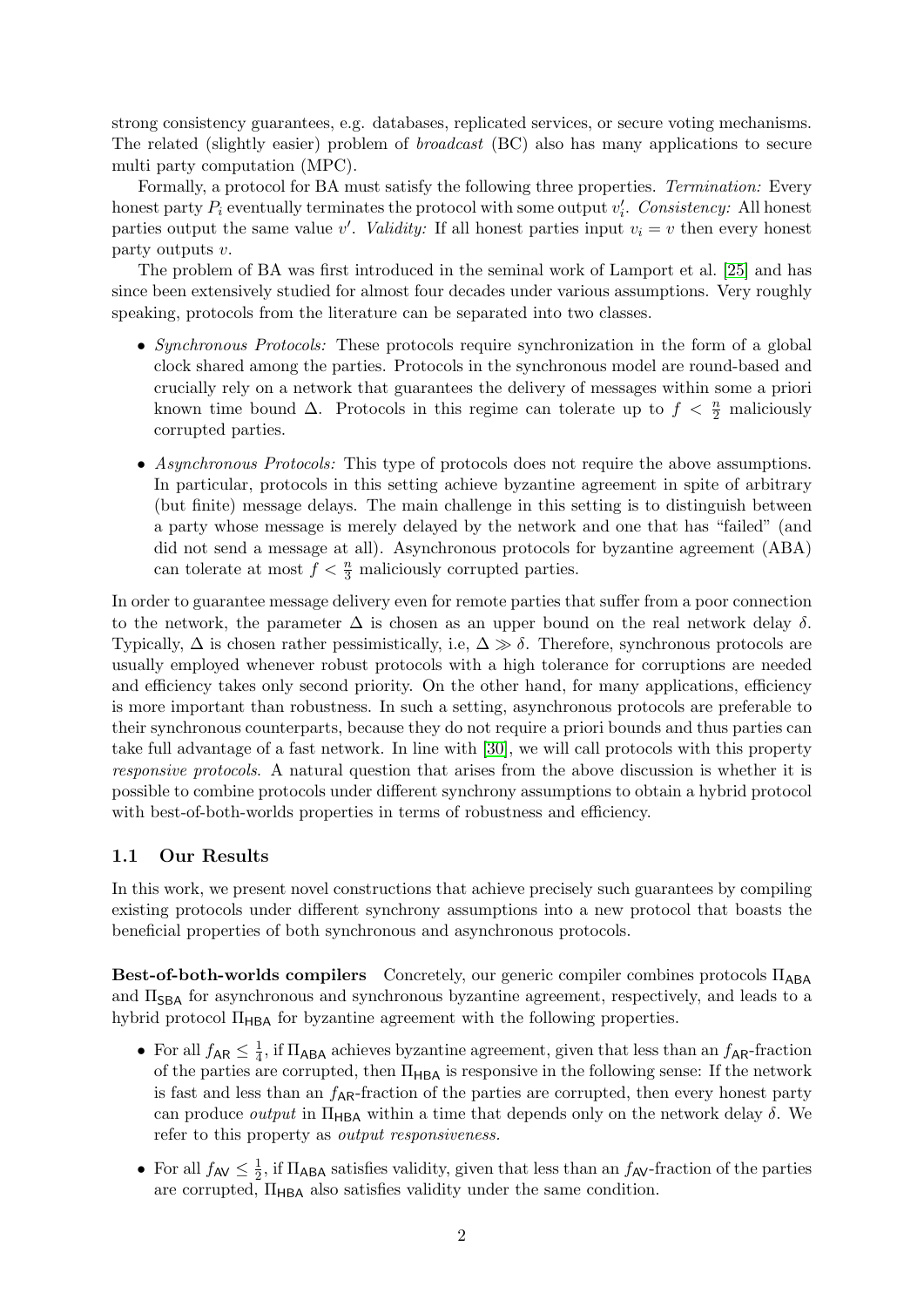- If  $\Pi_{\text{SBA}}$  achieves byzantine agreement in time  $t_{\text{SBA}}$ , given that less than half of the parties are corrupted, then  $\Pi_{\mathsf{HBA}}$  also achieves  $\frac{1}{2}$ -consistency.
- $\Pi_{\text{HBA}}$  is guaranteed to terminate by time  $t_{\text{out}}+\Delta+t_{\text{SBA}}$ , where  $t_{\text{out}}$  is a time-out parameter that can be chosen arbitrarily in  $\Pi_{\text{HBA}}$ . In particular, if  $t_{\text{SBA}} = t_{\text{start}} + O(\Delta)$  (where  $t_{\text{start}}$ ) is the protocol starting time), then choosing  $t_{\text{out}} = O(\Delta)$  implies that  $\Pi_{\text{HBA}}$  runs in  $O(1)$ synchronous rounds.

We present  $\Pi_{\text{HBA}}$  in section [4.1,](#page-8-0) with an informal analysis. The main properties achieved by  $\Pi_{\rm HBA}$  are stated in theorem [4.10.](#page-12-0) In section [4.3,](#page-16-0) we also give an alternative compiler which leads to a responsive hybrid protocol  $\Pi$ <sub>ETHBA</sub> in which parties can *terminate* immediately after outputting and within a time that depends only on the network delay  $\delta$ . We refer to this property simply as responsiveness. In addition,  $\Pi$ <sub>ETHBA</sub> satisfies the same security guarantees as  $\Pi_{\text{HBA}}$ , but incurs a worst-case overhead in running time of  $O(n)$  synchronous rounds if either the network is slow or too many parties are corrupted. The properties of  $\Pi$ <sub>ETHBA</sub> are summed up in Theorem [4.24.](#page-19-0)

Security against *adaptive* adversaries Protocols obtained via our compilers preserve security guarantees against adaptive adversaries offered by the components  $\Pi_{AB}$  and  $\Pi_{SB}$ . In particular, the responsiveness guarantees offered by our hybrid protocols do not degrade under adaptive corruptions. This is an important improvement over previous works such as [\[31\]](#page-28-1) that offer security and responsiveness only in the weaker model of mildly adaptive corruptions, which take a short while to become active.

More generally, our protocol improves upon *optimistic protocols*, which immediately lose all of their responsiveness properties under adaptive corruptions. We provide a more detailed comparison of such protocols with ours in section [1.3.](#page-4-0)

**Optimality of our construction** In Section [4.2,](#page-13-0) we prove that for the parameters  $f_{AR}$ ,  $f_{AV}$ such that  $f_{AV} \leq \frac{1}{2}$  $\frac{1}{2}(1-f_{AR})$ , our compilers are optimal. Namely, no protocol  $\Pi_{HBA}$  can achieve both output-responsiveness when less than an  $f_{AR}$ -fraction of parties is corrupted and validity when at least an  $\frac{1}{2}(1 - f_{AR})$ -fraction of parties is corrupted.

Since existing  $\overline{\Pi}_{ABA}$  protocols do not offer validity above  $\frac{n}{3}$  corrupted parties, they do not give the optimal parameters when plugged into our transformation. However, our transformation does not require consistency of  $\Pi_{\mathsf{ABA}}$  above an  $f_{\mathsf{AR}}$ -fraction of corrupted parties. We make use of this by constructing a second compiler that converts any  $\Pi_{ABA}$  protocol achieving termination, validity, and consistency for less than an  $f_{AR}$ -fraction of corrupted parties into a new  $\Pi_{ABA}$ protocol that attains the desired properties.

Concretely, this means that the new protocol achieves termination given that less than an  $f_{AR}$ -fraction of parties is corrupted and validity, given that less than a  $\frac{1}{2}(1 - f_{AR})$ -fraction is corrupted, but may violate consistency, given that at least an  $f_{AR}$ -fraction of parties is corrupted. Combined with our compilers from above, we therefore show how to obtain optimal parameters for our compilers from any given  $\Pi_{\text{ABA}}$  protocol that achieves byzantine agreement, given that less than a  $\frac{1}{4}$ -fraction of the parties is corrupted.

Communication-efficient ABA with adaptive security In Section [6,](#page-21-0) we present a novel common coin protocol that leads to a new, highly efficient protocol for binary ABA (BABA) which achieves security for up to  $f < \frac{n}{3}$  adaptive corruptions. This protocol has an overall communication complexity of  $O(n^2)$ , in line with the state-of-the-art for the best adaptivelysecure synchronous protocols. Plugging this into our best-of-both-worlds compiler, the resulting hybrid protocol can also achieve the best of both worlds in terms of communication complexity.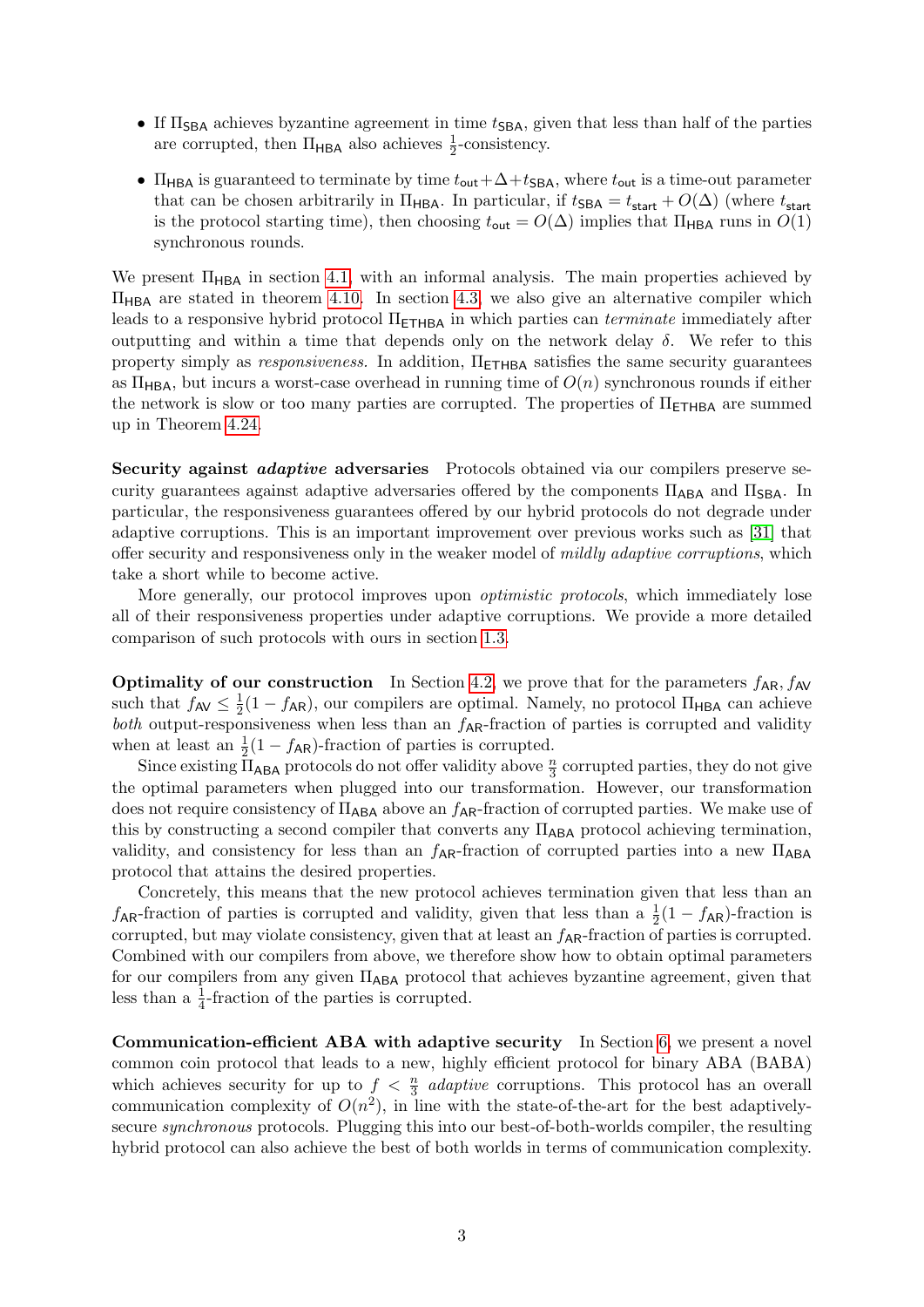Of independent interest, our result resolves the long-standing open question of obtaining an efficient BABA protocol that tolerates adaptive corruptions and presents a significant im-provement over the best known solution in this setting (due to [\[9\]](#page-27-1)), which requires  $O(\kappa n^4)$  total communication complexity (here,  $\kappa$  denotes a security parameter).

#### 1.2 Overview of Our Compiler

At a high level, our compiler uses the synchronous protocol as a slow, but robust fallback path in case the asynchronous protocol fails to reach agreement within a reasonable amount of time.

When combining protocols for BA for different synchrony assumptions, the main technical difficulty comes from the fact that some 'early' parties may obtain an output in the asynchronous path of the protocol, while for other 'late' parties, either the network was running very slow or the adversary has corrupted sufficiently many parties to control the outcome of the protocol at will. In this case, the consistency property of the hybrid protocol demands that the output of the 'late' parties be equal to the output of the 'early' parties. Thus,  $\Pi_{\mathsf{HBA}}$  must ensure that the late parties do not re-agree on a value that is inconsistent with the early parties' output as otherwise, it would not make any improvements over a synchronous protocol.

Here, we rely on ideas from the recent work of Pass and Shi [\[31\]](#page-28-1). In essence, their protocol lets an honest party output a value v, if it sees that at least  $\frac{3n}{4}$  parties have signed it. This makes it impossible for an adversary controlling less than  $\frac{n}{2}$  parties to split the honest parties' view, as it cannot generate sufficiently many signatures on distinct values  $v', v$ .

On the other hand, an adversary that controls  $\frac{n}{4}$  or more parties may succeed in violating the validity property by making parties accept a message  $v' \neq v$  in the case where every honest party has input v to  $\Pi_{\text{HBA}}$ . To prevent this from happening, we rely on the validity property of  $\Pi_{\mathsf{ABA}}$ : namely, we are guaranteed that as long as less than  $n \cdot f_{\mathsf{AV}}$  parties are corrupted, validity is achieved in  $\Pi_{\mathsf{ABA}}$ . Therefore, if every honest party inputs v to  $\Pi_{\mathsf{ABA}}$ , then every honest party that terminates its execution of  $\Pi_{\mathsf{ABA}}$  must output v.

We can use this property as follows. Every party in  $\Pi_{HBA}$  first runs  $\Pi_{ABA}$  with its input to  $\Pi_{\mathsf{HBA}}$ . Then, it signs its output v from  $\Pi_{\mathsf{ABA}}$  and broadcasts it to everybody. It outputs v, as soon as it obtains  $\frac{3n}{4}$  signatures on v. This ensures our 'early output' property (outputresponsiveness) in case sufficiently many parties are honest.

Since no honest party ever broadcasts a value other than  $v$ , no adversary controlling less than  $\frac{n}{2}$  parties can produce  $\frac{3n}{4}$  valid signatures on a value other than v. Furthermore, if at least one honest party *does* output v, then it will broadcast the entire list of  $\frac{3n}{4}$  signatures to the network. This ensures that every other honest party obtains v along with a valid proof of  $\frac{3n}{4}$ signatures.

Finally, the parties can run  $\Pi_{\text{SBA}}$ , using either their initial input or the unique value that they have obtained together with a proof from another party. Our argument now ensures that if every honest party has input v to  $\Pi_{\text{HBA}}$ , then every honest party will also input v to  $\Pi_{\text{SBA}}$ , i.e., the input v of an honest party to  $\Pi_{\text{SBA}}$  is preserved by the above procedure. Therefore, by validity of  $\Pi_{\text{SBA}}$ , every honest party outputs v and terminates the protocol.

#### 1.2.1 Naïve Solutions Don't Work

One might wonder whether the same type of guarantees could also be obtained by simply running a constant round asynchronous protocol  $\Pi_{ABA}$  in the synchronous model. However, as we sketch in section [3.1,](#page-6-0) this can actually lead to a protocol which runs in  $O(n)$  synchronous rounds *despite* tolerating only  $f < \frac{n}{3}$  corrupted parties.

In comparison, the protocols  $\Pi_{\sf HBA}$  and  $\Pi_{\sf ETHBA}$  we have sketched above can tolerate up to  $\frac{1}{2}(1 - f_{AR}) \leq \frac{3}{8}$  $\frac{3}{8}$  corruptions, given suitable subcomponents and *always* run in a number of synchronous rounds that depends on the worst case running time of  $\Pi_{\mathsf{SBA}}$ .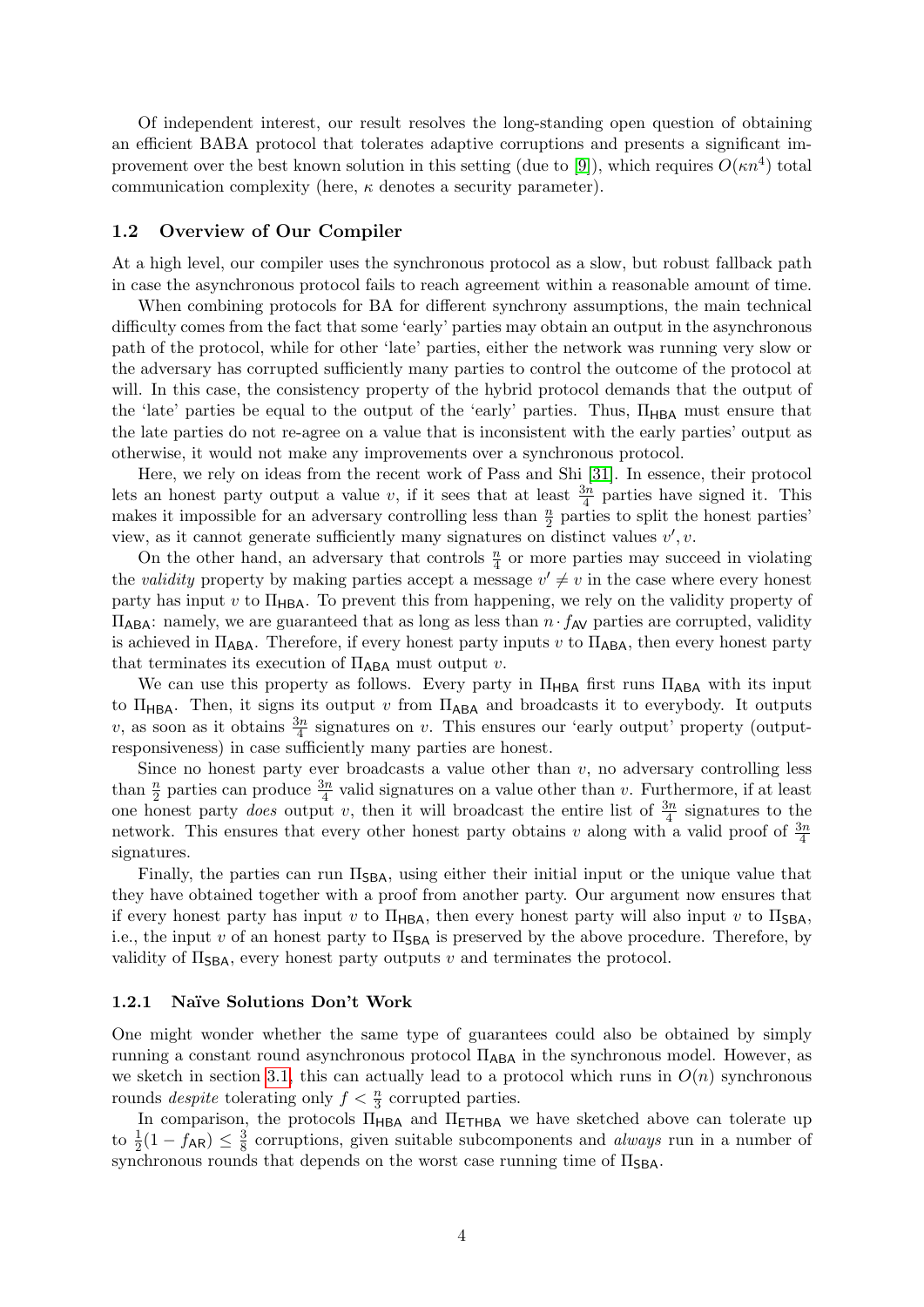Moreover, the naïve solution does not allow for early termination, i.e., responsiveness, of the parties. All bets are off if, say, the parties run  $\Pi_{ABA}$  and terminate immediately after obtaining output. Namely, a party that participates honestly in  $\Pi_{\mathsf{ABA}}$  is considered malicious if it does not complete the protocol with the remaining parties that have not yet obtained output. On the other hand, if the parties simply run  $\Pi_{ABA}$  in a synchronous network then responsiveness is immediately lost, because the time until termination now depends on the parameter  $\Delta$ .

#### <span id="page-4-0"></span>1.3 Related Work

Owing to its importance, there is a vast body of literature on the problem of byzantine agreement and related problems. We focus here on closely related work.

#### 1.3.1 Optimistic Protocols and Their Limitations

A common paradigm in the literature to obtain protocols with high efficiency is to take an optimistic approach. Protocols of this type try to reach agreement by optimistically implementing an efficient strategy that works as long as the adversary does not carry out a specific attack.

For example, a widely implemented strategy is to elect a leader who distributes messages among the parties to prevent expensive all-to-all communication. As long as the leader is not corrupted, the protocol keeps running at a very efficient rate. On the other hand, the honest parties can use time-outs to detect when the leader becomes unavailable or acts maliciously to prevent agreement for a prolonged period of time, and eventually switch to a new leader.

This approach has been most widely used in the related (harder) problem of state-machinereplication (SMR) in which the parties agree instead on an ordered log of values. SMR protocols that use this approach include for example the well known PBFT protocol due to Castro and Liskov [\[15\]](#page-27-2) as well as the works of [\[22,](#page-27-3) [3,](#page-26-0) [34,](#page-28-2) [35\]](#page-28-3). Another example of an optimistic protocol is considered in the elegant work of [\[24\]](#page-27-4), which makes fast progress as long as no party behaves maliciously and switches to a pessimistic, more robust fallback mode otherwise. Interestingly, contrary to our approach, the work of [\[24\]](#page-27-4) considers an optimistic case with a fast synchronous network and uses an asynchronous fallback. Another protocol that loosely fits this category is the Algorand BA protocol by Chen et al. [\[16\]](#page-27-5), which also optimistically relies on a leader to reach fast agreement, but also has a fallback strategy which still guarantees agreement within a constant number of rounds if the leader is malicious. Their protocol does not require synchronization between the parties and merely requires that time passes at the same rate for all of them and that the network has a bounded delay. In contrast, our compilers do rely on a mild synchronisation between the parties (see section [3\)](#page-5-0). However, their protocol requires  $a \frac{2}{3}$  $\frac{2}{3}$  honest majority whereas our compilers lead to protocols that can tolerate even (up to)  $\frac{1}{2}$ honest majority. Aside from this, our work aims to achieve *generic* compilers for BA, whereas the work of [\[16\]](#page-27-5) presents a specific approach to achieve BA.

Optimistic protocols behave very well in the common case where corruptions occur infrequently or according to a fixed distribution. Indeed, these assumptions appear to be justified for many practical applications. However, one of the most important applications of BA protocols is their use as subcomponents to cryptographic protocols, which typically consider a much more powerful adversary that can corrupt parties also in a maliciously predetermined or even adaptive fashion. In such cases, optimistic protocols such as the above tend to fare poorly.

As an important example, BA protocols have recently enjoyed renewed interest from the cryptographic community in the design of cryptocurrency protocols. Here, the use of optimistic BA and SMR protocols can be somewhat problematic since an adaptive adversary can, for example, launch a Denial-of-Service attack to prevent the parties from making progress.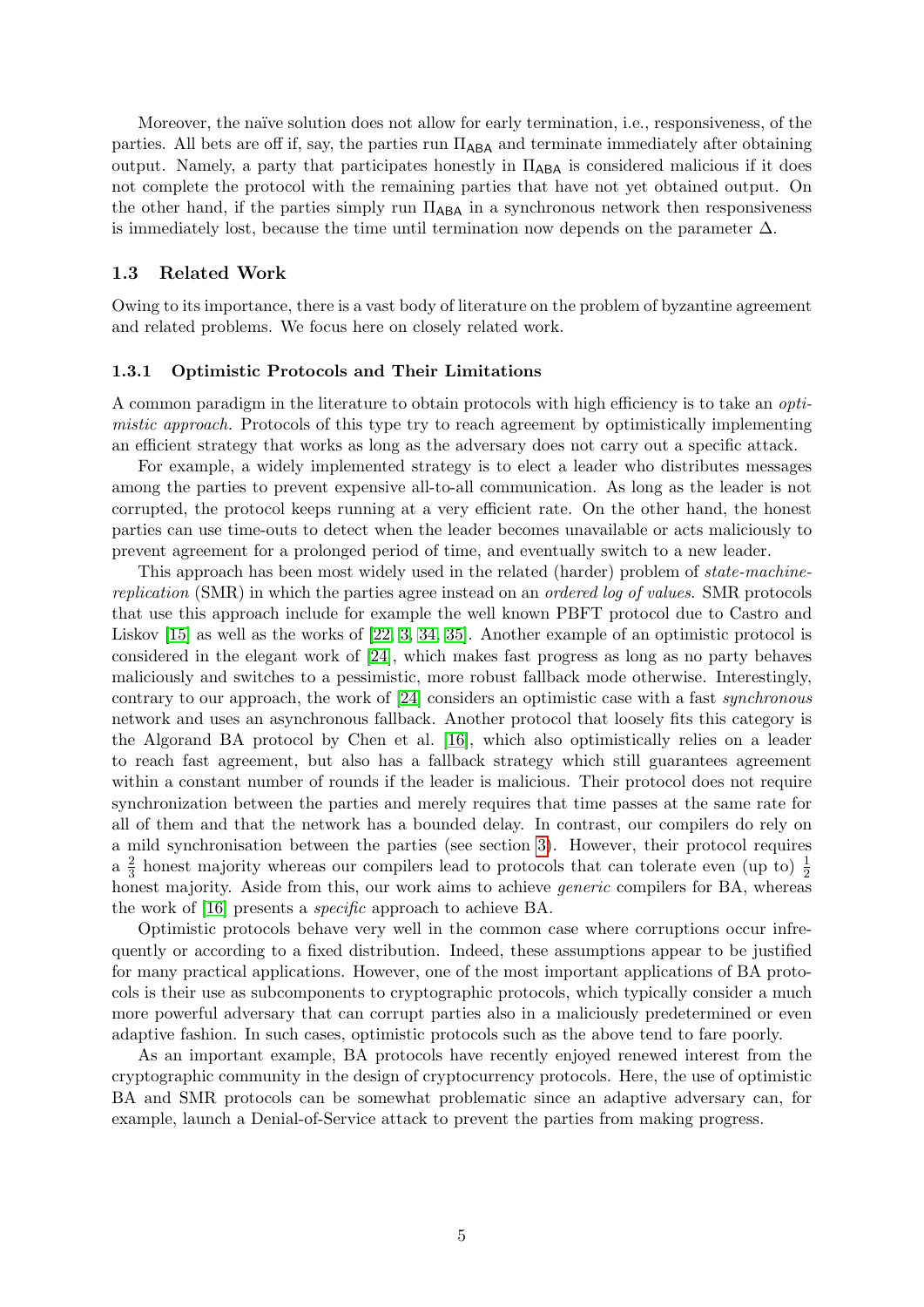#### 1.3.2 Comparison with Thunderella

An interesting example in this area is the recent work of Pass and Shi [\[31\]](#page-28-1), which we have already mentioned. In their protocol for SMR, they use a designated party called the accelerator to stamp transactions with increasing sequence numbers and distribute them to the network. Once a party sees a stamped transaction, it signs the transaction and broadcasts it to the network. When a party garners  $\frac{3n}{4}$  signatures from the parties on a single transaction, it accepts it.

As long as the accelerator and at least  $\frac{3n}{4}$  parties are honest, this strategy guarantees that per sequence number, only a single transaction is accepted by the honest parties. Moreover, since the above steps can be carried out in a fully asynchronous manner, the above protocol has the responsiveness property.

If the accelerator or more than  $\frac{n}{4}$  parties become corrupted, the protocol uses an underlying synchronous SMR protocol to detect that progress is no longer being made. In this case, the parties agree to fall back to the synchronous protocol for a while, until they later restart to run the optimistic strategy by electing a new accelerator. Importantly, their protocol tolerates  $f < \frac{n}{2}$  corruptions in its fallback mode, whereas all of the above protocols fail whenever  $f \geq \frac{n}{3}$  $\frac{n}{3}$ .

On the downside however, their protocol can easily be degraded to a slow, fully synchronous SMR protocol by an adaptive adversary that immediately corrupts the accelerator after its election. Thus, their protocol suffers from the same weaknesses as the aforementioned works when confronted with an adaptive adversary. More importantly however, their approach seems to be inherently limited to the realm of SMR protocols. Though generic transformations from SMR to BA exist, it is unclear how their optimistic properties would translate to the case of BA. Furthermore, these transformations are not efficient, as they require to run the the SMR protocol for  $O(n)$  rounds in order to achieve BA even once.

#### 1.3.3 Previous Work On Combining Asynchronous and Synchronous Protocols

In a related, but different line of work, two previous works study the question of how much initial synchronous computation is needed to be able to switch to fully asynchronous computation afterwards. Concretely, the work of Beerilova et al. [\[4\]](#page-26-1) shows that one initial round of synchronous broadcast is enough to perform asynchronous multi-party computation against an  $\frac{n}{2}$ -minority of malicious parties. Fitzi and Nielsen [\[20\]](#page-27-6) showed that for the case of BA (and without a broadcast channel available during the synchronous rounds),  $\frac{3f}{2} - \frac{n}{2} + O(1)$  initial synchronous rounds are sufficient in order to switch to fully asynchronous communication afterward (where again  $f < n$  denotes the number of malicious parties).

# 2 Preliminaries and Notation

In this section, we recall some basic notation and definitions.

#### 2.1 Notation

We denote algorithms with serif-free letters A. We use the standard probabilistic polynomial time efficiency and negligibility notions with respect to some security parameter  $\lambda$ . We write  $x \leftarrow S$  to denote that variable x is sampled uniformly at random from set S. We write  $(y_1, y_2...) \leftarrow A(x_1, x_2...)$  to denote that algorithm A produces outputs  $y_1, y_2...$  when run on inputs  $x_1, x_2...$  We write  $[n]$  to denote the integers  $\{1, ..., n\}$ .

# <span id="page-5-0"></span>3 Model

In this work, we consider the problem of byzantine agreement among a set of parties  $P_1, ..., P_n$ .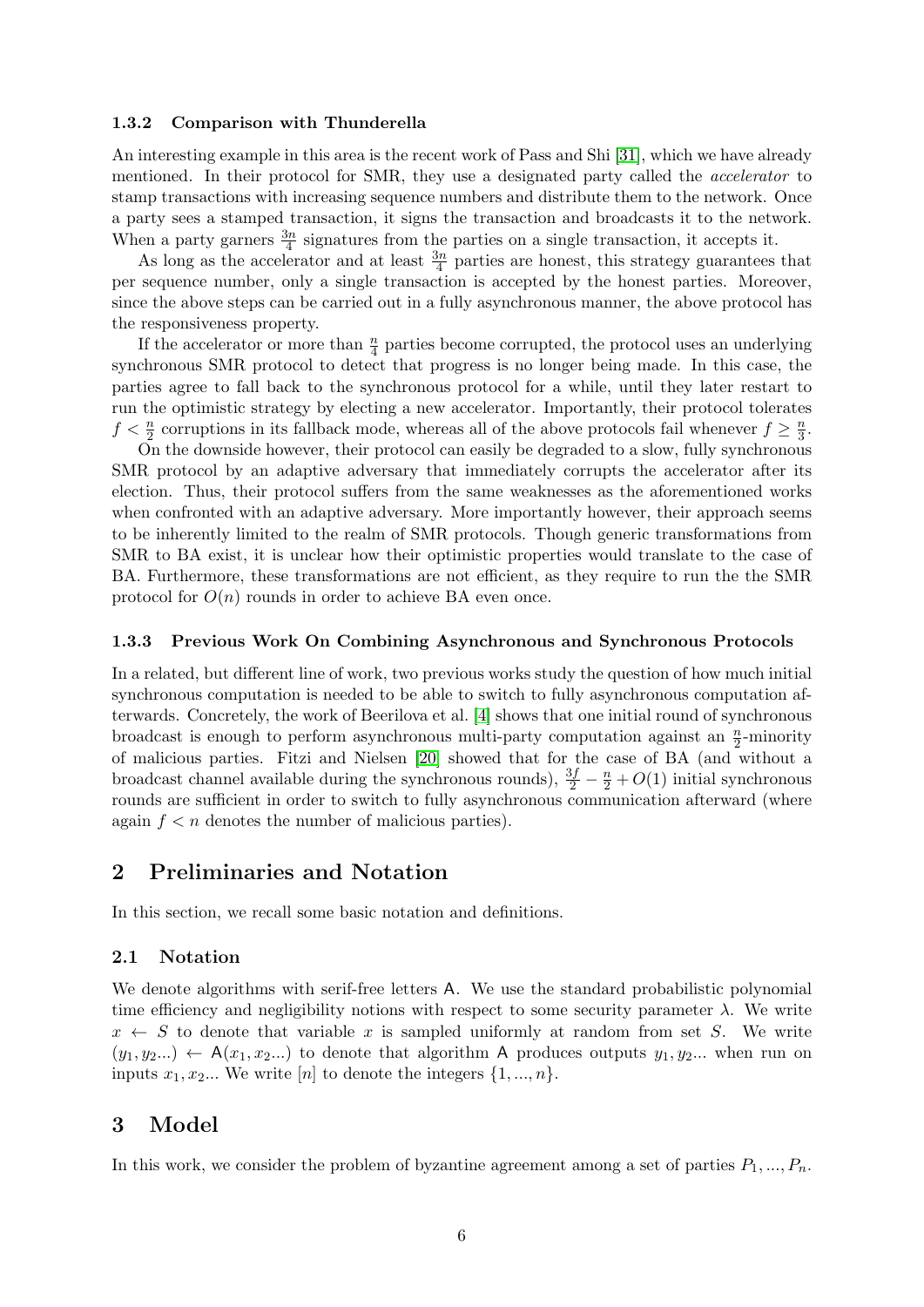**Definition 3.1** (Byzantine Agreement). A distributed protocol  $\Pi$  among n parties  $P_1, ..., P_n$ where party  $P_i$  initially holds input  $v_i$  achieves *byzantine agreement* if the following three properties are satisfied and the randomness is taken over the coins of the honest parties.

- Validity: If for every honest party  $P_i$ ,  $v_i = v$ , then every honest party outputs v with overwhelming probability.
- Consistency: Every honest party outputs the same value  $v$  with overwhelming probability.
- p-Termination: Every honest party eventually outputs some value with probability at least p.

We consider the following setting:

- *Network assumptions*: We assume that the parties are connected via pairwise, reliable channels. In particular, any message that is sent over a channel is guaranteed to arrive after at most time  $\Delta$ . For simplicity, we also assume that the channels are authentic (this is implied by the assumption of a public key infrastructure). Other than this, the adversary has full control over the network: It has the power to delay messages arbitrarily up to  $\Delta$  time steps, it can reorder messages, and it can make some messages arrive multiple times at its intended recipient.
- Synchronous Model: In our protocols, we assume that the parties are in lockstep. This means that they proceed rounds of fixed length  $\Delta$  which they enter at most some bounded number of (real) time steps apart. However, as shown in the recent work of Abraham et al. [\[1\]](#page-26-2), bounded delay and local clocks with bounded drift (i.e., difference in the clock rates) are sufficient to achieve lockstep synchrony. For simplicity, we use the term 'round' and 'time' interchangeably (these are equivalent when clocks are globally synchronized).
- Setup assumptions: Parties initially share a *public key infrastructure* that is set up by a trusted dealer before the start of the protocol. We denote by  $(s k_i, p k_i)$  the secret/public key pair of party  $P_i$ . Throughout the following sections, we assume the existence of a signature scheme that satisfies the standard security notion of *unforgeabitliy under chosen message attacks.* We write  $\sigma_i \leftarrow \text{Sign}(v, sk_i)$  to denote that a party computes a signature on v using its secret key  $sk_i$ .  $\sigma_i$  can in turn be verified using the corresponding public key,  $pk_i$ .
- Adversarial Model: We consider a malicious, fully adaptive adversary that can corrupt any party at any given point in time. A malicious adversary in this setting is typically referred to in the literature as 'byzantine'. A party corrupted in a byzantine fashion can deviate arbitrarily from the protocol description, for example by not participating or equivocating to different parties. Upon corruption of a party  $P$ , the adversary learns the entire internal state of P. In particular, the adversary knows the initial state of all parties that are corrupted at the beginning of the protocol. However, the adversary does not know the internal state of the honest parties, which includes any secret values that they obtain from the honest dealer at the beginning of the protocol.

As already pointed out, all entities that we consider, i.e., the adversary, the honest parties, and the honest dealer, are assumed to be PPT algorithms.

# <span id="page-6-0"></span>3.1 Running Asynchronous Protocols in a Synchronous Network

Getting the most out of a fast network. It is important to note that even though messages in our model can be delayed by at most  $\Delta$  time steps, it is possible that they arrive much faster, i.e. within some time  $\delta \ll \Delta$ . In this case, fully synchronous protocols could run very slowly,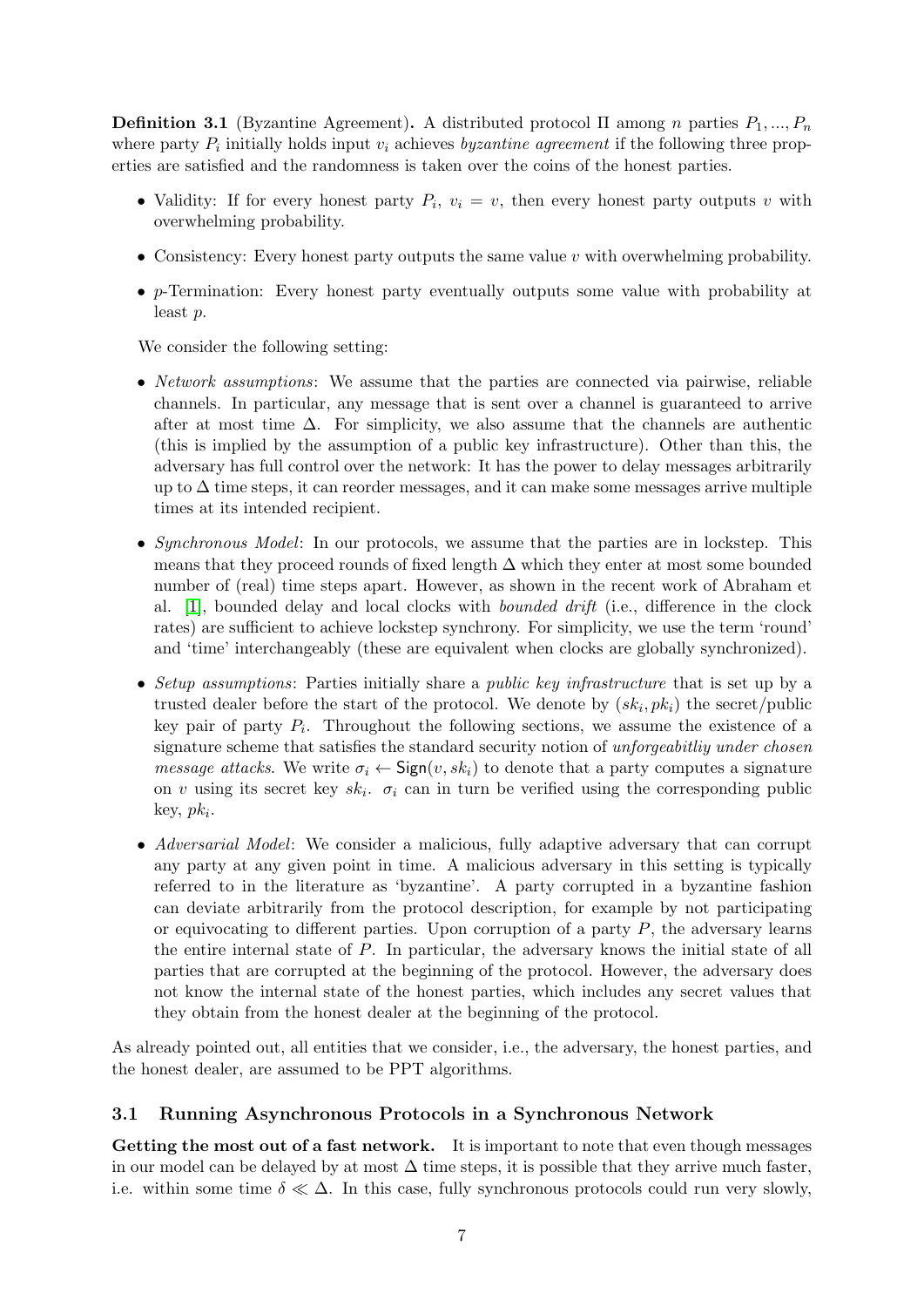since they pessimistically proceed in rounds of a priori bounded length. Therefore, when a  $\frac{2n}{3}$  majority can be ensured, it is often preferable to use an asynchronous protocol even if the parties share a global clock.

Caveat: Asynchronous rounds might blow up. One might be tempted to say that the asynchronous protocol would always be preferable in this case, since at worst it would devolve to a synchronous protocol. Somewhat surprisingly, however, this argument doesn't hold when the network is slow. In this case, simply running an asynchronous protocol in a synchronized, i.e., round-based fashion, may incur an overhead of  $O(n)$  synchronous rounds until every party has terminated—even if the asynchronous protocol has  $O(1)$  (asynchronous) rounds. In appendix [A.2,](#page-29-0) we sketch how this blow-up can occur if the reliable broadcast protocol of Bracha [\[8\]](#page-27-7) is naively run in a round-based fashion, i.e., when the parties proceed in synchronized rounds of length  $\Delta$ .

Using time outs. To mitigate this blow up in round complexity, one can use the parameter  $\Delta$  to define time-outs in our protocol. At a high level, this means that if a party has waited for some sufficiently long time  $t(\Delta)$  without making progress in the asynchronous protocol, then it can proceed with the next step. Indeed, time-outs have been used in a model that sometimes is referred to as the partially synchronous model. Protocols in this model typically rely on a leader (sometimes called the *primary*) to ensure progress. If the leader becomes unresponsive, the protocol executes a leader replacement subprotocol called a view change protocol. The main issue with known protocols in this model is that once the leader is known to all parties, an adaptive adversary can immediately corrupt it and thus force the protocol to repeatedly execute expensive view changes without making progress.

Our approach. We circumvent this problem by showing a different strategy that combines an asynchronous protocol with a synchronous one without the use of a leader. Our protocol has the useful property that it runs at the network's speed when more than  $\frac{3n}{4}$  of the parties are honest but can tolerate up to  $\frac{3n}{8}$  corrupted parties while still requiring only a constant amount of synchronous rounds. We then show in Section [4.2](#page-13-0) that the parameters in our transformation are optimal.

# 3.2 Composition of Hybrid Protocols

All our results are proven in the standalone model, as is common for works in the area of byzantine agreement. This means that our protocols do not necessarily remain secure when composed (sequentially or in parallel) or used without care as subcomponents within larger protocols. In section [5,](#page-20-0) we show how to sequentially compose HBA protocols so that the composed protocol is also responsive and secure—as long as the component HBA protocols remain secure under composition. It remains an interesting open question to formalize the notion of hybrid protocols for BA (in our sense) in the UC framework [\[13\]](#page-27-8) and to prove our compilers secure with respect to such a formalization.

# 4 Generic Compilers for Byzantine Agreement Protocols

In this section, we propose solutions to the byzantine agreement problem that obtain 'best of both worlds guarantees.' More specifically, our protocol has the efficiency of an asynchronous protocol if the network is fast and sufficiently many parties are honest, but preserves the worstcase guarantees of a synchronous protocol if the network is slow or up to  $f < \frac{3n}{8}$  parties are dishonest.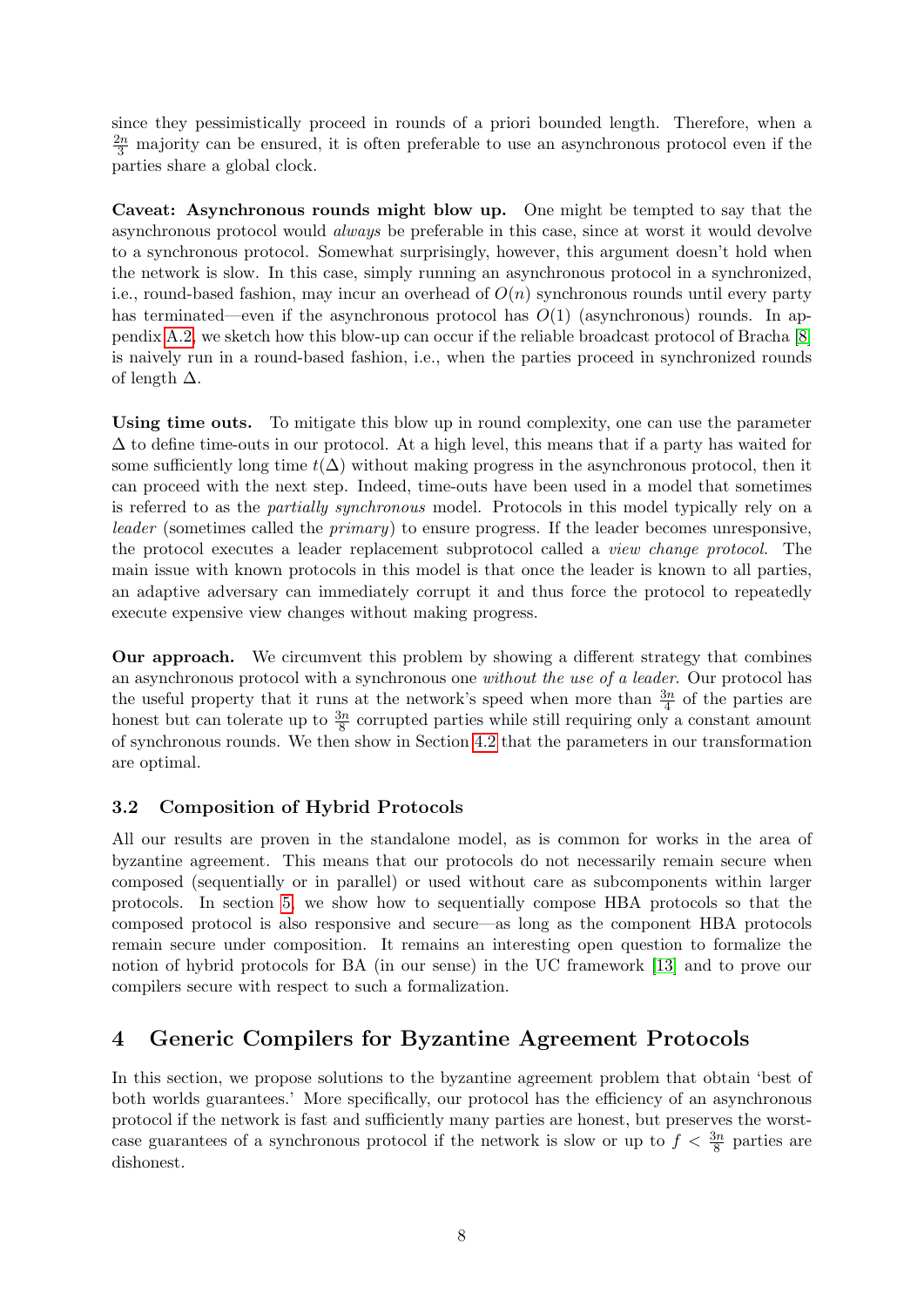The solution that we present generically interleaves a synchronous protocol with an asynchronous one to achieve this goal. The idea is to use the synchronous protocol as a slow, but robust fallback path in case the asynchronous protocol fails to reach agreement within a reasonable amount of time. The main challenge is to ensure that if an honest party obtains an output in the asynchronous protocol, it can directly output this value without having to wait for the synchronous protocol to terminate–otherwise, our protocol would make no improvement over the synchronous protocol.

We define the following properties (and abbreviations) for a byzantine agreement protocol  $\Pi_{BA}$ .

**Definition 4.1.** Let  $\Pi_{BA}$  be a protocol which achieves byzantine agreement among n parties. In the following, the probability is taken over the random coins of the honest parties and  $p$  is a non-negligible value.

- $\Pi_{BA}$  is said to be  $(p, f_{AT})$ -terminating if, with probability p, every honest party terminates the protocol, given that less than an  $f_{\text{AT}}$ -fraction of the parties is dishonest.
- $\Pi_{\text{BA}}$  is said to be  $(p, f_{\text{AR}})$ -responsive if, with probability at least p, every honest party terminates within some time that does not depend on  $\Delta$ , given that less than an  $f_{AR}$ fraction of the parties is dishonest. Note that  $(p, f_{AR})$ -responsiveness implies  $(p, f_{AR})$ termination.
- $\Pi_{BA}$  is said to be  $(p, f_{AR})$ -output-responsive if, with probability at least p, every honest party outputs a value within some time that does not depend on  $\Delta$ , given that less than an  $f_{AR}$ -fraction of the parties is dishonest.
- $\Pi_{BA}$  is said to be  $f_{AV}$ -valid if it has the validity property, given that less than an  $f_{AV}$ fraction of the parties is dishonest.
- $\Pi_{BA}$  is said to be  $f_{AC}$ -consistent if it has the consistency property, given that less than an  $f_{AC}$ -fraction of the parties are dishonest.

As a special case of our generic transform, we obtain a protocol for byzantine agreement that is *output responsive* as long as less than  $\frac{n}{4}$  parties are corrupted and still guarantees termination, consistency, and validity in a constant number of synchronous rounds if less than  $\frac{3n}{2}$  $\frac{8n}{8}$  of the parties are corrupted. Interestingly, termination and consistency are preserved even up to a bound of  $f < \frac{n}{2}$  corrupted parties. In other words, when less than  $\frac{n}{4}$  parties are corrupted, the time until agreement is reached depends only on the actual speed of the network and not on some a priori established upper bound on the network delay. However, even if the network is slow and at most  $\frac{3n}{8}$  parties are corrupted, our protocol still manages to guarantee agreement within a constant amount of synchronous rounds. We then show that these parameters are optimal in Section [4.2.](#page-13-0)

#### <span id="page-8-0"></span>4.1 Output-Responsive Hybrid Byzantine Agreement

In the following, we describe our construction for *Hybrid Byzantine Agreement*, which we denote as  $\Pi_{\mathsf{HBA}}$ . Every execution of  $\Pi_{\mathsf{HBA}}$  is parameterized by a timeout parameter,  $t_{\mathsf{out}}$ , which is shared by all honest parties. Note that we specify the timeout as an absolute time to allow the parties to start protocol execution at different times (with the restriction that they start the protocol before  $t_{\text{out}}$ ). Allowing non-synchronized starting points is standard in the asynchronous model, and is required for responsiveness in our sequential composition. Note that if all parties are guaranteed to start together at some time  $t_{\text{start}}$ , they can define the timeout to be  $t_{\text{out}} = t_{\text{start}} + t_{\text{rel}}$ for some interval length  $t_{rel}$ .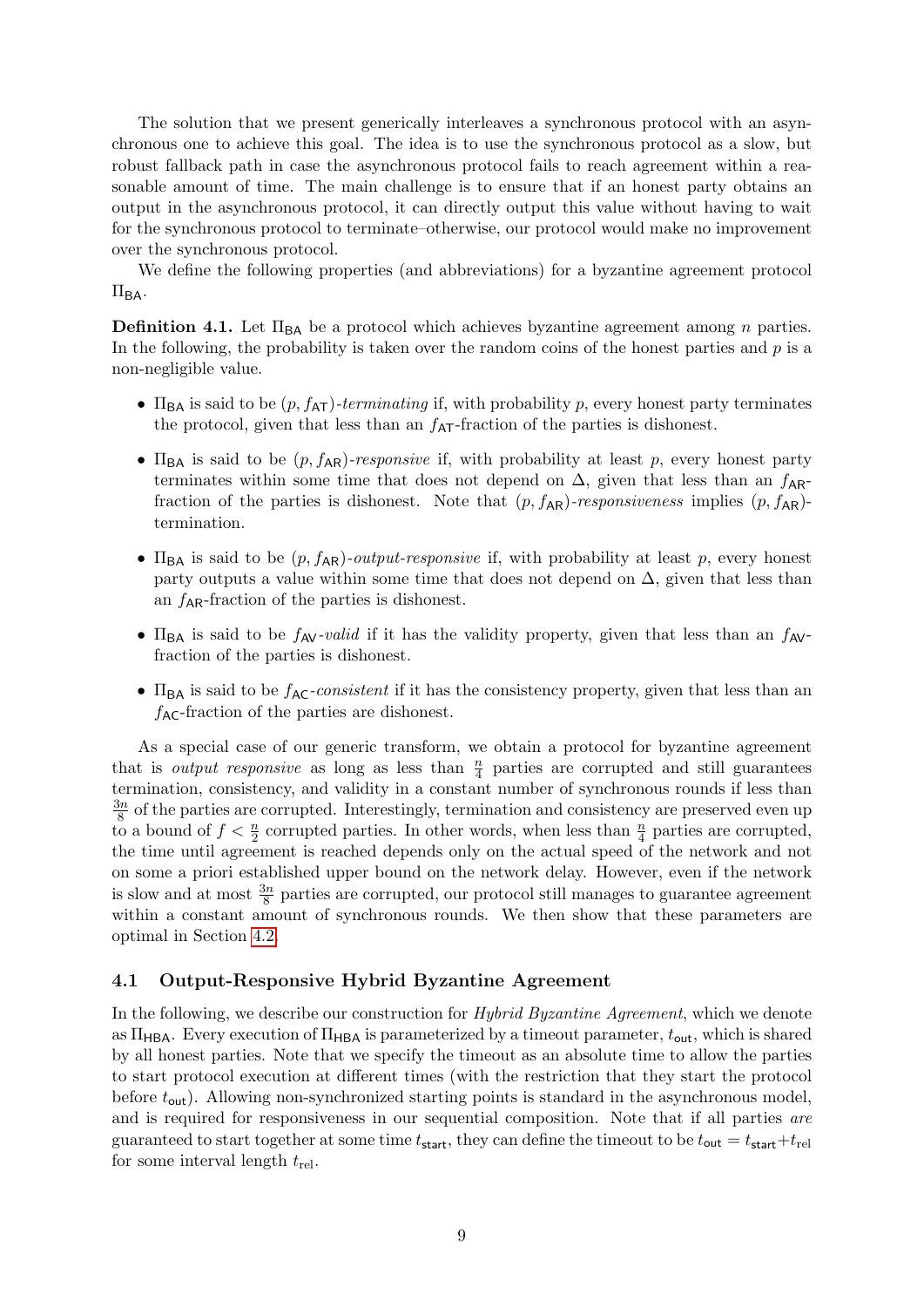**Definition 4.2** (Hybrid BA). We say a BA protocol  $\Pi_{HBA}$  is an  $(f_{AR}, p)$ -output-responsive,  $f_{AV}$ valid,  $f_{AC}$ -consistent *hybrid* BA with running-time  $t_{HBA}$  iff:

- $\Pi_{\text{HBA}}$  is an  $(f_{\text{AR}}, p)$ -output-responsive BA,
- $\Pi_{\text{HBA}}$  is  $f_{\text{AV}}$ -valid,
- $\Pi_{\text{HBA}}$  is  $f_{\text{AC}}$ -consistent,
- Every honest party executing  $\Pi_{\text{HBA}}(t_{\text{out}})$  is guaranteed to terminate and produce output by time  $t_{\text{out}} + t_{\text{HBA}}$ .

Our  $\Pi_{\text{HBA}}$  construction makes black-box use of two subprotocols: an asynchronous protocol for byzantine agreement,  $\Pi_{ABA}$ , and a synchronous protocol for byzantine agreement,  $\Pi_{SBA}$ . We denote the running time of  $\Pi_{\text{SBA}}$  by  $t_{\text{SBA}}$ . For simplicity of notation, we will sometimes use  $\Pi_{\text{HBA}}$  as a short hand notation for  $\Pi_{\text{HBA}}(t_{\text{out}})$  in the subsequent sections. In the following, assume that:

- $\Pi_{ABA}$  is an asynchronous protocol for byzantine agreement that guarantees validity, consistency, and p-termination if less than  $nf_{AR}$  parties are dishonest and satisfies validity if less than  $nf_{AV}$  parties are dishonest.
- $\bullet$   $\Pi_{\text{SBA}}$  is a synchronous protocol for byzantine agreement that guarantees validity and consistency, given that less than  $\frac{n}{2}$  parties are corrupted.  $\Pi_{\text{SBA}}$  runs in time  $t_{\text{SBA}}$ .
- Every honest party  $P_i$  starts the protocol  $\Pi_{\mathsf{HBA}}$  at time  $t^i_{\mathsf{start}} < t_{\mathsf{out}}$ .
- $\frac{1}{2}$  >  $f_{AV} \ge f_{AR}$ .

Figure [4.1](#page-10-0) contains the view of party  $P_i$  for protocol  $\Pi_{\mathsf{HBA}}$ .

#### 4.1.1 Informal Description and Security Analysis

The idea of  $\Pi_{\text{HBA}}$  is as follows. Parties first run  $\Pi_{\text{ABA}}$  with their input to  $\Pi_{\text{HBA}}$ . Upon obtaining output from  $\Pi_{\mathsf{ABA}}$ , they sign it and broadcast the signature to every party. If a party  $P_i$  obtains  $\frac{3n}{2}$  $\frac{3n}{4}$  signatures on any value v before time  $t_{\text{out}}$ , then it outputs v and broadcasts v along with a proof  $L_i$  containing the signatures. (Intuitively,  $L_i$  is a proof that v was a correct output of the  $\Pi_{\mathsf{ABA}}$ .)

If a party did not terminate the  $\Pi_{ABA}$  until time  $t_{out}$ , it waits for another  $\Delta$  interval to ensure that all messages that were sent prior to  $t_{\text{out}}$  have been received. It then participates in a run of  $\Pi_{\text{SBA}}$ , using either its initial input  $v_i$  as input to  $\Pi_{\text{SBA}}$  or any value upon which it has received  $\frac{3n}{4}$  valid signatures after time  $t_{\text{out}}$  (there can only be one such value).

Since  $\Pi_{\mathsf{ABA}}$  ensures termination for  $nf_{\mathsf{AR}} < \frac{n}{4}$  $\frac{n}{4}$  corrupted parties, the honest parties can obtain the necessary  $\frac{3n}{4}$  signatures for termination at a speed that depends only on the actual network delay whenever less than  $nf_{AR}$  parties are dishonest. In this way,  $\Pi_{HBA}$  guarantees  $f_{AR}$ -output responsiveness.

On the other hand, if the parties do not all terminate  $\Pi_{ABA}$ , it is impossible that two honest parties output different values  $v'$  and  $v$ , as this would imply that both of these values were signed at least  $\frac{3n}{4}$  times. (this would lead to a contradiction, because it implies that more than half the parties signed *both* values, contradicting the assumption that more than half the parties are honest).

If at least one honest party  $P_i$  obtains such a list on a value v before time  $t_{\text{out}}$  (and therefore outputs v), every other honest party is ensured to receive the same list by time  $t_{\text{out}} + \Delta$  (since it was broadcast  $P_i$  at time  $t_{\text{out}}$ . Therefore, in this case, all honest parties use v as their input to  $\Pi_{\text{SBA}}$ . Validity of  $\Pi_{\text{SBA}}$  now ensures that all the parties agree on v and terminate.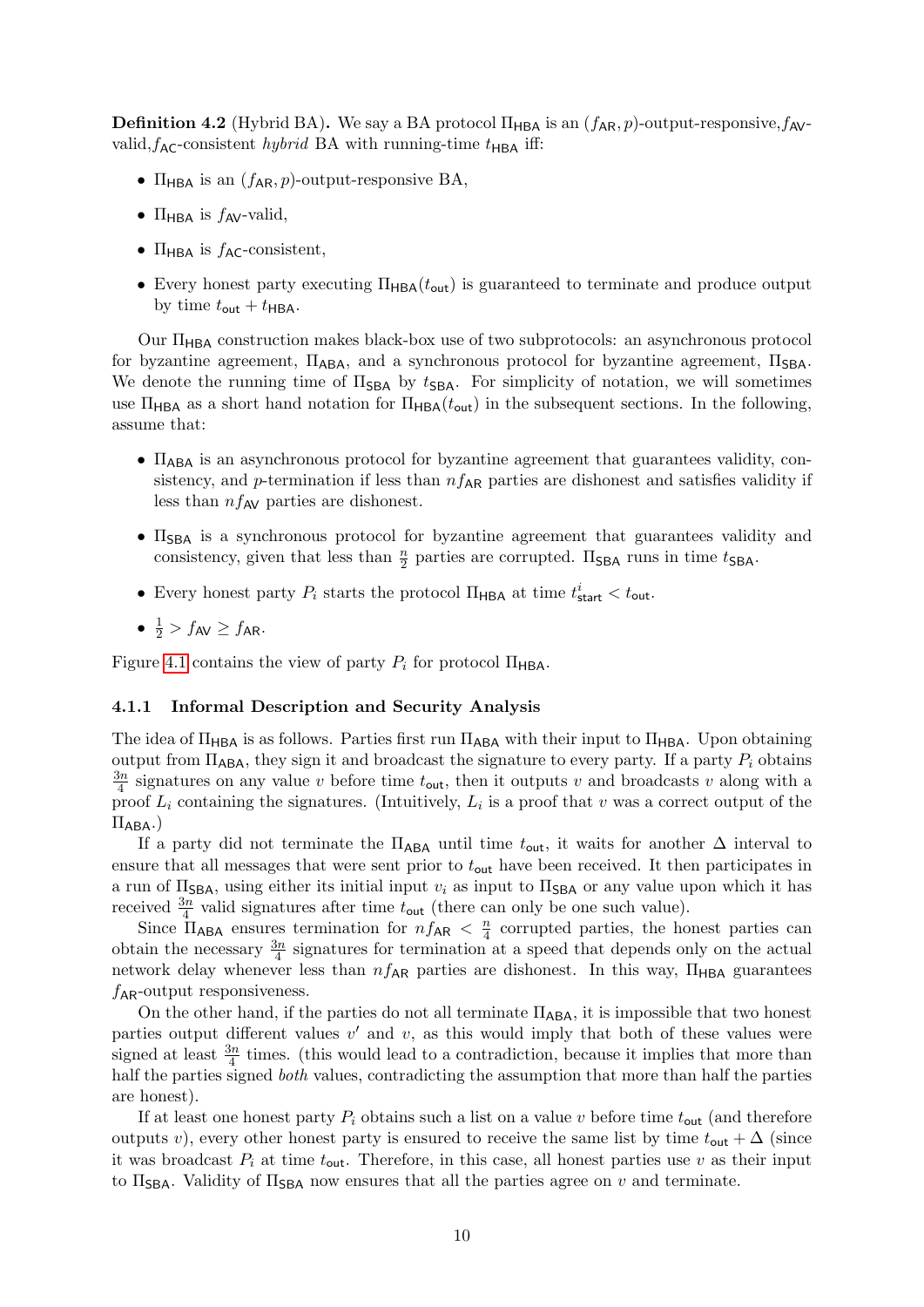<span id="page-10-0"></span>Figure 4.1:  $\Pi_{\text{HBA}}(t_{\text{out}})$  protocol (view of  $P_i$ )

- Let  $v_i$  denote the input of party  $P_i$ .
- $P_i$  starts to execute  $\Pi_{\mathsf{ABA}}$  with input  $v_i$  (note that parties might start the  $\Pi_{\mathsf{ABA}}$ at different times).
- Initialize  $v^* \leftarrow v_i$ .
- Party  $P_i$  runs  $\Pi_{ABA}$  until it terminates  $\Pi_{ABA}$  or until time  $t_{out}$  (whichever comes first).
- If party  $P_i$ 's view of  $\Pi_{ABA}$  has terminated with output v at time  $t' < t_{out}$ , it computes a signature  $\sigma_i \leftarrow \text{Sign}(v, sk_i)$ . It broadcasts  $(i, v, \sigma_i)$  to every party (including itself).
- Upon, receiving at least  $\frac{3n}{4}$  valid signatures (from different parties) on a single value v' at time  $t' < t_{\text{out}}$ ,  $P_i$  sets  $v^* \leftarrow v'$  outputs  $v^*$  and broadcasts  $(i, v^*, L_i)$ , where  $L_i$  denotes a list containing these signatures. Note that this instruction may also be triggered upon receiving a correctly formed tuple  $(j, v_j, L_j)$  from party  $P_i$ .

time  $t_{\text{out}}$  (by shared, global clock)

• Upon receiving at least  $\frac{3n}{4}$  valid signatures (from different parties) on a single value v' at time  $t', t_{\text{out}} \leq t' \leq t_{\text{out}} + \Delta$ ,  $P_i$  sets  $v^* \leftarrow v'$  (but does not output yet).

time  $t_{\text{out}} + \Delta$ 

• At time  $t_{\text{out}} + \Delta$ ,  $P_i$  participates in a run of  $\Pi_{\text{SBA}}$ , using  $v^*$  as its input. It outputs the output of  $\Pi_{\text{SBA}}$  (if it hasn't output anything yet) and terminates.

If no party outputs before running  $\Pi_{\text{SBA}}$ , then consistency trivially follows from the consistency of  $\Pi_{\mathsf{SBA}}$ . Therefore,  $\Pi_{\mathsf{HBA}}$  satisfies  $\frac{n}{2}$ -consistency. What remains to show is that  $\Pi_{\mathsf{HBA}}$ also satisfies validity. Here, the idea is the following: If all parties initially hold  $v$ , then validity of  $\Pi_{\text{ABA}}$  ensures that every honest party either terminates  $\Pi_{\text{ABA}}$  with v or does not terminate  $\Pi_{\mathsf{ABA}}$  at all. In either case, no party will ever sign a value other than v, which ensures that only proofs (lists of signatures) on  $v$  can be valid proofs. On the other hand, a party that never receives a proof during the protocol (before time  $t_{\text{out}} + \Delta$ ) runs  $\Pi_{\text{SBA}}$  with its initial input, which is v. The validity of  $\Pi_{\rm HBA}$  now follows from the validity of  $\Pi_{\rm SBA}$ .

#### 4.1.2 Formal Analysis: Output-Responsiveness, Validity and Consistency

<span id="page-10-1"></span>**Lemma 4.3.** Let t<sub>SBA</sub> be the execution time of the underlying  $\Pi_{\text{SBA}}$  protocol and  $t_{\text{start}}^i$  the time at which party i starts the  $\Pi_{\mathsf{HBA}}$  protocol. If

- $\bullet$   $f_{\sf AR} \leq \frac{1}{4}$  $\frac{1}{4}$ ,
- $\Delta \leq t_{\sf out} t_{\sf start}^i$  and
- $t_{\text{SBA}} \leq f(n) \cdot \Delta$ , where f is a function that does not depend on  $\Delta$

Then  $\Pi_{\mathsf{HBA}}$  is  $(p, f_{\mathsf{AR}})$ -output responsive.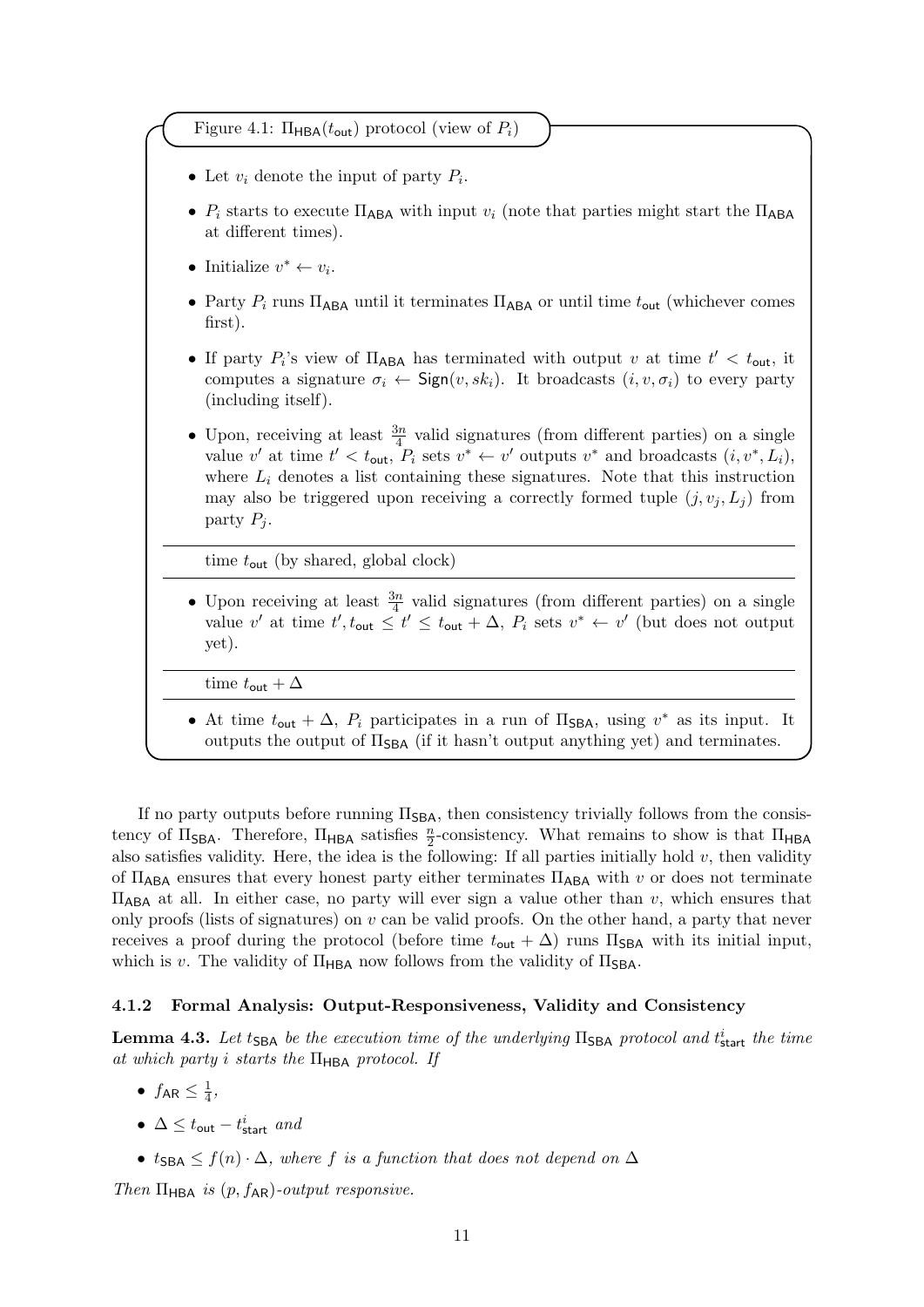*Proof.* Suppose less than  $nf_{AR} \leq \frac{n}{4}$  $\frac{n}{4}$  parties are dishonest. By the consistency property of  $\Pi_{\mathsf{ABA}}$ , every honest party that outputs a value in  $\Pi_{\mathsf{ABA}}$ , outputs the same value v. Furthermore, by the p-termination property of  $\Pi_{\mathsf{ABA}}$ , with probability at least p, every honest party eventually delivers the value v in  $\Pi_{\mathsf{ABA}}$ .

Denote  $t_{\text{ABA}}$  the maximum (over the honest parties) of the time to execute the  $\Pi_{\text{ABA}}$  protocol (in executions where every honest party does deliver output). Note that since  $\Pi_{ABA}$  is an asynchronous protocol,  $t_{\mathsf{ABA}}$  does not depend on  $\Delta$ . We now consider two cases:

- Case 1:  $t_{\text{ABA}} < t_{\text{out}} t_{\text{start}}^i$ . In this case, with probability at least p, every honest party in  $\Pi_{\text{ABA}}$ terminates and outputs v. Subsequently, every honest party broadcasts v along with a valid signature. This ensures that with probability at least  $p$ , every honest party  $P_i$  obtains at least  $\frac{3n}{4}$  valid signatures on the value v by time  $t_{\mathsf{ABA}} + \delta$ . In this case,  $P_i$  immediately outputs v. Hence, all honest parties receive output by time  $t_{\mathsf{ABA}} + \delta \leq (2 + f(n))t_{\mathsf{ABA}}$ .
- Case 2:  $t_{\text{ABA}} \geq t_{\text{out}} t_{\text{start}}^i$ . In this case, by the definition of  $t_{\text{ABA}}$ , at least one honest party did not receive output before time  $t_{\text{out}}$ . However, in any case, all honest parties are guaranteed to terminate after the  $\Pi_{\text{SBA}}$  protocol terminates, thus the total execution time for any honest party is bounded by

$$
t_{\text{out}} - t_{\text{start}}^i + \Delta + t_{\text{SBA}} \le t_{\text{out}} - t_{\text{start}}^i + \Delta + f(n) \cdot \Delta
$$
  
=  $t_{\text{out}} - t_{\text{start}}^i + (1 + f(n))\Delta$   

$$
\le (2 + f(n))(t_{\text{out}} - t_{\text{start}}^i) \le (2 + f(n))t_{\text{ABA}}
$$

Thus, in both cases, with probability at least p the time to receive output is bounded by  $(2 +$  $f(n)$ <sub>ABA</sub>. Since this expression does not depend on  $\Delta$ ,  $\Pi_{\text{HBA}}$  is  $(p, f_{\text{AR}})$ -output responsive.  $\Box$ 

For the remainder of the following sections, let us call a message  $(i, v, L)$  correctly formed, if it L contains at least  $\frac{3n}{4}$  valid signatures on v from distinct parties.

<span id="page-11-0"></span>**Lemma 4.4.** Suppose that less than a  $\frac{1}{2}$ -fraction of the parties is dishonest. If  $P_i$  and  $P_j$ broadcast correctly formed messages  $(i, v, L_i)$  and  $(j, v', L_j)$ , respectively, in  $\Pi_{\mathsf{HBA}}$  at time  $t'$  $t_{\text{out}}$ , then  $v = v'$ .

*Proof.* Let  $\epsilon > 0$  and suppose that  $n(\frac{1}{2} - \epsilon)$  parties are dishonest. By assumption,  $L_i$  and  $L_j$ each contain at least  $\frac{3n}{4}$  valid signatures on v and v', respectively. This means, that  $L_i$  and  $L_j$  each contain  $\frac{3n}{4} - n(\frac{1}{2} - \epsilon) = \frac{n}{4} + \epsilon$  signatures from honest parties on v and v', respectively (since signatures are unforgeable). Since no honest party signs distinct messages  $v$  and  $v'$ , there must be at least  $2(\frac{n}{4} + \epsilon) = n(\frac{1}{2} + 2\epsilon)$  many honest parties. This is a contradiction, since by assumption, there are  $n(\frac{1}{2} + \epsilon) < n(\frac{1}{2} + 2\epsilon)$  many honest parties.

<span id="page-11-1"></span>**Lemma 4.5.** Suppose that less than an  $\frac{1}{2}$ -fraction of the parties is dishonest and let  $P_i$  be the first honest party that outputs v in  $\Pi_{\sf HBA}$  at time  $t' < t_{\sf out}$ . Then all honest parties output v in  $\Pi_{\mathsf{HBA}}$ .

*Proof.* Since  $P_i$  outputs v at time  $t' < t_{\text{out}}$ , it has sent a valid message of the form  $(j, v, L_j)$  to all parties by time  $t_{\text{out}}$ . Thus, all honest parties receive this message by time  $t_{\text{out}} + \Delta$ , and set their inputs to  $\Pi_{\text{SBA}}$  to v (by lemma [4.4,](#page-11-0) no party  $P_k$  broadcasts a correctly formed message  $(k, v', L_k)$ , s.t.  $v' \neq v$ .). Now the validity property of  $\Pi_{\text{SBA}}$  ensures that every honest party outputs v at the end of  $\Pi_{\rm HBA}$ .  $\Box$ 

Corollary 4.6.  $\Pi_{\text{HBA}}$  is  $\frac{1}{2}$ -consistent.

Proof. Lemma [4.5](#page-11-1) ensures consistency in the case where an honest party outputs at time  $t' < t_{\text{out}}$ . It remains to show that consistency also holds when no honest party outputs before time  $t_{\text{out}}$ . However, this trivially follows from the fact that now, every honest party will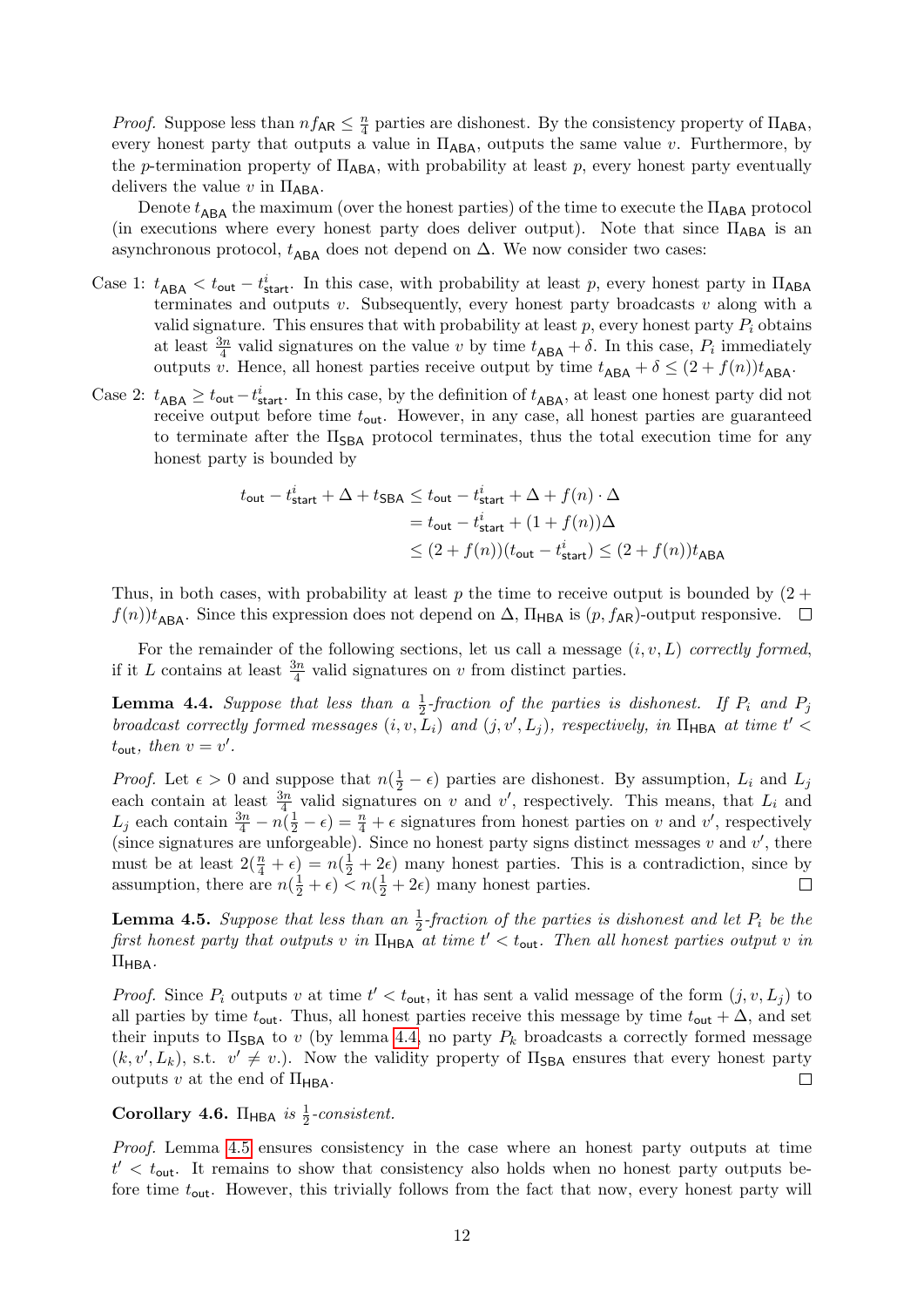output whatever they obtain from running  $\Pi_{\text{SBA}}$ . Thus, consistency follows from the consistency property of  $\Pi_{\text{SBA}}$ .  $\Box$ 

<span id="page-12-1"></span>**Lemma 4.7.** Suppose that less than an  $f_{\text{AV}}$ -fraction of the parties is dishonest and all honest parties input v to  $\Pi_{\mathsf{HBA}}$ . Let  $P_i$  be an honest party that outputs in  $\Pi_{\mathsf{HBA}}$  at time  $t' < t_{\mathsf{out}}$ . Then  $P_i$  outputs v.

*Proof.* By validity of  $\Pi_{ABA}$ , every honest party that delivers a value in  $\Pi_{ABA}$ , delivers v. Therefore, no honest party  $P_j$  broadcasts a message of the form  $(j, v', \sigma'_j), v \neq v'$ . This ensures that no party can obtain a list L of  $\frac{3n}{4}$  valid signatures on a value other than v (since less than  $nf_{AV} < \frac{n}{2}$  $\frac{n}{2}$  parties are dishonest and signatures are unforgeable). Therefore,  $P_i$  outputs v.  $\Box$ 

<span id="page-12-2"></span>**Lemma 4.8.** Suppose that less than an  $f_{AV}$ -fraction of the parties is dishonest and all honest parties input v to  $\Pi_{\sf HBA}$ . Further, suppose that no honest party outputs in  $\Pi_{\sf HBA}$  at time  $t' < t_{\sf out}$ . Then every honest party outputs v in  $\Pi_{\mathsf{HBA}}$  at time  $t_{\mathsf{out}} + \Delta + t_{\mathsf{SBA}}$ .

*Proof.* By validity of  $\Pi_{\mathsf{ABA}}$ , every honest party that delivers a value in  $\Pi_{\mathsf{ABA}}$ , delivers v. Thus, no honest party  $P_j$  broadcasts a message of the form  $(j, v', \sigma'_j), v \neq v'$ . This ensures that no honest party will ever see  $\frac{3n}{4}$  valid signatures on a value other than v (since less than  $nf_{AV} < \frac{n}{2}$ ) 2 parties are dishonest and signatures are unforgeable). In particular, an honest party  $P_i$  will never set  $v^*$  to any value other than v, since  $v^*$  is initially set to  $v_i = v$ . This ensures that every honest party inputs v to  $\Pi_{\text{SBA}}$  at time  $t_{\text{out}} + \Delta$ . Now, validity of  $\Pi_{\text{SBA}}$  guarantees that every honest party outputs v in  $\Pi_{\mathsf{HBA}}$  at time  $t_{\mathsf{out}} + \Delta + t_{\mathsf{SBA}}$ .  $\Box$ 

#### <span id="page-12-3"></span>Corollary 4.9. Π<sub>HBA</sub> is  $f_{AV}$ -valid.

*Proof.* Combining lemma [4.7](#page-12-1) with corollary [4.20,](#page-18-0) if an honest party outputs v before time  $t_{\text{out}}$ , then every other honest party also outputs  $v$ . This ensures validity in the case where an honest party outputs before time  $t_{\text{out}}$ . On the other hand, if no party outputs before this time, then validity is ensured by lemma [4.8.](#page-12-2)  $\Box$ 

We sum up the properties of  $\Pi_{\mathsf{HBA}}$  in the following theorem.

<span id="page-12-0"></span>Theorem 4.10. Assume that:

- $\Pi_{ABA}$  is an asynchronous protocol for byzantine agreement that guarantees validity, consistency, and p-termination if less than  $nf_{AR}$  parties are dishonest and satisfies validity if less than  $nf_{AV}$  parties are dishonest.
- $\Pi_{\text{SBA}}$  is a synchronous protocol for byzantine agreement that guarantees validity and consistency, given that less than  $\frac{n}{2}$  parties are corrupted.  $\Pi_{\text{SBA}}$  runs in time  $t_{\text{SBA}} \leq f(n)\Delta$ for some function  $f(n)$  that does not depend on  $\Delta$ .
- $\frac{1}{2}$  >  $f_{AV} \ge f_{AR}$ .

Then the following statements are true:

- $\bullet$  If  $f_{\mathsf{AR}} \leq \frac{1}{4}$  $\frac{1}{4}$  and for all  $P_i$ ,  $t_{\text{out}} - t_{\text{start}}^i \geq \Delta$  then  $\Pi_{\text{HBA}}$  is  $(p, f_{\text{AR}})$ -output responsive.
- $\Pi_{\text{HBA}}$  is  $\frac{1}{2}$ -consistent.
- $\Pi_{\text{HBA}}$  is  $f_{\text{AV}}$ -valid.
- $\Pi_{\text{HBA}}$  terminates at time  $t_{\text{out}} + \Delta + t_{\text{SBA}}$ .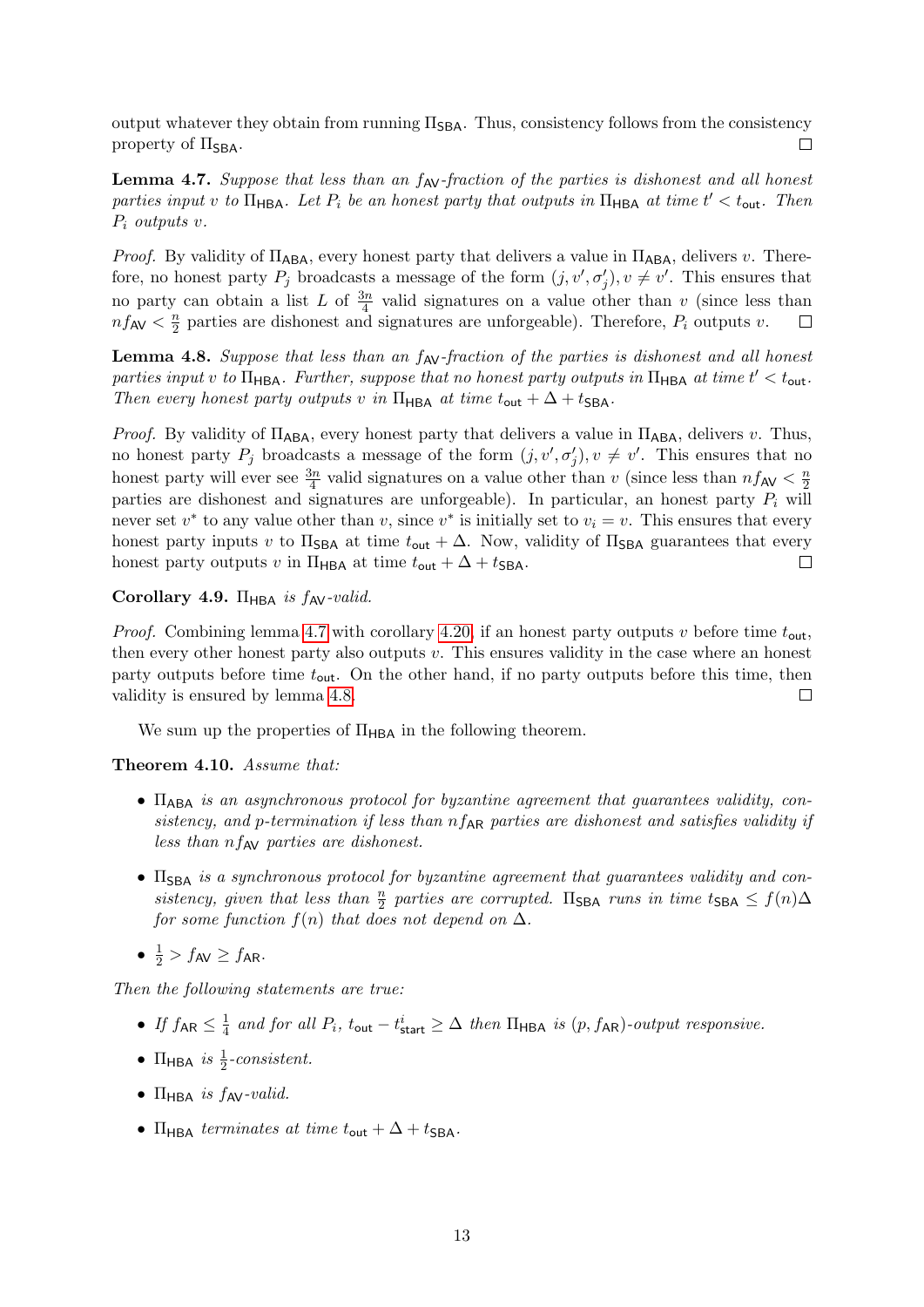### <span id="page-13-0"></span>4.2 Optimality of  $\Pi_{\mathsf{HBA}}$  and  $\Pi_{\mathsf{ETHBA}}$

In this section, we show that  $\Pi_{\mathsf{HBA}}$  and  $\Pi_{\mathsf{ETHBA}}$  (presented in the following section) achieve optimal parameters. Concretely, we show that it is not possible to obtain a hybrid protocol which achieves  $(p, f_{AR})$ -output responsiveness and  $f_{AV}$ -validity if  $f_{AV} > \frac{1}{2}$  $\frac{1}{2}(1-f_{AR})$ . We also show that it is possible to convert any protocol ΠABA which achieves binary byzantine agreement (with *p*-termination) when less than  $f_{AR} \leq \frac{n}{4}$  $\frac{n}{4}$  parties are corrupted into a protocol  $\Pi_{\mathsf{BABA}}^{\mathsf{opt}}$  that achieves  $(p, f_{AR})$ -termination,  $f_{AR}$ -consistency, and  $\frac{1}{2}(1-f_{AR})$ -validity. This transformation can be used to transform an existing BABA protocol into a protocol that gives optimal parameters when plugged into  $\Pi_{\mathsf{HBA}}$  or  $\Pi_{\mathsf{ETHBA}}$ . Depending on whether (output)-responsiveness or validity are prioritized, it is possible to set the parameters in  $\Pi_{\mathsf{BABA}}^{\mathsf{opt}}$  accordingly (by setting  $f_{\mathsf{AR}}$  in  $\Pi_{\mathsf{BABA}}^{\mathsf{opt}}$  to the desired value). The transformation  $\Pi_{\mathsf{BABA}}^{\mathsf{opt}}$  is described in Figure [4.2.](#page-13-1)

<span id="page-13-1"></span>Figure 4.2:  $\Pi_{\mathsf{BABA}}^{\mathsf{opt}}$  protocol (view of  $P_i$ ), with parameter  $f_{\mathsf{AR}}$ .

- 1. Let  $b_i$  denote the input of party  $P_i$ .
- 2.  $P_i$  computes a signature  $\sigma_i \leftarrow \textsf{Sign}(b_i, sk_i)$  and broadcasts  $(i, b_i, \sigma_i)$  to every party (including itself).
- 3.  $P_i$  wait until it obtains  $n(1 f_{AR})$  valid messages (i.e., with a valid signature of  $b_i$  under  $pk_i$ ) of the form  $(i, b_i, \sigma_i)$  (from  $n(1 - f_{AR})$  different parties).
- 4. Let b denote the majority bit among the valid messages that  $P_i$  received.  $P_i$ broadcasts a message of the form  $(i, b, L_i)$  to every party (including itself), where the list  $L_i$  contains all the valid signatures that  $P_i$  received on b.
- 5.  $P_i$  runs  $\Pi_{\mathsf{ABA}}$  with input b. Let  $b^*$  denote the output of  $\Pi_{\mathsf{ABA}}$ .
- 6. Upon receiving a valid message of the form  $(j, b^*, L_j)$  (i.e., where  $L_i$  contains at least  $n(1 - f_{AR})$  valid signatures on  $b^*$  from different parties),  $P_i$  terminates the protocol with output  $b^*$ .

Lemma 4.11. Let  $f_{AR} \leq \frac{n}{4}$  $\frac{n}{4}$  and let  $\Pi_{\sf ABA}$  be a protocol for BABA that achieves  $(p, f_{\sf AR})$ termination,  $f_{AR}$ -validity, and  $f_{AR}$ -consistency. Then protocol  $\Pi_{BAB}^{opt}$  achieves  $(p, f_{AR})$ -termination,  $f_{AR}$ -consistency, and  $\frac{1}{2}(1 - f_{AR})$ -validity.

*Proof.* We proceed by proving the properties of  $\Pi_{\mathsf{BABA}}^{\mathsf{opt}}$  separately.

- $(p, f_{AR})$ -termination: Assume that less than an  $f_{AR}$  fraction of the parties are corrupted. In this case, every honest party obtains at least  $n(1 - f_{AR})$  valid messages of the form  $(i, b_i, \sigma_i)$  in the third step of  $\Pi_{\mathsf{BABA}}^{\mathsf{opt}}$  and subsequently broadcasts a valid message of the form  $(i, b, L_i)$ , where b is the majority bit it has computed from these messages. It then runs  $\Pi_{ABA}$  on the bit b. By  $(p, f_{AR})$ -termination and  $f_{AR}$ -consistency of  $\Pi_{ABA}$ , with probability p, every honest party terminates  $\Pi_{\mathsf{ABA}}$  in step five the with same bit  $b^*$  (note that if a party does terminate  $\Pi_{\mathsf{ABA}}$ , then it terminates with  $b^*$ ). By validity of  $\Pi_{\mathsf{ABA}}$ , at least one honest party  $P_j$  has input  $b^*$  to  $\Pi_{\mathsf{ABA}}$  and broadcasted a valid message of the form  $(j, b^*, L_j)$  in step 4. Thus, with probability p, every honest party will eventually obtain the message  $(j, b^*, L_j)$  and terminate. This ensures  $(p, f_{AR})$ -termination of  $\Pi_{\mathsf{BABA}}^{\mathsf{opt}}$ .
- $f_{AR}$ -consistency:. Follows easily from  $f_{AR}$ -consistency of  $\Pi_{ABA}$ , since every party outputs b only if it has previously seen b as output from  $\Pi_{\mathsf{ABA}}$ .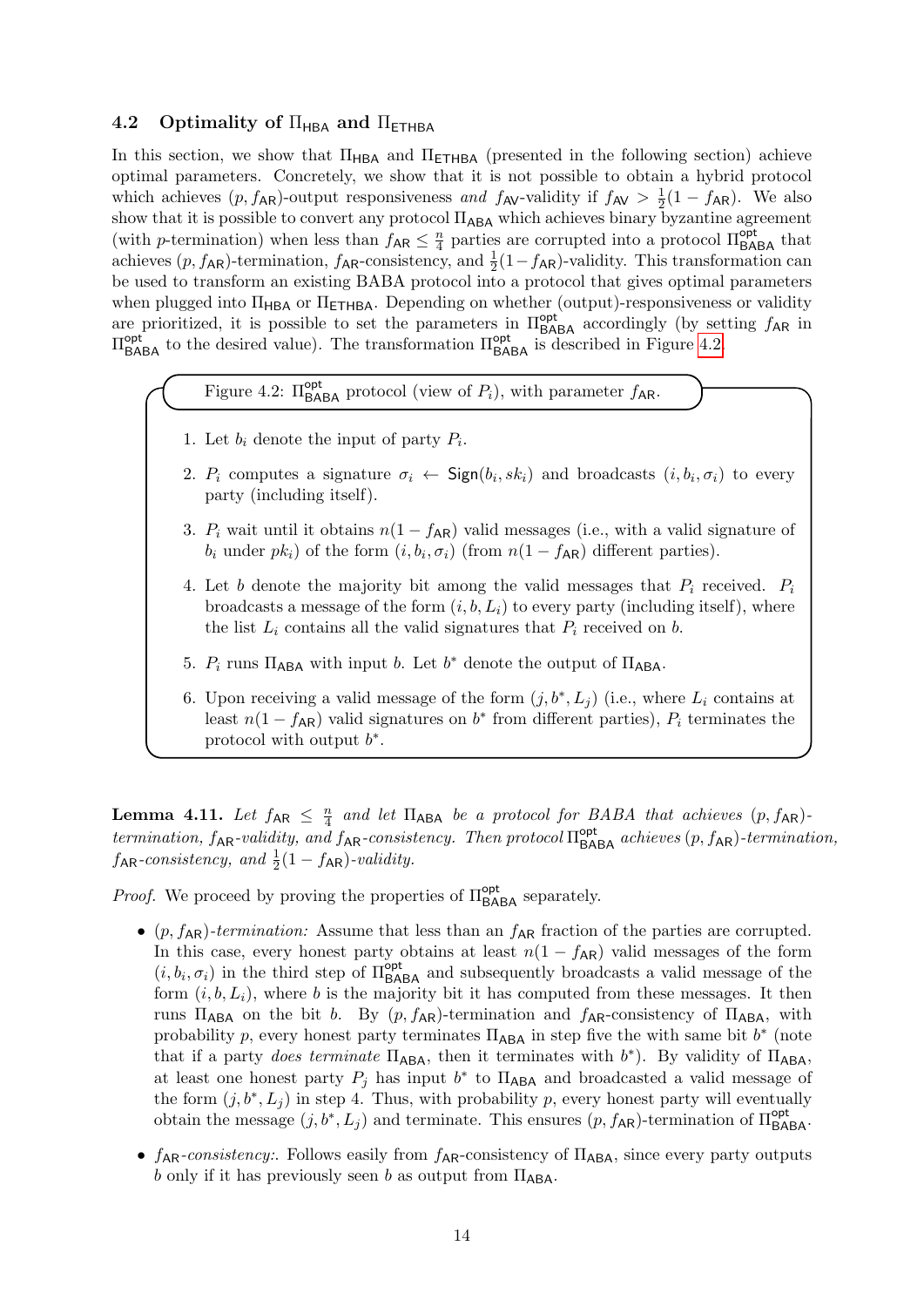$\bullet$   $\frac{1}{2}$  $\frac{1}{2}(1-f_{AR})$ -validity: Assume that every honest party inputs b to  $\Pi_{\text{BABA}}^{\text{opt}}$  and less than an 1  $\frac{1}{2}(1-f_{AR})$ -fraction of the parties is corrupted. Therefore, if any party obtains  $n(1-f_{AR})$ valid messages of the form  $(i, b_i, \sigma_i)$  in step three, it obtains strictly more than  $\frac{n}{2}(1 - f_{AR})$ such messages from honest parties. The majority bit computed from these messages is  $b$ , since by assumption, every honest party  $P_i$  has sent  $(i, b, \sigma_i)$  in step 2 (and signatures are unforgeable). It now follows that every valid message obtained by an honest party in the final step of the protocol must be of the form  $(i, b, L_i)$ . Therefore, in the final step, every party either terminates with output b upon receiving a valid message of the form  $(j, b, L<sub>i</sub>)$ or does not terminate (in case it received  $1 - b$  as output from  $\Pi_{ABA}$  in the previous step).

 $\Box$ 

The dual-threshold structure of  $\Pi_{\mathsf{BABA}}^{\mathsf{opt}}$  is reminiscent of the work of Fitzi et al. [\[19\]](#page-27-9) who considered broadcast protocols (see section [4.3\)](#page-16-0) with a two-threshold structure. In their protocols, either validity or consistency is lost when  $nf_1$  or more parties are corrupted, but the second property is preserved until  $nf_2$  or more parties are corrupted, where  $f_1 < f_2$  and  $2f_1 + f_2 < 1$ . However, their work considers the notion of information theoretic broadcast in the synchronous model, whereas our results consider byzantine agreement in the asynchronous model with a computationally bounded adversary.

We now show that our construction for  $\Pi_{\mathsf{HBA}}$ , combined with  $\Pi_{\mathsf{BABA}}^{\mathsf{opt}}$ , achieves optimal corruption bounds.

<span id="page-14-0"></span>Lemma 4.12. Let Π<sub>ABA</sub> be a protocol for byzantine agreement which achieves validity, consistency, and p-termination when less than an  $f_{AR}$ -fraction of the parties are dishonest. Then  $\Pi_{\sf ABA}$  does not satisfy validity if the fraction of corrupt parties  $f_{\sf AV} \geq \frac{1}{2}$  $\frac{1}{2}(1-f_{\mathsf{AR}})$ . Moreover, there exists an adversary controlling a  $\frac{1}{2}(1-f_{AR})$ -fraction of the parties that violates validity and ensures p-termination for all honest parties.

*Proof.* Let  $\Pi_{\mathsf{ABA}}$  be a protocol for byzantine agreement that achieves validity, consistency, and p-termination in the asynchronous setting when less than  $n f_{AR}$  parties are dishonest. Let H denote the set of honest parties. It suffices to show that  $\Pi_{\mathsf{ABA}}$  does not satisfy validity if exactly  $\overline{n}$  $\frac{n}{2}(1 - f_{AR})$  parties are dishonest. For this purpose, let  $\ell > n(1 - f_{AR})$  be the minimum number of honest parties for which  $\Pi_{\mathsf{ABA}}$  is still guaranteed to terminate for all honest parties with probability at least p.

Let S be the set of partitions of [n] into three sets,  $S_0, S_1, S_X$  such that  $|S_X| < n \cdot f_{AR}$ . We define  $f : \mathcal{S} \times \mathcal{R}^{\ell} \to \{0, 1, \perp\}$  to be a randomized function. For  $(S_0, S_1, S_X) \in \mathcal{S}$ , the distribution of  $f(S_0, S_1, S_X)$  is induced via  $\Pi_{\mathsf{ABA}}$  as follows.

- Parties in  $S_0$  have input 0, parties in  $S_1$  have input 1.
- The messages of parties in  $S_X$  in  $\Pi_{\mathsf{ABA}}$  are indefinitely delayed.
- Once every honest party in  $S_0 \cup S_1$  has output a value, all messages from parties in  $S_X$ are delivered.
- The output of f is defined as v, if every honest party terminates  $\Pi_{\mathsf{ABA}}$  with output v and as ⊥ otherwise.

Note that by  $f_{AR}$ -consistency of  $\Pi_{ABA}$ , every honest party outputs the same value v or does not terminate  $\Pi_{AB}$ . Since v cannot depend on messages from parties in  $S_X$ , the output distribution of f is always well defined for these inputs. Furthermore, observe that by  $p$ termination of  $\Pi_{\mathsf{ABA}}, \Pr \{f(S_0, S_1, S_X) \neq \bot\} \geq p.$ 

For every partition  $\bar{S} = (S_0, S_1, S_X) \in \mathcal{S}$ , we can construct an adversary  $A_{\bar{S}}$  that corrupts at most max  $(|S_0|, |S_1|)$  parties and a set of inputs to the honest. We show in the following how this results in a violation of validity.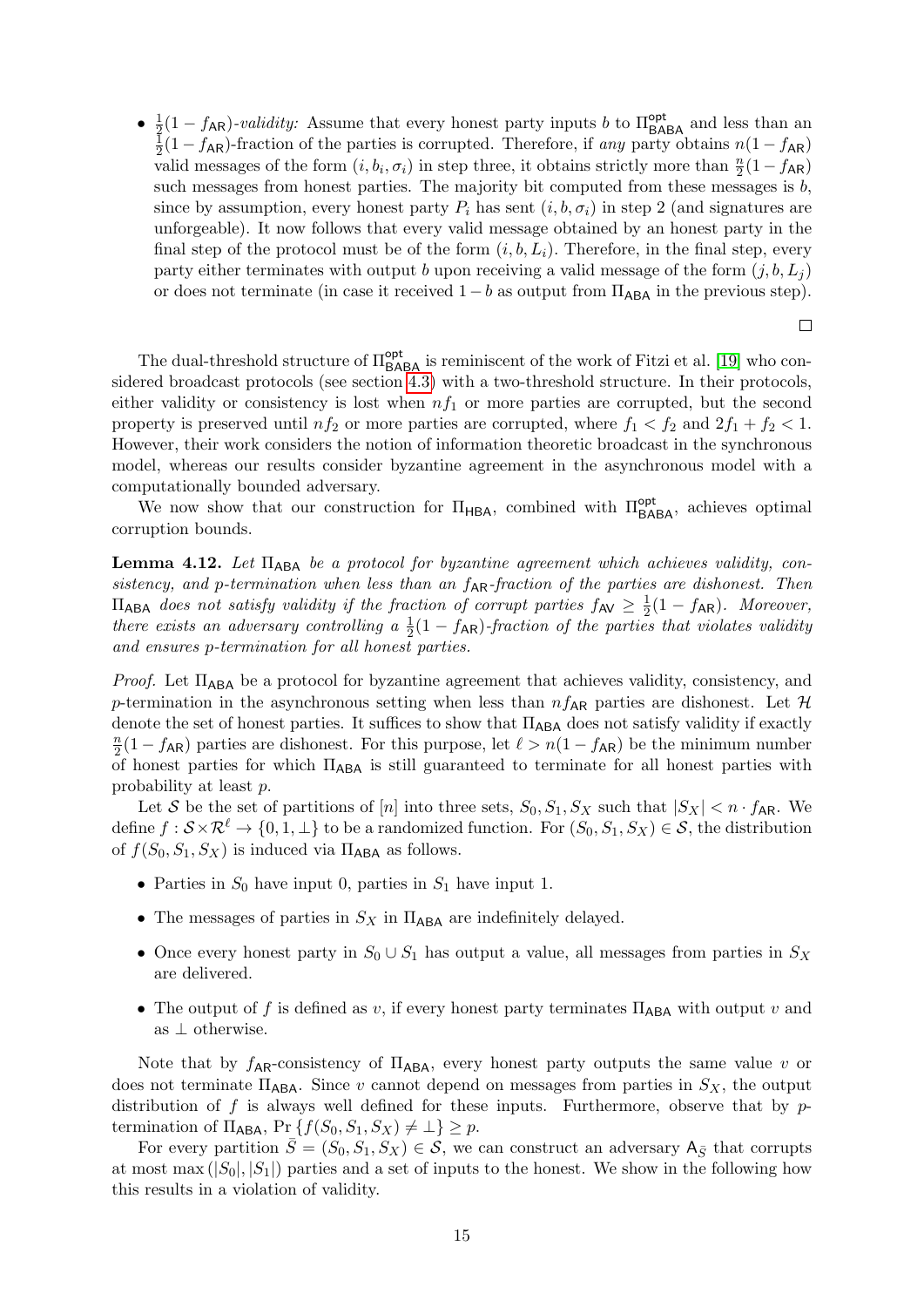- 1. Let b be a bit such that  $Pr\{f(S_0, S_1, S_X) = b\} \ge \frac{p}{2}$  (this must hold for either  $b = 0$  or  $b=1$ ).
- 2. Let the parties in  $S_X$  have input  $1 b$ .
- 3.  $A_{\bar{S}}$  corrupts the parties in  $S_b$ , and instructs them to behave honestly.

By our definition of f, in an execution of the  $\Pi_{ABA}$  protocol in the presence of  $A_{\bar{S}}$ , the honest parties output b with probability at least  $\frac{p}{2}$ . However, this is a violation of validity since all honest parties have input  $1 - b$  and  $\frac{p}{2}$  is non-negligible.

To compute the optimal parameters for the attack, we need to find a partition that minimizes max  $(|S_0|, |S_1|)$ . This happens when  $n - |S_X|$  is minimized and  $|S_0| = |S_1| = \frac{1}{2}$  $rac{1}{2}(n-|S_X|).$ 

In a protocol that's valid as long as less than an  $f_{AV}$ -fraction of the parties are corrupted, validity should hold for every number of parties n as long as less than  $n \cdot f_{AV}$  parties are corrupted. Thus, to show validity is violated we can pick n such that  $(1 - f_{AR})$  divides n,  $n - |S_X| = n(1 - f_{AR})$  and  $n - |S_X|$  is even.

Then  $|S_0| = |S_1| = n \cdot \frac{1}{2}$  $rac{1}{2}(1-f_{AR}).$ 

 $n - |S_X| \ge n(1 - f_{AR})$ , so we can always set  $|S_X|$  such that  $n - |S_X| = \lfloor n(1 - f_{AR}) \rfloor + 1 \le$  $n(1 - f_{AR}) + 1$  When  $n - |S_X|$  is odd, then we can split almost evenly, so in any case

$$
\max(|S_0|, |S_1|) \le \left\lceil \frac{1}{2}(n - |S_X|) \right\rceil \le \frac{1}{2}(n - |S_X|) + 1 \tag{4.1}
$$

$$
\leq \frac{1}{2}(n(1 - f_{\mathsf{AR}}) + 1) + 1 = \frac{n}{2}(1 - f_{\mathsf{AR}}) + \frac{3}{2}.\tag{4.2}
$$

 $\Box$ 

Corollary 4.13. If  $\Pi_{\text{HBA}}$  is both  $(p, f_{\text{AR}})$ -responsive and  $f_{\text{AV}}$ -valid, then  $f_{\text{AV}} < \frac{1}{2}$  $rac{1}{2}(1-f_{AR}).$ 

*Proof.* We prove the statement by contradiction. Thus, assume that  $\Pi_{\text{HBA}}$  is both  $(p, f_{\text{AR}})$ responsive and  $f_{AV}$ -valid. Assume further that  $f_{AV} \geq \frac{1}{2}$  $\frac{1}{2}(1-f_{\mathsf{AR}})$ . We show that either  $(p, f_{\mathsf{AR}})$ responsiveness or  $f_{AV}$ -validity must be violated in this case. To see this, note that  $\Pi_{HBA}$  is also an *asynchronous* BA protocol when less than an  $f_{AR}$  fraction of the parties are corrupted and  $t_{\text{out}} = \infty$  (since in this case  $\Pi_{\text{HBA}}$  guarantees early termination for all honest parties with probability at least p). Thus, by lemma [4.12,](#page-14-0) when  $t_{\text{out}} = \infty$ ,  $\Pi_{\text{HBA}}$  either violates  $(p, f_{\text{AR}})$ termination or  $f_{AV}$ -validity. However, setting  $t_{out} = \infty$  is equivalent to reducing the real network delays to 0 (or arbitrarily close). Thus, if  $\Pi_{\mathsf{HBA}}$  must violate either  $(p, f_{\mathsf{AR}})$ -responsiveness (if it violates termination when  $t_{\text{out}} = \infty$  or  $f_{\text{AV}}$ -validity otherwise.  $\Box$ 

ABA with probabilistic termination In both of our compilers, the termination property of  $\Pi_{\mathsf{ABA}}$  may be *probabilistic*, i.e., parties may (all) terminate only with some probability p. In this case, the responsiveness properties for  $\Pi_{\text{HBA}}$  are achieved also with probability p, whereas validity, consistency, and termination of  $\Pi_{\mathsf{HBA}}$  are preserved.

It is not known how to obtain an ΠABA protocol which terminates for all parties with overwhelming probability, given an  $\Pi_{\mathsf{ABA}}$  protocol which terminates only with some constant probability p. Because of this, such protocols have not received much (if any) attention in the literature. However, since termination is one of the hardest properties to achieve in an ABA protocol, it may be much easier to design highly efficient protocols for  $\Pi_{\rm ABA}$  which terminate only with some non-negligible (or constant) probability.

Combined with our compilers, this may lead to very efficient tradeoffs between responsiveness properties and communication efficiency. To the best of our knowledge, this presents the first clear motivation for designing ABA protocols which are not guaranteed to terminate with overwhelming probability.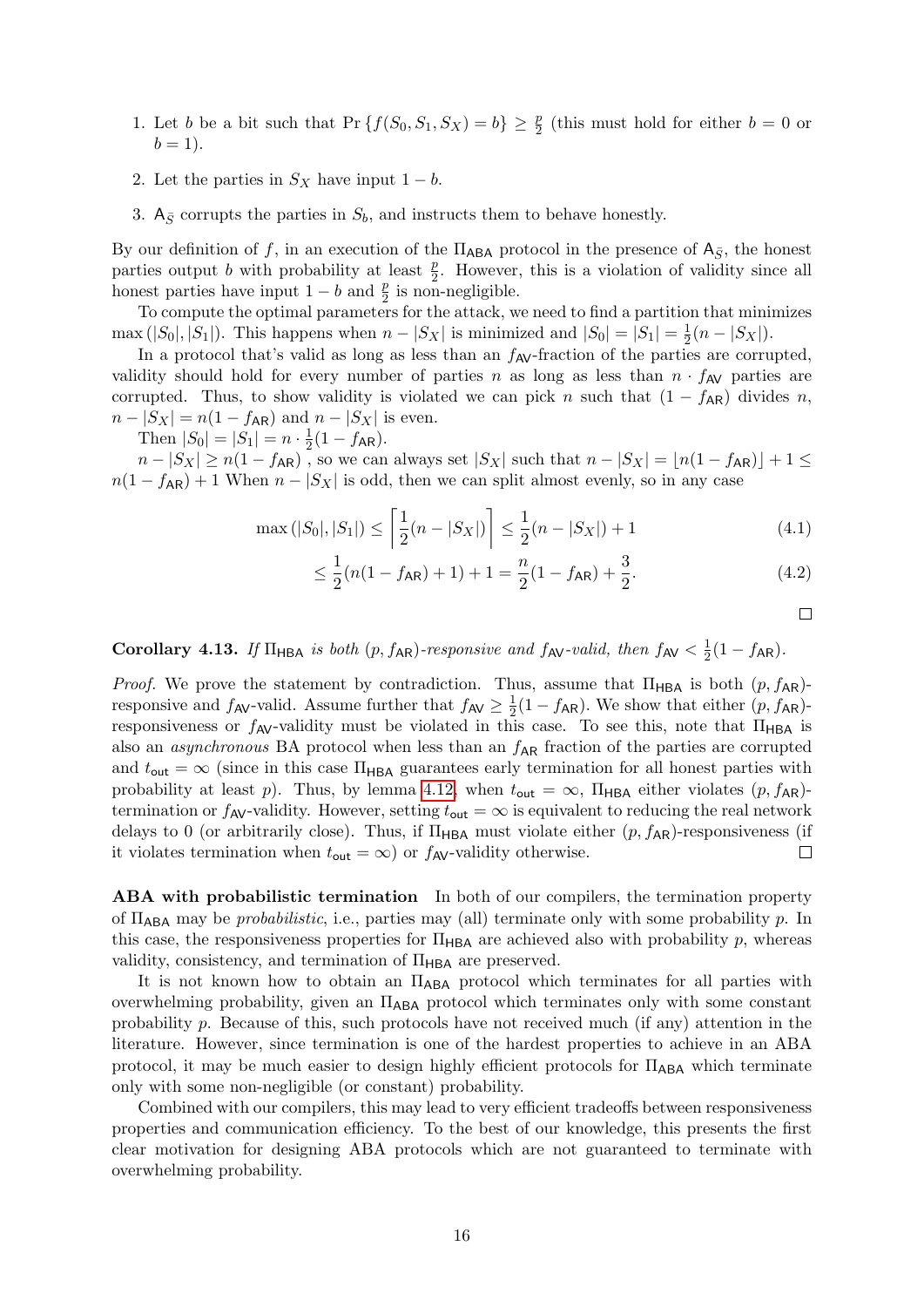#### <span id="page-16-0"></span>4.3 A Protocol With Early Termination Support

In this section, we present a second variant of our compiler which offers *early termination*, i.e, responsiveness, under the same conditions in which  $\Pi_{HBA}$  achieves early output. As we will see, our protocol incurs an overhead of  $O(n)$  synchronous in the worst case. We first define the notion of broadcast.

**Definition 4.14** (Broadcast). A distributed protocol  $\Pi$  among n parties  $P_1, ..., P_n$  where a designated sender  $P_s$  initially holds input v achieves *broadcast* if the following two properties are satisfied at the end of the protocol.

- Termination: Every honest party terminates the protocol.
- Validity: If  $P_s$  is honest upon terminating, every honest party outputs v.
- Consistency: Every honest party outputs the same value  $v'$ .

For this subsection, we make use of an additional protocol  $\Pi_{SBC}$  which has the following properties:

- $\Pi_{\text{SBC}}$  achieves broadcast with honest termination validity for any number  $f < n$  of dishonest parties.
- In the first round of  $\Pi_{SBC}$ , only the sender sends a message.
- The sender in  $\Pi_{SBC}$  terminates directly after sending its first message.
- The protocol is secure against a rushing adversary (who receives all messages sent in a round before sending its own messages).

The variant of the classical Dolev-Strong protocol [\[18\]](#page-27-10) that appears in the thesis of Kumaresan [\[23\]](#page-27-11) satisfies the aforementioned properties. It was shown in [\[21\]](#page-27-12) that any broadcast protocol with the above properties runs in  $O(f)$  rounds in the worst-case. We note that if  $\Pi_{SBC}$ is meant to be executed at  $t_{\text{out}}$ , the sender can send its first message at any time  $t' \leq t_{\text{out}}$ , since this message will be received by all honest parties by the end of the first round, and  $\Pi_{\text{SBC}}$ is secure against a rushing adversary. Moreover, the sender can terminate immediately after sending its message, since  $\Pi_{\text{SBC}}$  specifies that the sender terminates after sending a message in the first round.

<span id="page-16-1"></span>**Definition 4.15** (All-to-All Broadcast). A distributed protocol  $\Pi$  among n parties  $P_1, ..., P_n$ where party  $P_i$  holds input  $v_i$  and all parties output a vector  $\vec{o} = (o_1, \ldots, o_n)$  achieves all-to-all broadcast if the following properties are satisfied.

- Termination: Every honest party terminates the protocol.
- Validity: If  $P_i$  is honest on terminating, the output vector of every honest party that did not terminate before giving output satisfies  $o_i = v_i$ .
- Consistency: Every honest party that did not terminate early outputs the same vector value  $\vec{o}$ .

In the following, we will denote  $\Pi_{SBC}^{\text{par}}$  as the parallel composition of n independent executions of the protocol  $\Pi_{SBC}$  at time step  $t_{\text{out}}$ , where for execution i (denoted as  $\Pi_{SBC}^i$ ),  $P_i$  acts as the sender. We will denote the output of  $\Pi_{SBC}^{par}$  as an *n*-tuple  $(v_1, ..., v_n)$ , where  $v_i$  denotes the output of the *i*th run of  $\Pi_{SBC}$ . In Supplementary Material [A.1,](#page-28-4) we prove the UC-Security for any number  $t < n$  of malicious parties for Kumaresan's variant of the Dolev-Strong protocol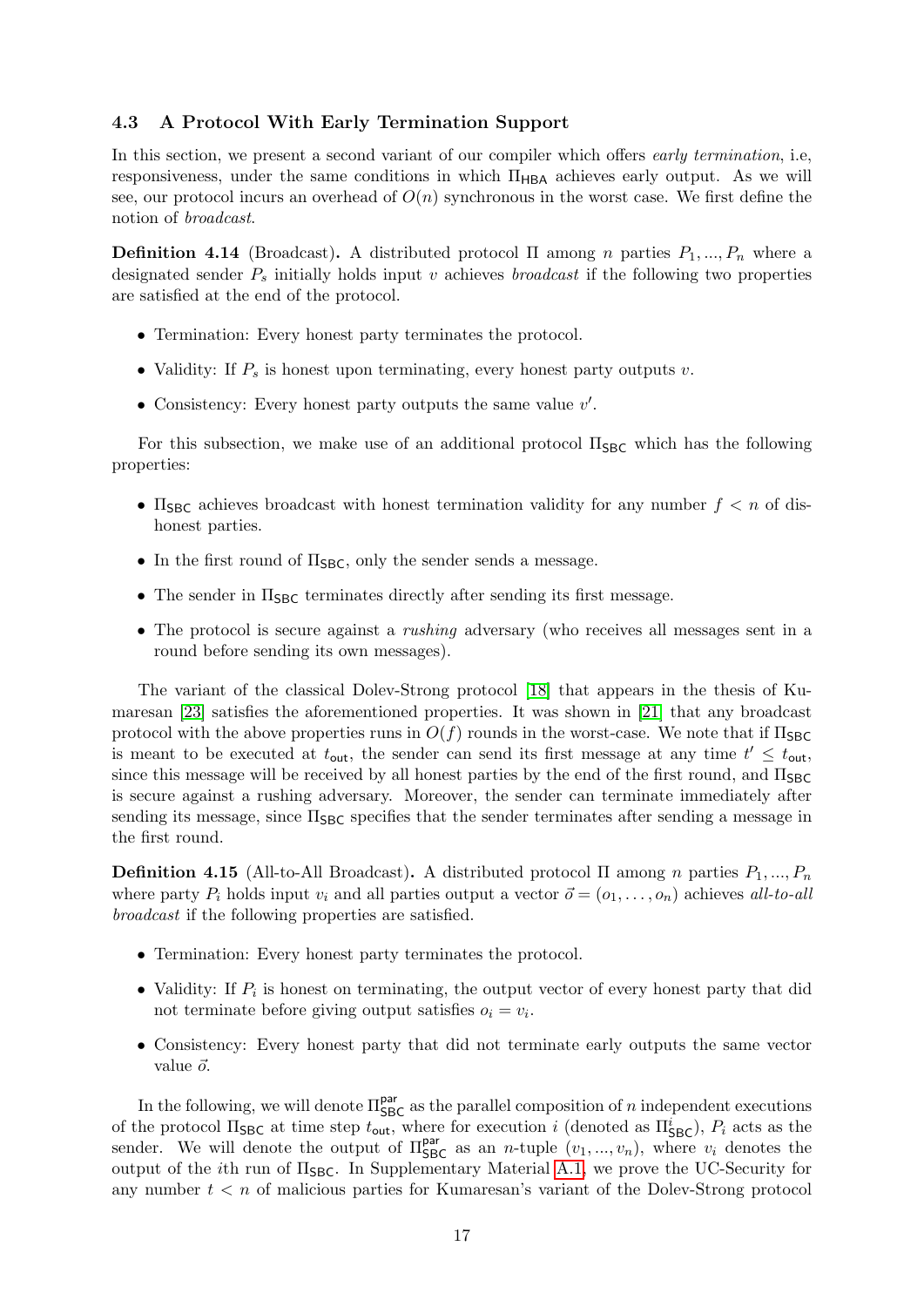$\Pi_{SBC}^{\text{DS,t}}$  with early termination for the sender. By the UC composition theorem, this easily implies that  $\Pi_{\text{SBC}}^{\text{par}}$  satisfies definition [4.15.](#page-16-1)

We now argue that the sender  $P_i$  in execution i may send its first message at any time  $t' \leq t_{\text{out}}$  and terminate right afterward in  $\Pi_{\text{SBC}}^{\text{par}}$ , without compromising its security properties. Let  $\Pi_{\text{SBC}}^{\text{par-ea-}S}$  be the protocol  $\Pi_{\text{SBC}}^{\text{par}}$  in which a subset of honest parties  $\{P_i\}_{i\in S}$  abort (without output) after sending their first message.

**Lemma 4.16.** For every  $S \subseteq [n]$ ,  $\Pi_{SBC}^{\text{par-ea-S}}$  satisfies definition [4.15.](#page-16-1)

*Proof.* Let H be the set of all honest parties. To satisfy validity, note that for all  $i \in H$ , the output of all honest parties in  $\Pi_{\text{SBC}}^i$  is guaranteed to be  $v_i$  even when  $P_i$  terminates after sending its first message (by the validity of  $\Pi_{SBC}$  and the composition theorem). Thus, validity (according to definition [4.15\)](#page-16-1) is guaranteed for  $\Pi_{SBC}^{par-ea-S}$  for any set S. Within any of the remaining executions of  $\Pi_{\text{SBC}}$  within  $\Pi_{\text{SBC}}^{\text{par}}$ . Note that in  $\Pi_{\text{SBC}}^j, j \neq i$ , party  $P_i$  will be counted as a malicious party if it terminates after its first message. However, since  $\Pi_{SBC}$  tolerates any number of malicious parties  $t < n$ , all parties in  $H \setminus S$  (i.e., all honest parties that give output) are guaranteed to have consistent output on  $\Pi_{\text{SBC}}^j$ . Thus, by the composition theorem,  $\Pi_{\text{SBC}}^{\text{par-ea-5}}$ is consistent according to definition [4.15.](#page-16-1)

<span id="page-17-0"></span>We are now ready to present our second transformation  $\Pi$ <sub>ETHBA</sub> which is depicted in Figure [4.3.](#page-17-0)

Figure 4.3:  $\Pi$ <sub>FTHBA</sub> protocol (view of  $P_i$ )

- Let  $v_i$  denote the input of  $P_i$
- $P_i$  starts to execution of  $\Pi_{\mathsf{ABA}}$  with input  $v_i$ .
- Initialize  $v^* \leftarrow v_i$ .
- Party  $P_i$  runs  $\Pi_{ABA}$  until it terminates or until time  $t_{out}$  (whichever comes first).
- If party  $P_i$ 's view of  $\Pi_{ABA}$  has terminated with output v at time  $t' < t_{\text{out}}$ , it computes a signature  $\sigma_i \leftarrow$  Sign $(v, sk_i)$ . It broadcasts  $(i, v, \sigma_i)$  to every party (including itself).
- Upon, receiving at least  $\frac{3n}{4}$  valid signatures (from different parties) on a single value v' at time  $t' < t_{\text{out}}, \tilde{P}_i$  sets  $v^* \leftarrow v'$ , outputs  $v^*$  and broadcasts  $(i, v^*, L_i)$  in  $\Pi_{\sf SBC}^{\sf par}$ , where  $L_i$  denotes a list containing these signatures. Then it terminates.

time  $t_{\text{out}} + \Delta + t_{\text{SBC}}$  (by shared, global clock)

• At time  $t_{\text{out}} + \Delta + t_{\text{SBC}}$ , if  $P_i$  has not terminated and it receives a valid message  $(j, v, L_j)$  over  $\Pi_{\text{SBC}}^{\text{par}}$ , it outputs v and terminates. Otherwise, it participates in a run of  $\Pi_{\text{SBA}}$ , using  $v^*$  as its input. It outputs the output of  $\Pi_{\text{SBA}}$  and terminates.

**Lemma 4.17.** Let  $t_{\text{start}}^i$  denote the starting time of party  $P_i$ . If

- $\bullet$   $f_{\sf AR} \leq \frac{1}{4}$  $\frac{1}{4}$ ,
- for all honest parties  $P_i$ ,  $t_{\text{out}} t_{\text{start}}^i \geq \Delta$  and
- $t_{\text{SRA}} \leq f(n)\Delta$ .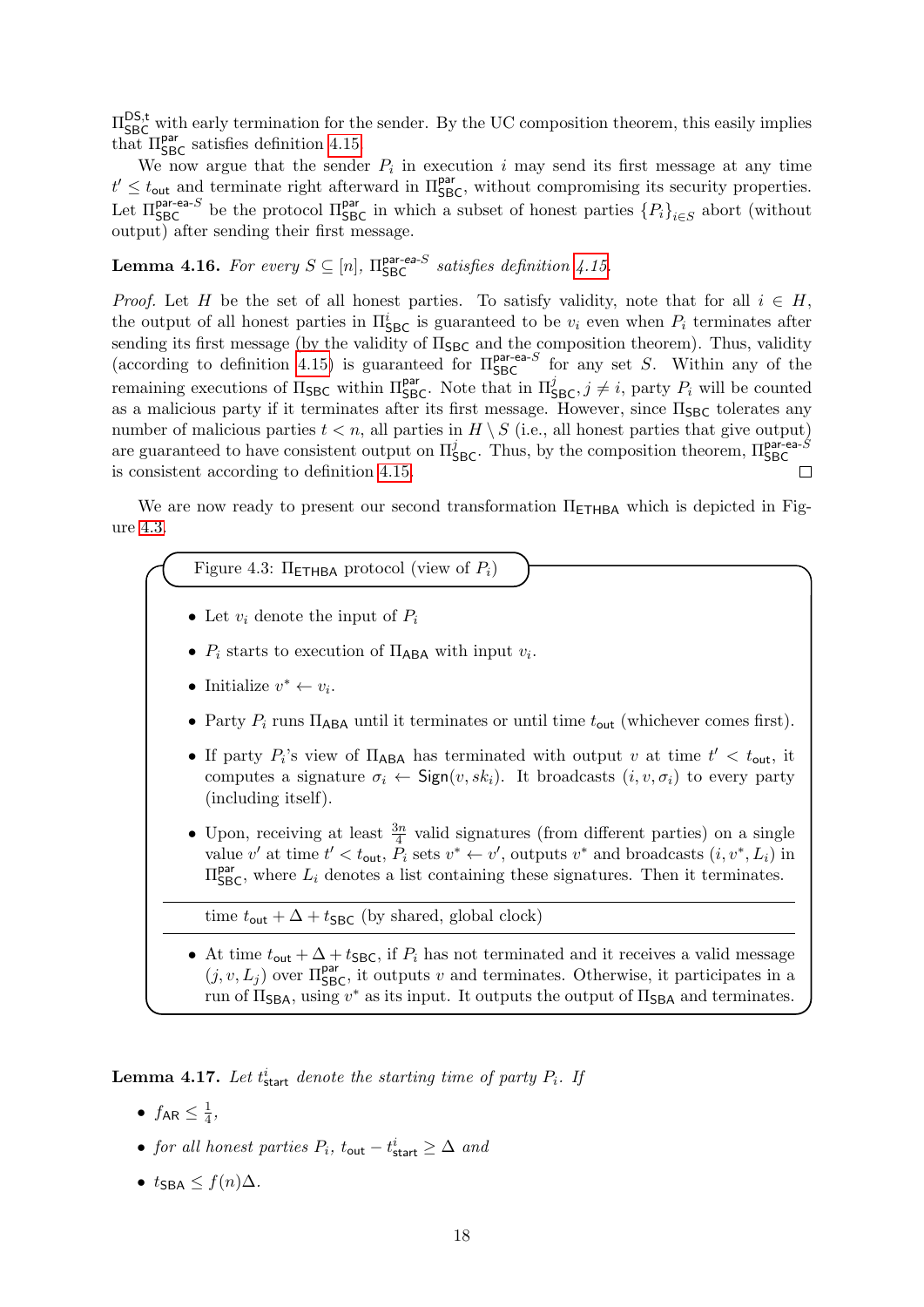then  $\Pi$ <sub>ETHBA</sub> is  $(p, f_{AR})$ -responsive.

*Proof.* Suppose less than  $nf_{AR} \leq \frac{n}{4}$  $\frac{n}{4}$  parties are dishonest. By the consistency property of  $\Pi_{\mathsf{ABA}}$ , every honest party that outputs a value in  $\Pi_{\text{ABA}}$ , outputs the same value v. Furthermore, by the p-termination property of  $\Pi_{\mathsf{ABA}}$ , with probability at least p, every honest party eventually delivers the value v in  $\Pi_{\mathsf{ABA}}$ 

Denote  $t_{\sf ABA}^i$  the time it took  $P_i$  to execute the  $\Pi_{\sf ABA}$  protocol and  $t_{\sf ABA} = \max_i t_{\sf ABA}^i$  the maximum (over the honest parties) of the time to execute the  $\Pi_{\mathsf{ABA}}$  protocol (in executions where every honest party does deliver output). Note that since  $\Pi_{ABA}$  is an asynchronous protocol,  $t<sub>ABA</sub>$  does not depend on  $\Delta$ . As in lemma [4.3,](#page-10-1) we consider two cases:

- Case 1: For all honest  $P_i$ ,  $t_{\text{ABA}}^i < t_{\text{out}} t_{\text{start}}^i$ . In this case, with probability at least p, every honest party in  $\Pi_{\mathsf{ABA}}$  terminates and outputs v. Subsequently, every honest party broadcasts v along with a valid signature. This ensures that with probability at least  $p$ , every honest party  $P_i$  obtains at least  $\frac{3n}{4}$  valid signatures on the value v by time  $t_{\mathsf{ABA}} + \delta$ . In this case,  $P_i$  immediately outputs v and broadcasts a message of the form  $(i, v, L_i)$  to every party via Π<sup>par</sup><sub>SBC</sub>. Then, it terminates. Hence, all honest parties receive output and terminate by time  $t_{\mathsf{ABA}} + \delta \leq (2+n+f(n))t_{\mathsf{ABA}}.$
- Case 2: There exists an honest  $P_i$  s.t.  $t_{\sf ABA}^i \ge t_{\sf out}-t_{\sf start}^i$ . In this case, at least one honest party did not receive output before time  $t_{\text{out}}$ . However, in any case, all honest parties are guaranteed to terminate after the the  $\Pi_{\text{SBC}}$  and then the  $\Pi_{\text{SBA}}$  protocols terminates, thus the total execution time for every honest party is bounded by

$$
t_{\text{out}} - t_{\text{start}}^i + \Delta + t_{\text{SBC}} + t_{\text{SBA}} \le t_{\text{out}} - t_{\text{start}}^i + \Delta + n\Delta + f(n) \cdot \Delta
$$
  
=  $t_{\text{out}} - t_{\text{start}}^i + (1 + n + f(n))\Delta$   

$$
\le (2 + n + f(n))(t_{\text{out}} - t_{\text{start}}^i) \le (2 + n + f(n))t_{\text{ABA}}^i
$$
  

$$
\le (2 + n + f(n))t_{\text{ABA}}
$$

Thus, in both cases, with probability at least p the total execution time is bounded by  $(2 + n +$  $f(n)$ t<sub>ARA</sub>. Since this expression does not depend on  $\Delta$ ,  $\Pi$ <sub>ETHBA</sub> is  $(p, f_{AR})$ -output responsive.  $\Box$ 

<span id="page-18-1"></span>**Lemma 4.18.** Suppose that less than  $\frac{n}{2}$  parties are dishonest and suppose that the output for every honest party in  $\Pi_{\text{SBC}}^{\text{par}}$  is  $\vec{x}$ . If for some  $i \neq j$ ,  $x_i = (i, v, L_i)$  and  $x_j = (j, v', L_j)$  are correctly formed messages, then  $v' = v$ .

Proof. This statement can be proved in the same way as Lemma [4.4.](#page-11-0)

<span id="page-18-2"></span>**Lemma 4.19.** Suppose that less than  $\frac{n}{2}$  parties are dishonest and let  $P_i$  be the first honest party that terminates with output v in  $\Pi$ <sub>ETHBA</sub> at time  $t' < t_{\text{out}}$ . Then all honest parties output v in  $\Pi$ <sub>ETHBA</sub>.

 $\Box$ 

*Proof.* Since  $P_i$  terminates with output v at time  $t' < t_{\text{out}}$ , it broadcasts a valid message of the form  $(i, v, L_i)$  to all parties via  $\Pi_{\text{SBC}}^{\text{par}}$ . By the properties of  $\Pi_{\text{SBC}}^{\text{par}}$ , all honest parties receive this message by time  $t_{\text{out}} + \Delta + t_{\text{SBC}}$ , and output v. Lastly, the value v is unique, as is ensured by Lemma [4.18.](#page-18-1) Namely, no party  $P_k$  can ever collect sufficiently many signatures to correctly form a message  $(k, v', L_k)$ , s.t.  $v' \neq v$ .  $\Box$ 

<span id="page-18-0"></span>Corollary 4.20. Π<sub>ΕΤΗΒΑ</sub> is  $\frac{1}{2}$ -consistent.

Proof. Lemma [4.19](#page-18-2) ensures consistency in the case where an honest party outputs at time  $t' < t_{\text{out}}$ . It remains to show that consistency also holds when no honest party outputs before time  $t_{\text{out}}$ . This can be seen as follows. Either, there is a dishonest party  $P_i$  that broadcasts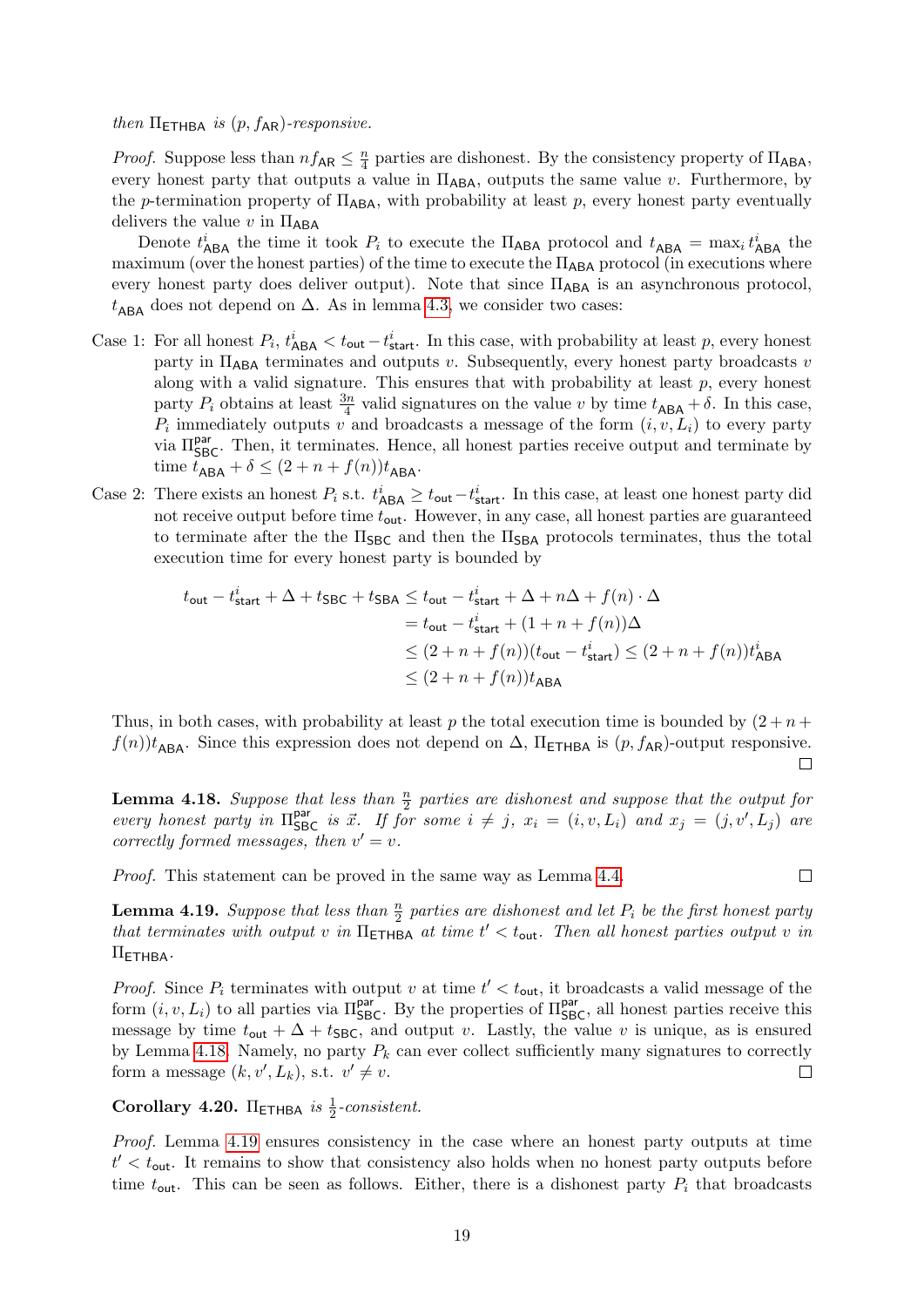a valid message of the form  $(i, v, L_i)$  at time  $t' < t_{\text{out}}$  via  $\Pi_{\text{SBC}}^{\text{par}}$  by honestly participating in  $\Pi_{\text{SBC}}^{\text{par}}$ . In this case, lemma [4.18](#page-18-1) ensures that no party  $P_j$  broadcasts a correctly formed message  $(j, v', L_j)$ , s.t.  $v' \neq v$ . Thus, at time  $t_{\text{out}} + \Delta + t_{\text{SBC}}$ , every honest party outputs v. Otherwise, every honest party outputs the output that it obtains from running  $\Pi_{\text{SBA}}$ . Thus, consistency follows from the consistency property of  $\Pi_{\text{SBA}}$ .  $\Box$ 

<span id="page-19-1"></span>**Lemma 4.21.** Suppose that less than  $nf_{AV}$  parties are dishonest and all honest parties input v to  $\Pi$ <sub>ETHBA</sub>. Let  $P_i$  be an honest party that outputs in  $\Pi$ <sub>ETHBA</sub> at time  $t' < t_{\text{out}}$ . Then  $P_i$  outputs  $\upsilon$ .

Proof. Follows analogously to the proof of lemma [4.7.](#page-12-1)

<span id="page-19-2"></span>**Lemma 4.22.** Suppose that less than  $nf_{AV}$  parties are dishonest and all honest parties input v to  $\Pi$ <sub>ETHBA</sub>. Further, suppose that no honest party outputs in  $\Pi$ <sub>ETHBA</sub> at time  $t' < t_{\text{out}}$ . Then every honest party outputs v in  $\Pi$ <sub>ETHBA</sub> at time  $t_{\text{out}} + t_{\text{SBC}} + t_{\text{SBA}} + \Delta$ .

 $\Box$ 

*Proof.* By validity of  $\Pi_{\mathsf{ABA}}$ , every honest party that delivers a value in  $\Pi_{\mathsf{ABA}}$ , delivers v. Thus, no honest party  $P_j$  signs a message of the form  $(j, v', \sigma'_j), v \neq v'$ . This ensures that no party will ever see  $\frac{3n}{4}$  valid signatures on a value other than v (since less than  $nf_{AV} < \frac{n}{2}$ )  $\frac{n}{2}$  parties are dishonest). In particular, an honest party  $P_i$  will never set  $v^*$  to any value other than  $v$ , since  $v^*$  is initially set to  $v_i = v$ . This ensures that every honest party inputs v to  $\Pi_{\text{SBA}}$  at time  $t_{\text{out}} + t_{\text{SBC}} + \Delta$ , unless some dishonest party  $P_k$  broadcasts a valid message  $(k, v, L_k)$  (via an honest participation in  $\Pi_{\text{SBC}}^{\text{par}}$ . In this case, every honest party is ensured to output v at time  $t_{\text{out}} + t_{\text{SBC}} + \Delta$ , and thus validity is guaranteed. Otherwise, validity of  $\Pi_{\text{SBA}}$  guarantees that every honest party outputs v in  $\Pi$ <sub>ETHBA</sub> at time  $t_{\text{out}} + t_{\text{SBC}} + t_{\text{SBA}} + \Delta$ .  $\Box$ 

#### Corollary 4.23.  $\Pi$ <sub>FTHBA</sub> is  $f_{AV}$ -valid.

Proof. Follows from lemma [4.21](#page-19-1) and lemma [4.22](#page-19-2) in the same way that corollary [4.9](#page-12-3) follows from lemma [4.7](#page-12-1) and lemma [4.8.](#page-12-2)  $\Box$ 

#### <span id="page-19-0"></span>Theorem 4.24. Assume that:

- $\Pi_{ABA}$  is an asynchronous protocol for byzantine agreement that guarantees validity, consistency, and p-termination if less than  $nf_{AR}$  parties are dishonest and satisfies validity if less than  $nf_{AV}$  parties are dishonest.
- $\Pi_{\text{SBA}}$  is a synchronous protocol for byzantine agreement that guarantees validity and consistency, given that less than  $\frac{n}{2}$  parties are corrupted.  $\Pi_{\text{SBA}}$  runs in time  $t_{\text{SBA}} \leq f(n) \Delta$ for some function f that does not depend on  $\Delta$ .
- $\Pi_{\text{SBC}}^{\text{par}}$  is a synchronous protocol for all-to-all byzantine broadcast that runs in time (at  $most)$  t<sub>SBC</sub>.
- $\frac{1}{2}$  >  $f_{AV} \ge f_{AR}$ .

Then the following statements are true:

- $\bullet$  If  $f_{\mathsf{AR}} \leq \frac{1}{4}$  $\frac{1}{4}$  and for all honest  $P_i$ ,  $t_{\text{out}} - t_{\text{start}}^i > \Delta$  then  $\Pi_{\text{HBA}}$  is  $(p, f_{\text{AR}})$ -responsive.
- $\Pi$ <sub>ETHBA</sub> is  $\frac{n}{2}$ -consistent.
- $\bullet$  Π<sub>ETHBA</sub> is  $f_{AV}$ -valid.
- Π<sub>ETHBA</sub> terminates at time  $t \leq t_{\text{out}} + t_{\text{SBC}} + t_{\text{SBA}} + \Delta$ .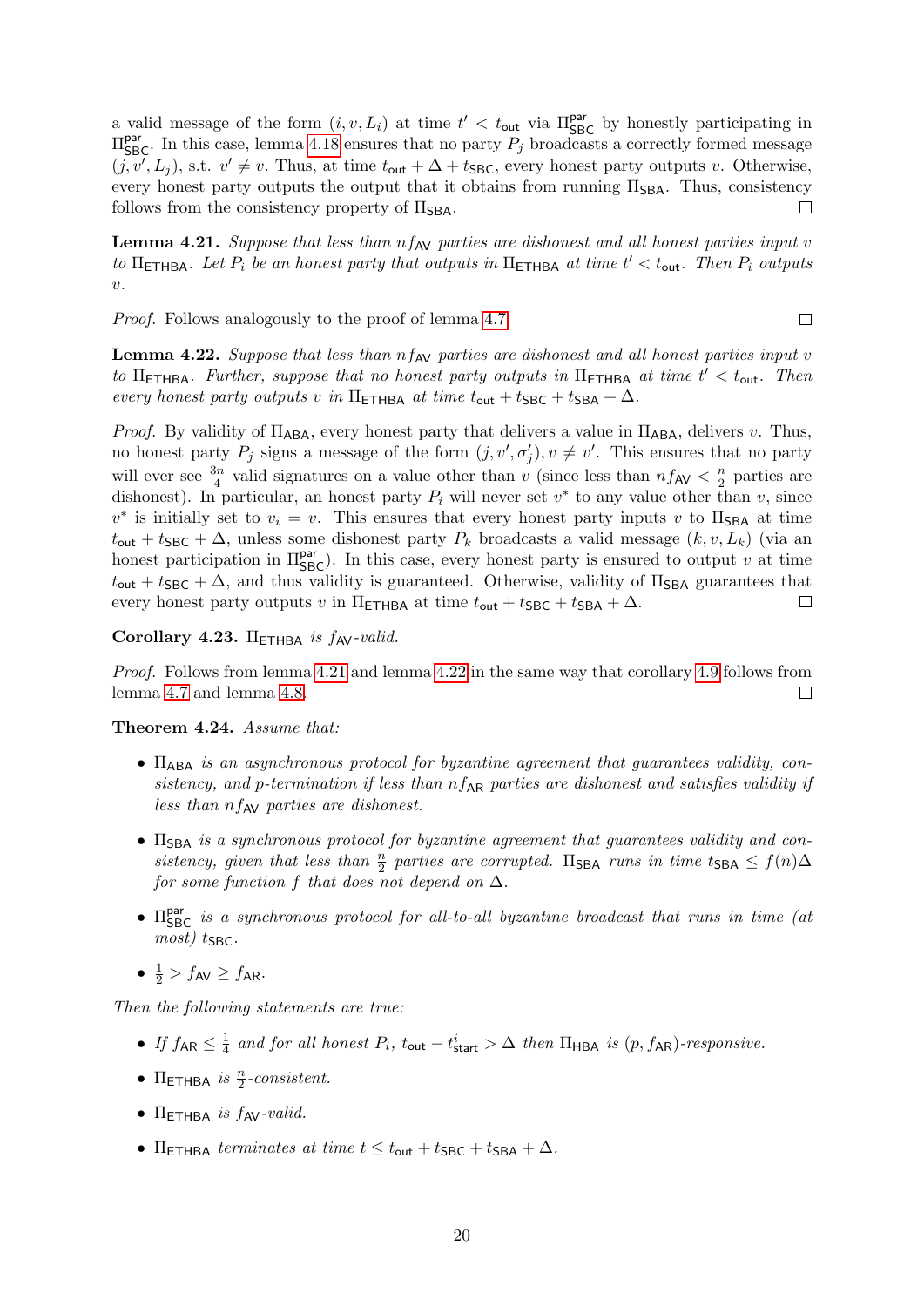# <span id="page-20-0"></span>5 Sequential Composition of Hybrid BAs

In many cases, a "one-shot" execution of a BA protocol is not sufficient; for example, in a statemachine replication protocol, we generally require many sequential executions of BA protocols, where the inputs to each protocol can depend on the outputs of previous executions. In this section we show how to sequentially compose multiple hybrid protocols for byzantine agreement such that all of the properties of every individual component in the composition, in particular output-responsivess, are preserved. We define a sequence of probabilistic protocols  $\Pi^1, ..., \Pi^\ell$  in the following manner:

**Definition 5.1** (Sequential Composition).  $\ell$  protocols  $\Pi^1, ..., \Pi^{\ell}$  are said to be run in sequence if there exists a set of *input derivation functions*  $\{f_{i,r}\}_{i\in[n],r\in[\ell]}$  together with a set of *inputs*  $(v_i^1, ..., v_i^{\ell})$  for each  $i \in [n]$  s.t.:

- $P_i$  runs  $\Pi^1$  with input  $v_i^1$
- For  $r \in [\ell], P_i$  computes the input  $u_i^r$  to  $\Pi^r$  as  $u_i^r = f_{i,r}(v_i^1, ..., v_i^{r-1}, o_i^1, ..., o_i^{r-1})$  where  $o_i^k, k < r$ , denotes the output of  $\Pi^k$ .

The resulting protocol is called the *sequential composition* of protocols  $\Pi^1, ..., \Pi^\ell$ .

Next, we define output responsiveness for a sequential composition of protocols

**Definition 5.2** (Sequential Output Responsiveness). A sequential composition  $\Pi$  of  $\ell$  probabilistic protocols  $\Pi^1, ..., \Pi^\ell$  is said to be *sequentially output responsive* if, for every  $r \in [\ell]$  and  $i \in [n]$ , if  $P_i$  is honest then the time until  $P_i$  receives the output  $o_i^r$  in  $\Pi$  does not depend on  $\Delta$ .

In the remainder of this section, we will study a sequential composition of  $\ell$  hybrid BA protocols. Our protocol achieving this composition is denoted as  $\Pi_{\text{SHBA}}$ .

Figure 5.1:  $\Pi_{\text{SHBA}}(t_{\text{out}})$  protocol (view of  $P_i$ )

- Let  $t_{\text{sync}}$  be the execution time of the synchronous portion  $\Pi_{\text{HBA}}$ , i.e., the time it takes to execute the remainder of  $\Pi_{\mathsf{HBA}}$  after it times out.
- Let  $\Pi_{\mathsf{HBA}}^r$  denote instance  $r$  of  $\Pi_{\mathsf{HBA}}$ .
- Let  $v_i^r$  denote the input of party  $P_i$  at round r.
- For  $r = 1$  to  $\ell$ ,  $P_i$  repeats the following steps:
	- Wait for output from  $\Pi_{\mathsf{HBA}}^{r-1}$ .
	- Compute  $u_i^r = f_{i,r}(v_i^1, ..., v_i^{r-1}, o_i^1, ..., o_i^{r-1})$  where  $o_k, k < r$  denotes  $P_i$ 's output from  $\Pi_{\mathsf{HBA}}^k$ .
	- Begin execution of  $\Pi_{\sf HBA}^r$  with input  $u_i^r$  and timeout parameter  $t_{\sf out}+r\cdot t_{\sf sync}$ .

Assume in the following that  $\Pi_{\mathsf{HBA}}$  is a hybrid protocol for BA (as defined in the previous sections) and has  $f_{AR}$ -output responsiveness,  $f_{AV}$ -validity, and  $\frac{1}{2}$ -consistency, where as before  $f_{\sf AR} \leq \frac{1}{4}$  $\frac{1}{4}$  and  $f_{AV} \leq \frac{1}{2}$  $\frac{1}{2}(1 - f_{\sf AR})$ .

# Lemma 5.3.  $\Pi_{SHBA}$  is  $f_{AR}$ -output responsive.

*Proof.* Note that a party runs any subprotocol  $\Pi_{HBA}^1, ..., \Pi_{HBA}^\ell$  as soon as it finishes computing its input. Since the input to  $\Pi_{\mathsf{HBA}}^k$  depends only on outputs of protocols  $\Pi_{\mathsf{HBA}}^1, ..., \Pi_{\mathsf{HBA}}^{k-1}, f_{\mathsf{AR}}$ output responsiveness of  $\Pi$ <sub>SHBA</sub> follows directly from  $f_{AR}$ -output responsiveness of  $\Pi_{HBA}$ .  $\Box$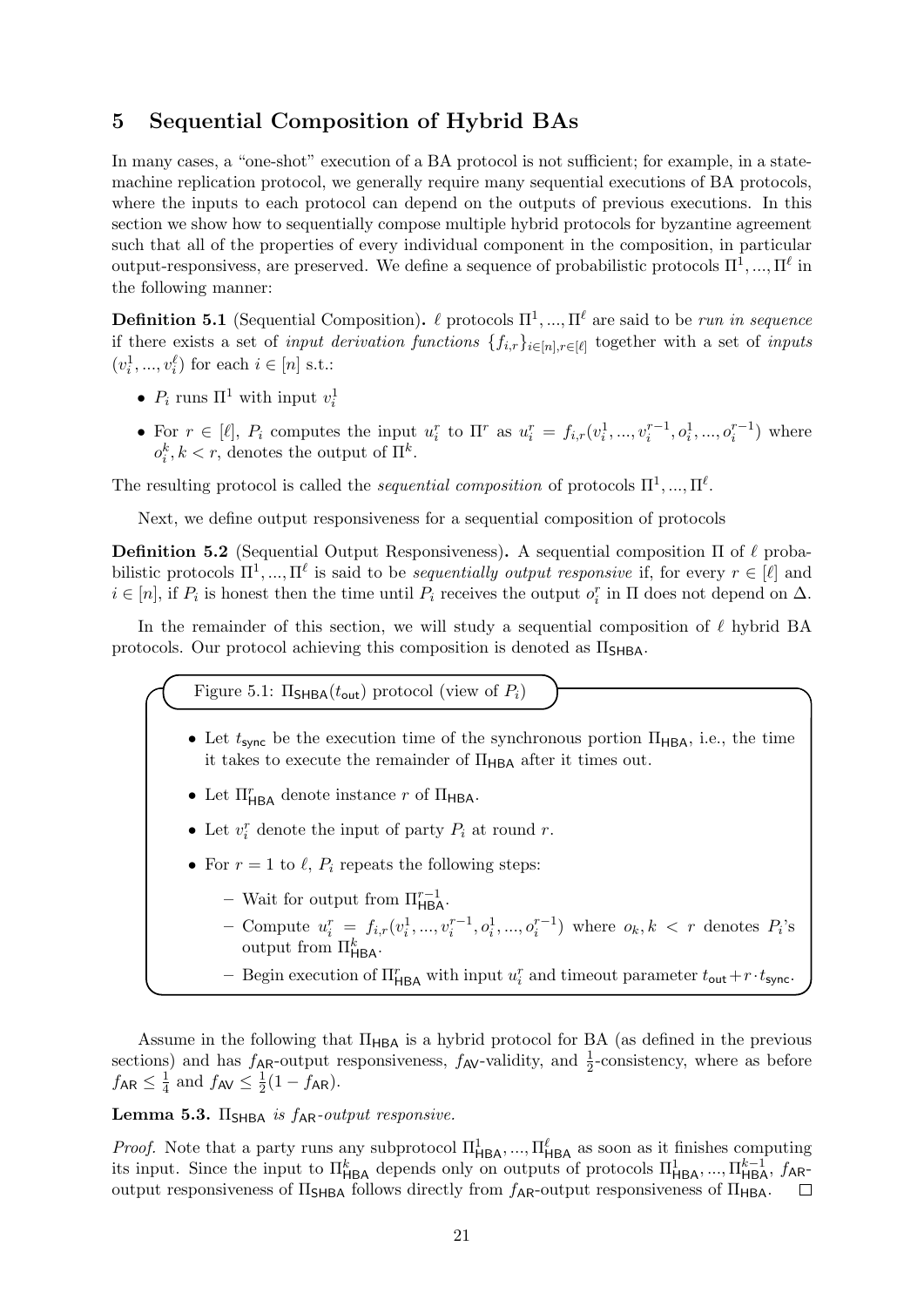# **Lemma 5.4.** All honest parties start execution of  $\Pi_{\mathsf{HBA}}^r$  by time  $t_{\mathsf{out}} + r \cdot t_{\mathsf{sync}}$ .

*Proof.* We argue by induction over r. Clearly, the claim holds true for  $r = 1$ , since  $u_i^1$  depends only on  $v_i^1$  and can therefore be immediately computed upon start of the protocol. Now suppose the claim holds for  $r-1$ . Then  $P_i$  can run the synchronous part of  $\prod_{\text{HBA}}^{r-1}$  at time  $t_{\text{out}}+(r-1)t_{\text{sync}}$ and obtains  $o_r$  at time  $t_{\text{out}} + rt_{\text{sync}}$ . From this it can immediately compute  $v_i^r$ . Therefore,  $u_i^r$  is well defined for every honest party by time  $t_{\text{out}} + rt_{\text{sync}}$  (hence it will start execution).  $\Box$ 

Correctness To argue correctness, we generalize BA consistency and validity to a sequence of executions:

- Consistency: For every  $r \in [\ell]$ , if every honest party outputs the same value  $o_i^r$  with overwhelming probability.
- Validity: For every  $r \in [\ell]$ , if every honest party had the same input  $u_i^r$ , then  $o_i^r = u_i^r$  with overwhelming probability.

Since we assume the  $\Pi_{\mathsf{HBA}}$  protocols remain secure under composition, these properties follow immediately from the security of the  $\Pi_{\mathsf{HBA}}$  protocols.

# <span id="page-21-0"></span>6 An Efficient Common-Coin Protocol with Adaptive Security

In this section, we present a new, efficient common-coin protocol with security against adaptive adversaries. Coupling the BABA protocol from [\[29\]](#page-28-5) with our common-coin protocol from Section [6.6,](#page-25-0) we can obtain a new protocol for BABA with security against adaptive adversaries that may corrupt at most  $f < \frac{n}{3}$  parties. The message- and communication complexities of this protocol are  $O(n^2)$ . Notably, this complexity matches the best known algorithms for the static case as well as the complexity for the best known synchronous BA protocols. Therefore, the common-coin protocol in this section is well-motivated by the generic compilers from the previous sections. Namely, it leads to a best-of-both worlds protocol  $\Pi_{\mathsf{HBA}}$  (or  $\Pi_{\mathsf{ETHBA}}$ ) also in terms of communication complexity. Previously, for the case of adaptive corruptions, the most efficient solution due to [\[9\]](#page-27-1) achieved only an impractical communication complexity of  $O(\kappa n^4)$ (for a security parameter  $\kappa$ ). At a technical level, our contribution consists mainly of the simple observation that the threshold signature scheme from [\[26\]](#page-28-6) satisfies the uniqueness property needed for the common-coin construction of Cachin et al. [\[11\]](#page-27-13) and proving this property under the double pairing assumption, which we state below.

BABA serves as a core building block to more complex protocols such as protocols for multivalued BA [\[17\]](#page-27-14), asynchronous common subset [\[7,](#page-26-3) [10,](#page-27-15) [12,](#page-27-16) [28\]](#page-28-7) and state-machine replication (SMR)/atomic broadcast [\[15,](#page-27-2) [17,](#page-27-14) [28\]](#page-28-7). Many of the these protocols use the statically secure BABA protocol presented in the work of Cachin et al. [\[11\]](#page-27-13) as a subcomponent due to its low communication complexity. This holds true in particular for the highly efficient SMR protocol presented in [\[28\]](#page-28-7). Therefore, the new protocol for BABA immediately implies adaptive security for many of the aforementioned constructions essentially 'for free'.

#### 6.1 Existing Protocols for Asynchronous Byzantine Agreement

The literate of existing protocols for ABA is very rich. We focus on the binary case and restrict our discussion to solutions which handle the maximal corruption bound of  $\frac{n}{3}$  corrupted parties and require a polynomial amount of running time. Also, we focus on solutions which do not require set up beyond the assumption of a trusted dealer who distributes public keys to the parties before the protocol.

The problem of BABA was first solved independently by Ben-Or and Rabin [\[6,](#page-26-4) [33\]](#page-28-8) (albeit, not with optimal resilience). To circumvent the well-known impossibility for deterministic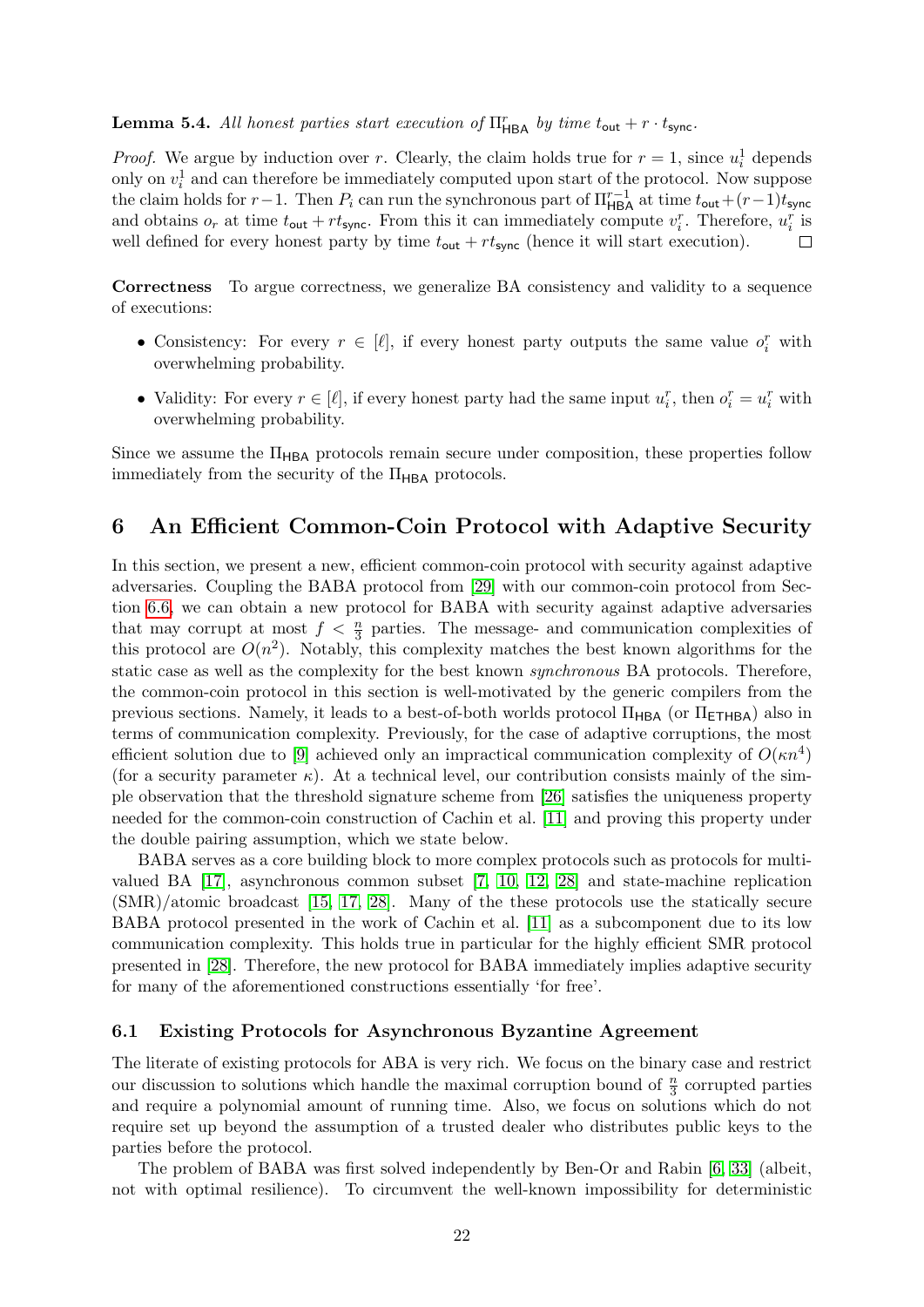solutions to the BABA problem by Fischer et al. [\[27\]](#page-28-9), they were the first to harness the power of randomness in the form of a *common coin*, that is available to all parties, but is not predictable for the adversary. Most subsequent solutions to the BABA problem use the abstraction of a common coin.

The first (polynomial time) protocol to implement a common coin without any set-up assumptions is the beautiful work by Canetti and Rabin [\[14\]](#page-27-17). However, their protocol uses an expensive variant of asynchronous verifiable secret sharing (AVSS) which renders their protocol completely impractical. Their common coin construction was subsequently improved by Abraham et al. [\[2\]](#page-26-5) and Choudhury et al. [\[32\]](#page-28-10). However, their solutions are still far beyond the scope of practicality.

Cachin et al. [\[11\]](#page-27-13) gave the first efficient solution to the BABA problem which has a communication complexity of  $O(n^2\ell)$ , where  $\ell$  denotes the size of an RSA signature. Their protocol is based on a threshold signature scheme and thus achieves security only against a bounded adversary, whereas the protocols in [\[14,](#page-27-17) [2,](#page-26-5) [32\]](#page-28-10) can tolerate even unbounded adversaries, given that private channels are available for free. As already pointed out earlier, another difference of [\[11\]](#page-27-13) to the aforementioned protocols is that the latter tolerates only static corruptions. The protocol's weakness against adaptive corruptions is inherited from their common coin protocol, which tolerates only static corruptions.

Most recently, Mostéfaoui et al.  $[29]$  gave an improvement over the protocol of  $[11]$ , which reduces the communication complexity to  $O(n^2)$  when using the common coin from [\[11\]](#page-27-13). In theory, their protocol could also be instantiated with the AVSS-based common coin protocols which would improve its security to the adaptive case. We use this observation and instantiate the common coin in their protocol with an efficient protocol that attains adaptive security and is based on the work of [\[26\]](#page-28-6). In this way, we obtain the first adaptively secure BABA protocol which runs in  $O(n^2)$  communication complexity.

Using the generic transformation from [\[17\]](#page-27-14), we immediately obtain an improved protocol for asynchronous multivalued byzantine agreement with optimal resilience tolerating adaptive corruptions. The communication complexity of this protocol is is  $O(n^3)$ .

#### 6.2 Weak Common Coin Protocols

**Definition 6.1** ((p, t)-Weak Common Coin Protocol). A (p, t)-weak common coin protocol is a distributed protocol with a subroutine GetCoin() that takes as input a session identifier sid and outputs a bit  $b \in \{0, 1\}$ . Furthermore, for any value of sid, it satisfies the following three properties if at most  $t$  parties are dishonest. Here, the probability is taken over the random coins of the honest parties.

- Termination: Once every honest party has locally called GetCoin(sid), the protocol is guaranteed to terminate for every honest party (except with negligible probablity).
- Fairness: Every honest party outputs 0 with probability at least  $p$  and 1 with probability at least p.
- Unpredictability: No efficient adversary can predict the outcome of GetCoin(sid) with probability better than  $1 - p + \eta$  before the first honest party calls GetCoin(sid) (where  $\eta$  is a negligible function of the security parameter).

#### 6.3 Random Oracle Model

Our results are stated in the random oracle model [\[5\]](#page-26-6). In this model, all hash functions are modeled as an oracle  $H$ , which is defined in the following manner.  $H$  keeps tracks of all queries that it answers. On input x, H first checks whether  $H(x)$  has previously been defined, i.e., whether it has previously answered a query on the value x. If so, it replies with  $H(x)$ . If not, it samples a value s uniformly at random in the domain of  $H$  and returns s.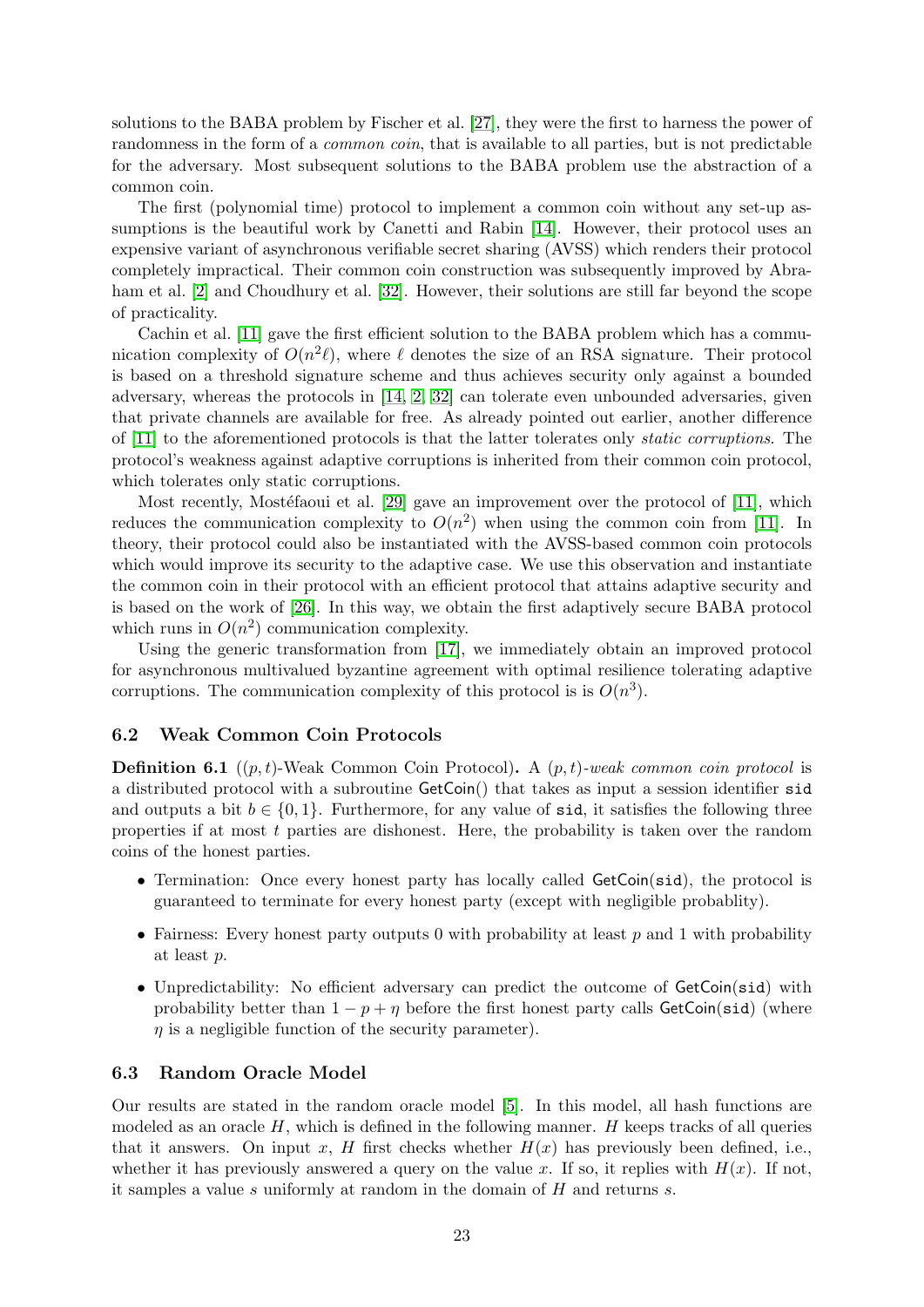### 6.4 Pairing Groups

Let  $\mathbb{G}, \hat{\mathbb{G}},$  and  $\mathbb{G}_T$  be cyclic groups of prime order p with generators g,  $\hat{g}$ , and  $g_T$ , respectively. We assume a bilinear map  $e: \mathbb{G} \times \mathbb{G} \to \mathbb{G}_T$ . For this work, we assume a type 3 setting, i.e., there is no efficiently computable isomorphism that maps from  $\hat{\mathbb{G}}$  to  $\mathbb{G}$ . We use the following hardness assumptions.

Definition 6.2 (Decision Diffie-Hellman Assumption). We say that the Decision Diffie-Hellman Assumption (DDH) holds with respect to  $\mathbb{G}$ , if every efficient adversary A has negligible advantage in the distinguishing the distributions  $(g, g^a, g^b, g^{ab})$  and  $(g, g^a, g^b, g^{ab})$ , where  $a, b, c \leftarrow \mathbb{Z}$ .

In the type 3 setting, we can also make the following stronger assumption, which states that the DDH assumptions holds for both  $\mathbb{G}$  and  $\mathbb{G}_T$ .

Definition 6.3 (Symmetric eXternal Diffie-Hellman Assumption). We say that the *Symmetric* eXternal Diffie-Hellman Problem (SXDH) holds with respect to  $\mathbb{G}$  and  $\hat{\mathbb{G}}$ , if the DDH problem is hard in both  $\mathbb{G}$  and  $\hat{\mathbb{G}}$ .

For convenience, we also state the so-called *Double Pairing* (DP) assumption, which is implied by the DDH assumption in group  $\mathbb{G}_T$ .

Definition 6.4 (Double Pairing Assumption.). We say that the Double Pairing Assumption (DP) holds with respect to  $\mathbb{G}, \tilde{\mathbb{G}},$  and  $\mathbb{G}_T$ , if given  $(\hat{g}_z, \hat{g}_r) \leftarrow \hat{\mathbb{G}}^2$ , every efficient algorithm A has negligible success probability in finding a non-trivial pair  $(z, r) \notin \mathbb{G}^2 \setminus \{(1_{\mathbb{G}}, 1_{\mathbb{G}})\}\$  such that  $e(z, \hat{q}_z)e(r, \hat{q}_r) = 1_T.$ 

#### 6.5 Threshold Signature Schemes

In this subsection, we formally introduce (non-interactive) threshold signature schemes along with their security properties. We implicitly assume a message space  $\mathcal M$  and a signature space S.

**Definition 6.5** (Threshold Signature Scheme). Let  $0 \le t \le n$ . A  $(t, n)$ -non-interactive threshold signature scheme is a tuple of efficient algorithms

 $\mathsf{Sig} = (\mathsf{KeyGen}_{\mathsf{TS}}, \mathsf{Sign}_{\mathsf{TS}}, \mathsf{ShareVerify}_{\mathsf{TS}}, \mathsf{Verify}_{\mathsf{TS}}, \mathsf{Combine}_{\mathsf{TS}})$ 

with the following properties.

- The randomized key generation algorithm KeyGen<sub>TS</sub> takes a security parameter  $\lambda$  and outputs a tuple  $(sk_1, ..., sk_n)$  of secret keys, a tuple  $(pk_1, ..., pk_n)$  of public keys, and a special public key pk.
- The deterministic *signing* algorithm  $Sign_{TS}$  takes as input a secret key  $sk_i$  and message  $m \in \mathcal{M}$ . It outputs a signature share  $\sigma_i$  on m.
- The deterministic *share verification* algorithm takes as input a public key  $pk_i$ , a signature share  $\sigma_i$  and a tuple  $(i, m)$ , where  $i \in [n]$ . It outputs a bit  $b \in \{0, 1\}$ , indicating whether  $\sigma_i$  is a valid signature share on m under secret key  $sk_i$ . We assume *correctness*, i.e., for all tuples  $(pk_1, ...pk_n)$  and  $(sk_1, ..., sk_n)$  output by KeyGen<sub>TS</sub>, all  $m \in \mathcal{M}$ , and all  $i \in [n]$ , we have that  $\mathsf{ShareVerify}_{\mathsf{TS}}(pk_i, \mathsf{Sign}_{\mathsf{TS}}(sk_i, m), i, m) = 1.$
- The deterministic *combining* algorithm  $Combin_{TS}$  takes as input a tuple of public keys  $(pk_1, ...pk_n)$ , a message m, and a list of pairs  $\{(i, \sigma_i)\}_{i \in S}$ , where  $S \subset [n]$  is of size  $t + 1$ . It outputs either a signature  $\sigma$  on m or  $\bot$ , if  $\{(i, \sigma_i)\}_{i \in S}$  contains ill-formed signature shares. We will omit the public keys in the input to  $\mathsf{Combine}_{\mathsf{TS}}$  when we can ensure that all the shares given as input to it are valid.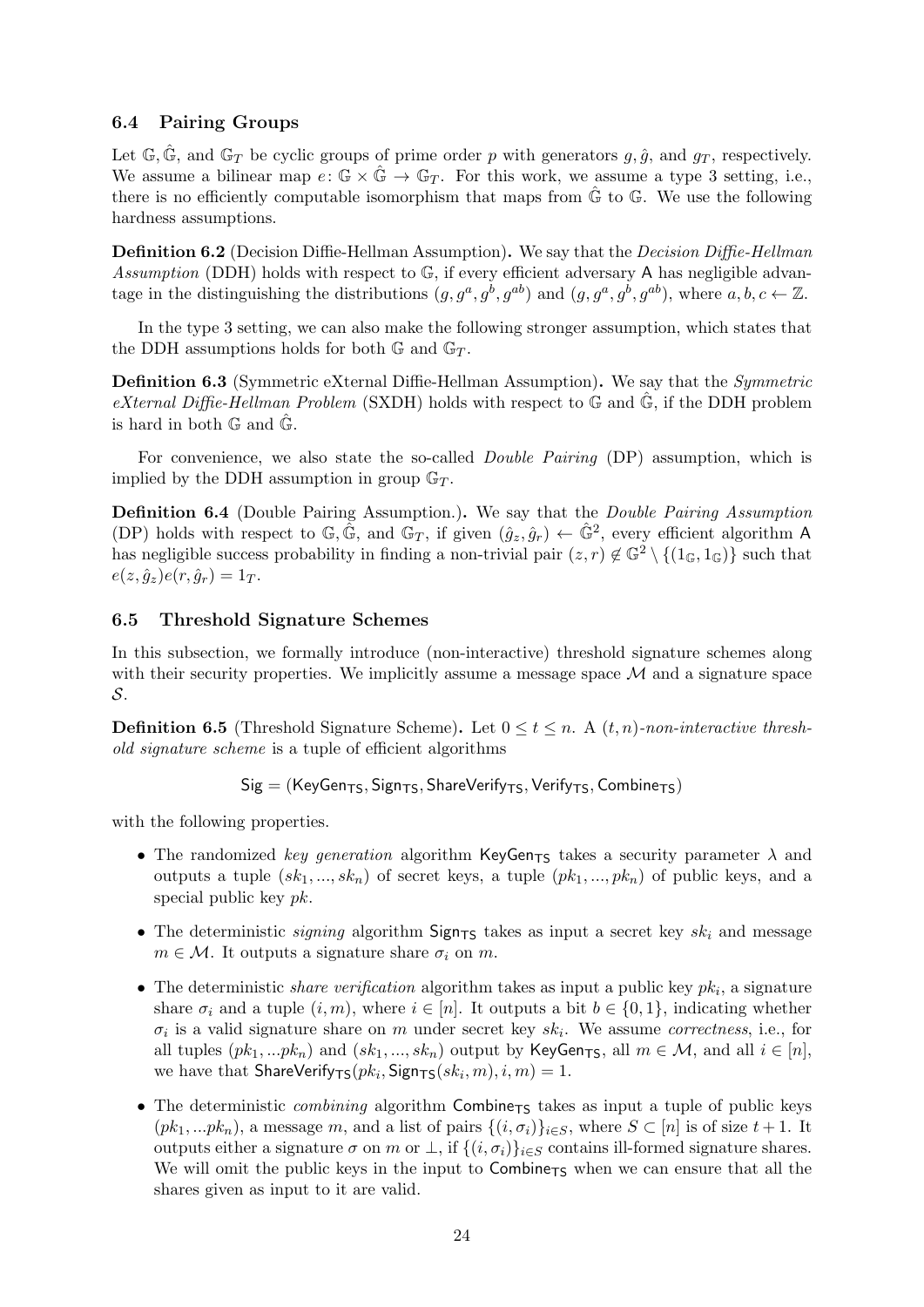• The deterministic verification algorithm Verify<sub>TS</sub> takes as input a signature  $\sigma$ , a message m and a special public key pk. It outputs a bit  $b \in \{0, 1\}$  indicating whether  $\sigma$  is a valid signature on m. We again require correctness; for all tuples  $(pk_1, ..., pk_n)$  and  $(sk_1, ..., sk_n)$ output by KeyGen<sub>TS</sub>, all  $m \in \mathcal{M}$ , and  $\mathcal{S}' = \{(i, \sigma_i)\}_{i \in S}$ , where  $S \subset [n]$  is of size  $t + 1$  and  $\sigma_i = \mathsf{Sign}_{\mathsf{TS}}(sk_i, m)$ , we have that  $\mathsf{Verify}_{\mathsf{TS}}(pk, \mathsf{Combine}_{\mathsf{TS}}(\mathcal{S}', (pk_1, ... pk_n), m), m) = 1$ .

We next state the definition of unforgeability under chosen message attacks. Our definition is inspired by the work of [\[26\]](#page-28-6), but instead assumes that the scheme uses a trusted dealer to set up the public key infrastructure, rather than the parties agreeing on the structure in a fully distributed fashion, thus emulating the trusted dealer used in our setting.

**Definition 6.6** (Unforgeability Under Chosen Message Attacks). A  $(t, n)$ -non-interactive threshold signature scheme satisfies unforgebility under chosen message attacks if every efficient algorithm A has negligible advantage in the following game.

- The challenger computes  $(sk_1, ..., sk_n, pk_1, ..., pk_n, pk) \leftarrow \textsf{KeyGen}_{\textsf{TS}}(\lambda)$  and gives  $pk_1, ..., pk_n, pk$ to A. Throughout the game, the challenger maintains a list  $C \subseteq [n]$ .
- A may ask the following two types of queries:
	- Corruption Queries: A submits an index  $i \in [n]$  to the challenger. The challenger returns  $sk_i$  and sets  $C = C \cup \{i\}.$
	- Signing Queries: A submits a pair  $(i, m)$  to the challenger. The challenger computes  $\sigma_i \leftarrow \mathsf{Sign}_{\mathsf{TS}}(sk_i, m)$  and returns  $\sigma_i$ .
- A outputs a pair  $(m^*, \sigma^*)$ . Let  $S \subset [n]$  be the list of values for which A made a signing query of the form  $(i, m^*)$ . A wins if  $Verify_{TS}(pk, m^*, \sigma^*) = 1$  and  $|S \cup C| \leq t$ .

For this work, we will consider the  $(t, n)$ -non-interactive threshold signature scheme from [\[26\]](#page-28-6). Figure [6.1](#page-25-1) presents a simplified version of their scheme which assumes that a trusted dealer computes the secret keys and public keys of the parties.

<span id="page-24-1"></span>**Lemma 6.7** ([\[26\]](#page-28-6)). The scheme in Figure [6.1](#page-25-1) provides unforgeability against chosen message attacks in the random oracle model and under the SXDH assumption.

<span id="page-24-0"></span>**Lemma 6.8.** Suppose that  $(s_{k1},...,s_{kn},pk_1,...,pk_n,pk)$  are generated as described above. Let  $m \in \mathcal{M}, (h_1, h_2) \leftarrow H(m), \text{ and let } \sigma = (h_1^{-A_1[0]} h_2^{-A_2[0]}).$  $\frac{-A_2[0]}{2}, h_1^{-B_1[0]}h_2^{-B_2[0]}$  $\binom{-D_2[0]}{2}$ . If the DP assumptions holds with respect to  $(\mathbb{G}, \hat{\mathbb{G}}, \mathbb{G}_T)$ , no efficient algorithm can come up with  $\sigma' \neq \sigma$  such that Verify<sub>TS</sub>( $\sigma', m, pk$ ) = 1 with non-negligible probability, even when given  $(sk_1, ..., sk_n, pk_1, ..., pk_n, pk)$ .

*Proof.* Let A be an algorithm that, with non-negligible probability, on input  $(s_{k1}, ..., s_{kn}, pk_1, ..., pk_n, pk)$ outputs  $\sigma' \neq \sigma$  such that  $Verify_{TS}(\sigma', m, pk) = 1$ . We show how to construct an equally efficient algorithm B that breaks the DP assumption. On input  $\hat{g}_z, \hat{g}_r \leftarrow \mathbb{G}$ , B works as follows. It simulates KeyGen<sub>TS</sub> using the values  $\hat{g}_z, \hat{g}_r$  for its simulation. At the end of the simulation, it gives  $(sk_1, ..., sk_n, pk_1, ..., pk_n, pk)$  to A. Clearly, this simulation is perfect since the values  $\hat{g}_z, \hat{g}_r$  are uniformly distributed and thus have the same distribution as if they were sampled in KeyGen<sub>TS</sub>. It simulates the random oracle H to A in the straightforward way. Once A returns σ', B constructs a solution to the DP problem as follows. It parses σ' as  $σ' = (z', r')$ . We write  $\sigma = (z,r) = (h_1^{-A_1[0]} h_2^{-A_2[0]}$  $\frac{-A_2[0]}{2}, h_1^{-B_1[0]}h_2^{-B_2[0]}$  $\binom{-B_2[0]}{2}$ . W.l.o.g. assume that  $z \neq z'$ . This implies that  $z'h_1^{A_1[0]}h_2^{A_2[0]}$  $\mathcal{L}^{A_2[0]}_2 \neq 1_{\mathbb{G}}$ . On the other hand,  $\mathsf{Verify}_{\mathsf{TS}}(\sigma',m,pk) = e(z',\hat{g}_z)e(r',\hat{g}_r)\prod_{k=1}^2 e(h_k,\hat{g}_k) = 0$  $e(z', \hat{g}_z)e(r', \hat{g}_r) \prod_{k=1}^2 e(h_k, \hat{g}_z^{A_k[0]}\hat{g}_r^{B_k[0]})$ . Thus, expanding terms yields

Verify<sub>TS</sub>
$$
(\sigma', m, pk) = e(z', \hat{g}_z) e(r', \hat{g}_r) \prod_{k=1}^{2} e(h_k, \hat{g}_z^{A_k[0]} \hat{g}_r^{B_k[0]})
$$
 (6.1)

$$
= e(z'h_1^{A_1[0]}h_2^{A_2[0]}, \hat{g}_z)e(r'h_1^{B_1[0]}h_2^{B_2[0]}, \hat{g}_r) = 1_T.
$$
\n(6.2)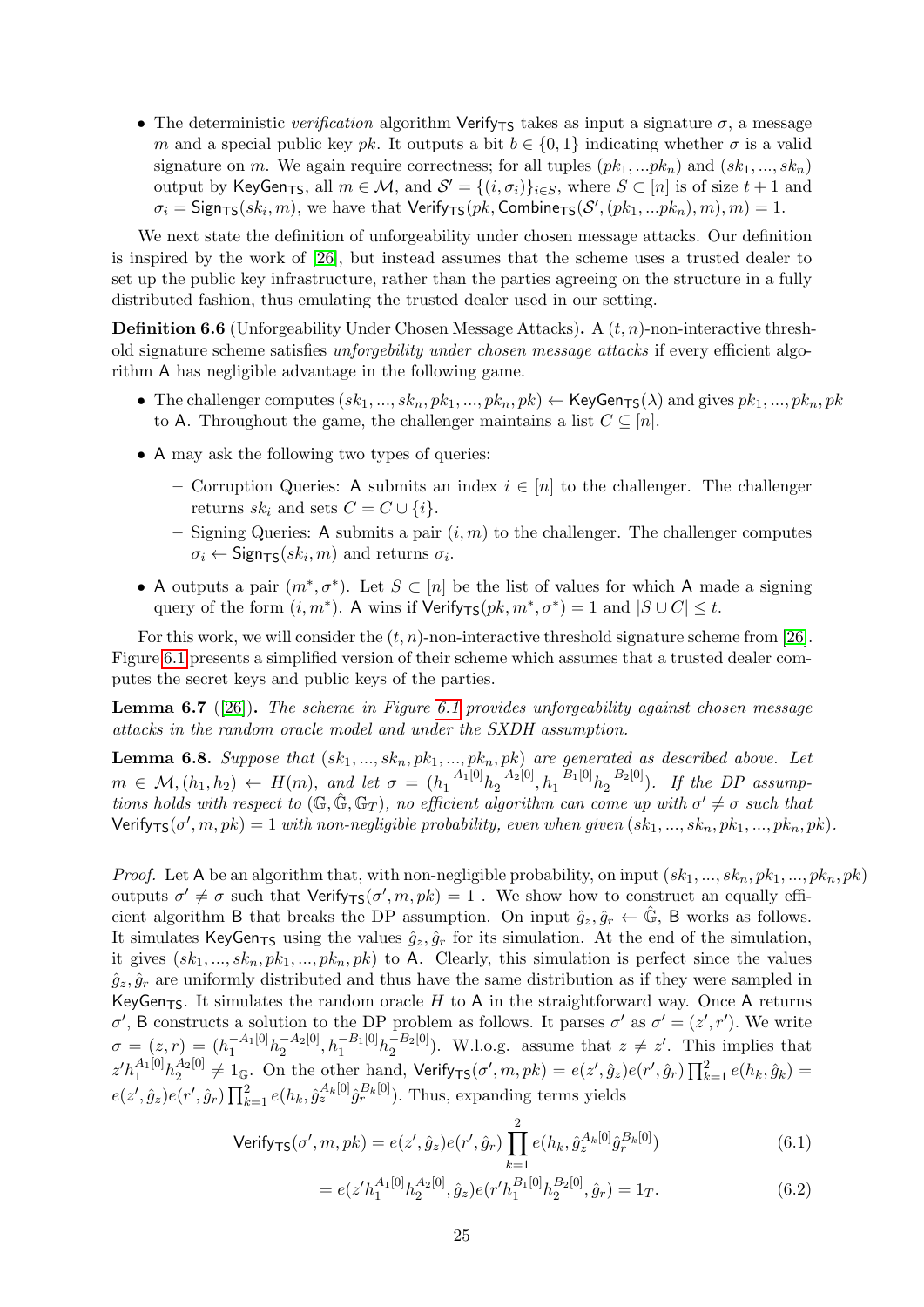<span id="page-25-1"></span>Figure 6.1: LJY Threshold Signature Scheme

- KeyGen<sub>TS</sub>( $\lambda$ ) : Choose bilinear groups  $\mathbb{G}, \hat{\mathbb{G}}, \mathbb{G}_T$  of prime order  $p > 2^{\lambda}$ . Sample  $\hat{g}_z, \hat{g}_r \leftarrow \hat{\mathbb{G}}$  and values  $a_{ik}, b_{ik} \leftarrow \mathbb{F}_p$  where  $i \in \{0, ..., n\}$  and  $k \in \{1, 2\}$ . For  $k \in [2]$ , set  $A_k[X] = \sum_{i=0}^t a_{ik} X^i$  and  $B_k[X] = \sum_{i=0}^t b_{ik} X^i$ . Compute  $sk_i =$  $\{(A_k[i], B_k[i])\}_{k=1}^2$  and  $pk_i = (\hat{g}_z^{A_1[i]}\hat{g}_r^{B_1[i]}, \hat{g}_z^{A_2[i]}\hat{g}_r^{B_2[i]})$ . Compute  $\{\hat{g}_k\}_{k=1}^2$  as  $\hat{g}_k =$  $\hat{g}_{z}^{A_{k}[0]}\hat{g}_{r}^{B_{k}[0]}$  and set  $pk = (\mathbb{G}, \hat{\mathbb{G}}, \mathbb{G}_{T}, p, \hat{g}_{z}, \hat{g}_{r}, \hat{g}_{1}, \hat{g}_{2}).$
- Sign<sub>TS</sub> $(sk_i, m)$ : Compute  $(h_1, h_2) \leftarrow H(m) \in \mathbb{G}^2$ . Use  $sk_i = \{(A_k[i], B_k[i])\}_{k=1}^2$ to compute  $(z_i, r_i) \in \mathbb{G}^2$  as  $z_i = \prod_{k=1}^2 h_k^{-A_k[i]}$  $k_k^{-A_k[i]}, r_i = \prod_{k=1}^2 h_k^{-B_k[i]}$ k
- ShareVerify<sub>TS</sub> $(pk_i, m, \sigma_i)$ : Parse  $\sigma_i$  as  $\sigma_i = (z_i, r_i)$  and  $pk_i$  as  $pk_i = (\hat{v}_{1,i}, \hat{v}_{2,i})$ . Compute  $(h_1, h_2) \leftarrow H(m) \in \mathbb{G}^2$ . Return 1 if  $e(z_i, \hat{g}_z)e(r_i, \hat{g}_r) \prod_{k=1}^2 e(h_k, \hat{v}_{k,i}) =$  $1_T$ .
- Combine<sub>TS</sub> $(m, pk_1, ..., pk_n, \{(i, \sigma_i)\}_{i \in S})$  : For each pair  $(i, \sigma_i)$ , run ShareVerify<sub>TS</sub>( $pk_i, m, \sigma_i$ ). Return  $\perp$  if  $|S| \leq t+1$  or for less than  $t+1$  values of *i*, ShareVerify<sub>TS</sub> $(pk_i, m, \sigma_i) = 0$ . Otherwise, parse  $\sigma_i$  as  $\sigma_i = (z_i, r_i) \in \mathbb{G}^2$  and compute  $(z,r) = (\prod_{i \in S} z_i^{\Delta_{i,S}(0)})$  $\prod_{i \in S} \sum_{i \in S} \sum_{i}^{\Delta_{i,S}[]}$  $\binom{\Delta_i, S_{\text{U}}}{i}$  by using Lagrange interpolation in the exponent, i.e.,  $\Delta_{i,S}$  denotes the Lagrange polynomial corresponding to party  $i \in S$ . Return  $(z, r)$ .
- Verify<sub>TS</sub> $(pk, m, \sigma)$ : Parse  $\sigma$  as  $\sigma = (z, r) \in \mathbb{G}^2$ . Compute  $(h_1, h_2) \leftarrow H(m) \in \mathbb{G}^2$ and return 1 iff  $e(z, \hat{g}_z)e(r, \hat{g}_r)e(h_1, \hat{g}_1)e(h_2, \hat{g}_2) = 1_T$ .

Thus,  $(z'h_1^{A_1[0]}h_2^{A_2[0]}$  $\frac{A_2[0]}{2}$ ,  $r'h_1^{B_1[0]}h_2^{B_2[0]}$  $\binom{D_2[0]}{2}$  is a solution to the DP problem.

# $\Box$

# <span id="page-25-0"></span>6.6 Putting Things Together: The Common-Coin Protocol

We use the common coin protocol by Cachin et al [\[11\]](#page-27-13). The idea of their protocol is very simple. All parties share each others' public keys from the  $(t, n)$ -threshold signature scheme described in Figure [6.1.](#page-25-1) To produce a common coin on sid, every party  $P_i$  produces locally a signature share  $\sigma_i = \text{Sign}_{TS}(\text{sid}, sk_i)$  and broadcasts it. Once  $P_i$  obtains  $t + 1$  valid signature shares on sid, it uses Combine<sub>TS</sub> to combine them into signature  $\sigma$ . By lemma [6.8,](#page-24-0) the DP assumption assures that any set of  $t+1$  shares uniquely determines  $\sigma$ . The parties can now use the random oracle  $H': \mathbb{G}_T \to \{0,1\}$  to convert the signature into an unbiased and unpredictable bit b. The coin-tossing protocol is described in Protocol [1.](#page-26-7)

**Lemma 6.9.** For  $t < \frac{1}{2}$ , Protocol [1](#page-26-7) is a  $(\frac{1}{2})$  $(\frac{1}{2}, t)$ -weak common coin protocol under the DP assumption.

Proof. We prove that Protocol [1](#page-26-7) satisfies termination, fairness, and unpredictability. The termination property is easily seen to be true; since  $t < \frac{n}{2}$ , once every honest party has broadcast its share  $\sigma_i$  on sid, every party will eventually receive  $t+1$  valid signature shares and thus will terminate the protocol. Fairness is ensured by Lemma [6.8,](#page-24-0) which can be seen as follows. It is clear that if every honest party obtains the same signature  $\sigma$  on sid by combining shares via Combine<sub>TS</sub>, then  $H'(\sigma)$  is a random bit, where the randomness is over the random coins that determine the secret keys of the honest parties. On the other hand, any efficient adversary that can make two honest parties combine their shares to distinct signatures  $\sigma$  and  $\sigma'$  can clearly be used to break the DP assumption by Lemma [6.8.](#page-24-0) It remains to argue about unpredictability. This property is ensured by Lemma [6.7.](#page-24-1) Namely, any (unbounded) adversary has negligible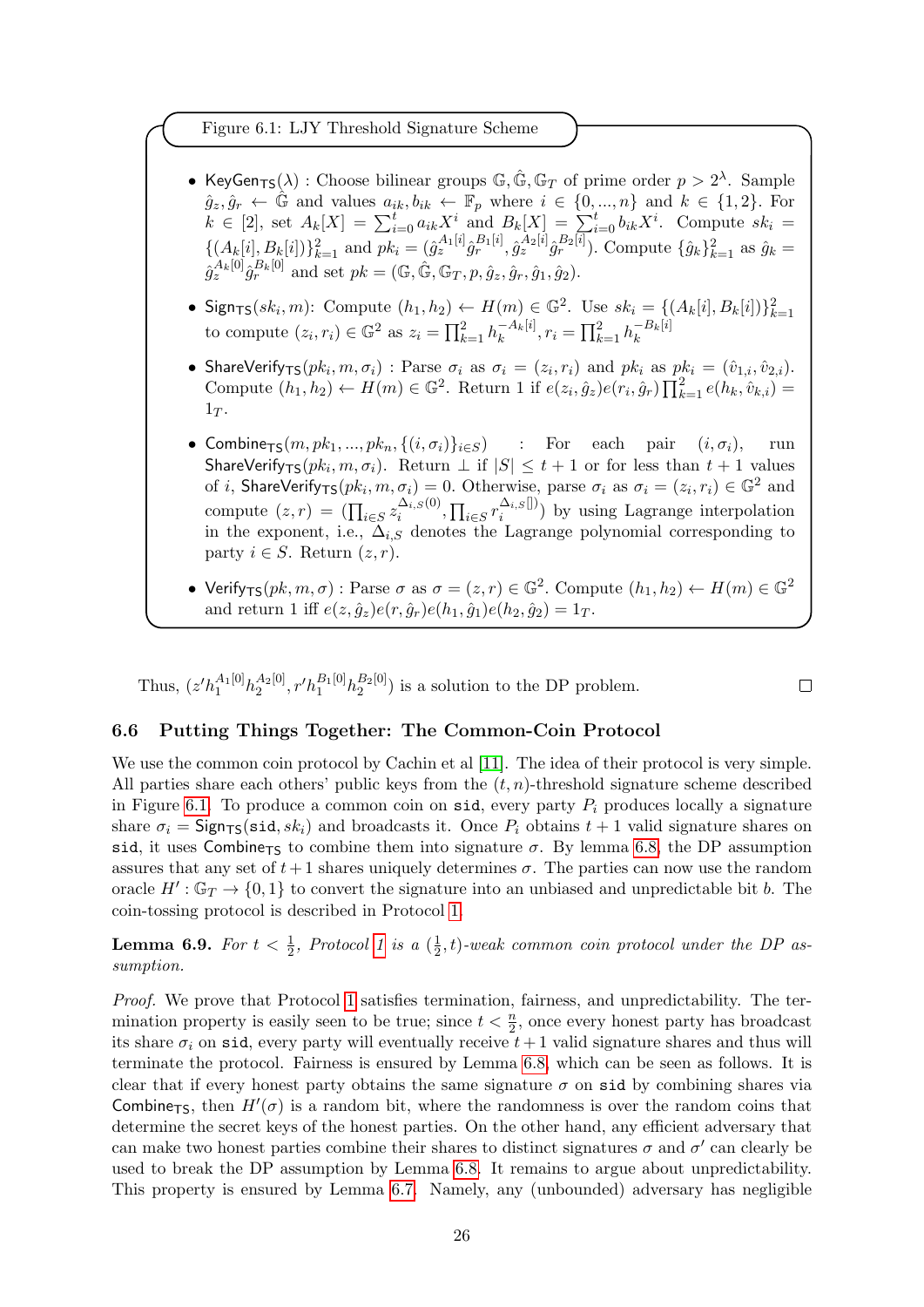<span id="page-26-7"></span>Protocol 1 Common coin protocol CoinToss from [\[11\]](#page-27-13)

```
1: procedure KeyGen<sub>Coin</sub>(\lambda) // Execute only once
2: (sk_1, ..., sk_n, pk_1, ..., pk_n, pk) \leftarrow \text{KeyGen}_{\text{TS}}(\lambda)3: for all i \in [n] do
4: Send (pk_1, ..., pk_n, pk, sk_i) to P_i5: end for
6: end procedure
7:
8: procedure GetCoin(sid) // For party P_i9: \sigma_i \leftarrow \mathsf{Sign}_{\mathsf{TS}}(sk_i, \mathtt{sid})10: Broadcast \sigma_i11: upon receiving a set S of t + 1 valid signature shares on sid
12: Compute \sigma \leftarrow Combine<sub>TS</sub>(pk, \text{sid}, S)13: return H'(\sigma)14: end procedure
```
advantage in predicting the value of  $H'(\sigma)$  if it does not query  $H'$  on  $\sigma$ . However, for any efficient adversary that controls at most t parties, Lemma [6.7](#page-24-1) ensures that it is computationally infeasible to come up with the value of  $\sigma$  given sid, before the first honest party  $P_i$  broadcasts its signature share  $\sigma_i = \text{Sign}_{TS}(sk_i, \text{sid})$  and if the SXDH assumption holds. This concludes the proof.  $\Box$ 

# References

- <span id="page-26-2"></span>[1] I. Abraham, S. Devadas, D. Dolev, K. Nayak, and L. Ren. Efficient synchronous byzantine consensus. Cryptology ePrint Archive, Report 2017/307, 2017. [https://eprint.iacr.](https://eprint.iacr.org/2017/307) [org/2017/307](https://eprint.iacr.org/2017/307).
- <span id="page-26-5"></span>[2] I. Abraham, D. Dolev, and J. Y. Halpern. An almost-surely terminating polynomial protocol forasynchronous byzantine agreement with optimal resilience. In R. A. Bazzi and B. Patt-Shamir, editors, 27th ACM PODC, pages 405–414. ACM, Aug. 2008.
- <span id="page-26-0"></span>[3] Y. Amir, C. Danilov, D. Dolev, J. Kirsch, J. Lane, C. Nita-Rotaru, J. Olsen, and D. Zage. Steward: Scaling byzantine fault-tolerant replication to wide area networks. In IEEE Transactions on Dependable and Secure Computing.
- <span id="page-26-1"></span>[4] Z. Beerliová-Trubíniová, M. Hirt, and J. B. Nielsen. On the theoretical gap between synchronous and asynchronous MPC protocols. In A. W. Richa and R. Guerraoui, editors, 29th ACM PODC, pages 211–218. ACM, July 2010.
- <span id="page-26-6"></span>[5] M. Bellare and P. Rogaway. Random oracles are practical: A paradigm for designing efficient protocols. In V. Ashby, editor, ACM CCS 93, pages 62–73. ACM Press, Nov. 1993.
- <span id="page-26-4"></span>[6] M. Ben-Or. Another advantage of free choice: Completely asynchronous agreement protocols (extended abstract). In R. L. Probert, N. A. Lynch, and N. Santoro, editors, 2nd ACM PODC, pages 27–30. ACM, Aug. 1983.
- <span id="page-26-3"></span>[7] M. Ben-Or, B. Kelmer, and T. Rabin. Asynchronous secure computations with optimal resilience (extended abstract). In J. Anderson and S. Toueg, editors, 13th ACM PODC, pages 183–192. ACM, Aug. 1994.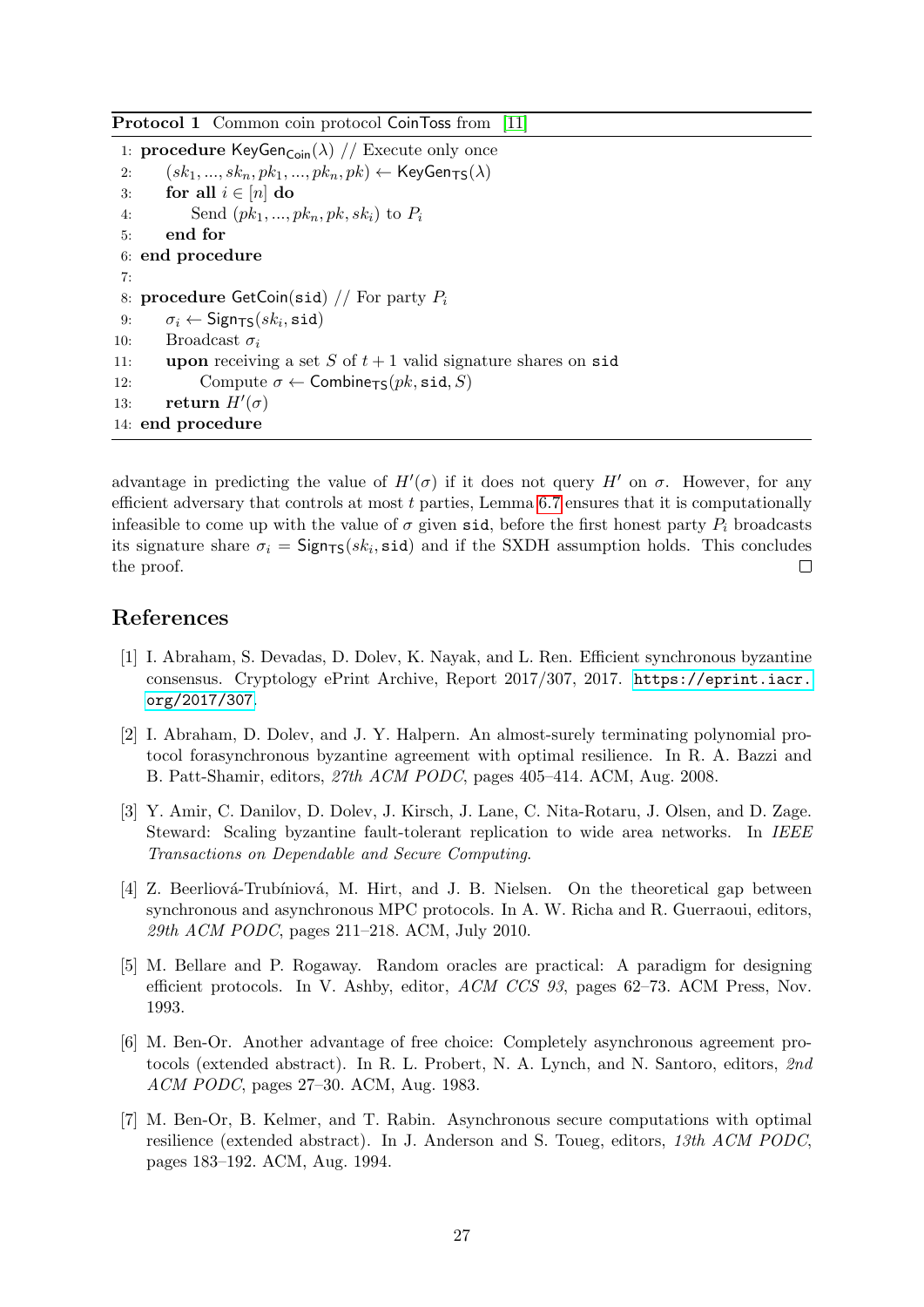- <span id="page-27-7"></span>[8] G. Bracha. Asynchronous byzantine agreement protocols. Information and Computation, 75:130–143, 1987.
- <span id="page-27-1"></span>[9] C. Cachin, K. Kursawe, A. Lysyanskaya, and R. Strobl. Asynchronous verifiable secret sharing and proactive cryptosystems. In V. Atluri, editor, ACM CCS 02, pages 88–97. ACM Press, Nov. 2002.
- <span id="page-27-15"></span>[10] C. Cachin, K. Kursawe, F. Petzold, and V. Shoup. Secure and efficient asynchronous broadcast protocols. In J. Kilian, editor, CRYPTO 2001, volume 2139 of LNCS, pages 524–541. Springer, Heidelberg, Aug. 2001.
- <span id="page-27-13"></span>[11] C. Cachin, K. Kursawe, and V. Shoup. Random oracles in Constantinople: Practical asynchronous byzantine agreement using cryptography. Journal of Cryptology, 18(3):219– 246, July 2005.
- <span id="page-27-16"></span>[12] C. Cachin and J. Poritz. Secure intrusion-tolerant replication on the internet. In DSN, 2002.
- <span id="page-27-8"></span>[13] R. Canetti. Universally composable security: A new paradigm for cryptographic protocols. In 42nd FOCS, pages 136–145. IEEE Computer Society Press, Oct. 2001.
- <span id="page-27-17"></span>[14] R. Canetti and T. Rabin. Fast asynchronous byzantine agreement with optimal resilience. In 25th ACM STOC, pages 42–51. ACM Press, May 1993.
- <span id="page-27-2"></span>[15] M. Castro and B. Liskov. Practical byzantine fault tolerance. In OSDI, pages 173–186, 1999.
- <span id="page-27-5"></span>[16] J. Chen, S. Gorbunov, S. Micali, and G. Vlachos. Algorand agreement super fast and parition resilient byzantine agreement. EPRINT, 2018.
- <span id="page-27-14"></span>[17] M. Correia, N. F. Neves, and P. Verissimo. From consensus to atomic broadcast: Time-free byzantine-resistant protocols without signatures. The Computer Journal, 2006.
- <span id="page-27-10"></span>[18] D. Dolev and H. R. Strong. Authenticated algorithms for byzantine agreement. SIAM Journal on Computing, 12(4):656–666, 1983.
- <span id="page-27-9"></span>[19] M. Fitzi, M. Hirt, T. Holenstein, and J. Wullschleger. Two-threshold broadcast and detectable multi-party computation. In E. Biham, editor, EUROCRYPT 2003, volume 2656 of LNCS, pages 51–67. Springer, Heidelberg, May 2003.
- <span id="page-27-6"></span>[20] M. Fitzi and J. B. Nielsen. On the number of synchronous rounds required for byzantine agreement. In DISC, 2009.
- <span id="page-27-12"></span>[21] J. A. Garay, J. Katz, C.-Y. Koo, and R. Ostrovsky. Round complexity of authenticated broadcast with a dishonest majority. In 48th FOCS, pages 658–668. IEEE Computer Society Press, Oct. 2007.
- <span id="page-27-3"></span>[22] R. Kotla, L. Alvisi, M. Dahlin, A. Clement, and E. Wong. Zyzzyva: speculative byzantine fault tolerance. In ACM SIGOPS Operating Systems Review, volume 41, pages 45–48, 2007.
- <span id="page-27-11"></span>[23] R. Kumaresan. Broadcast and verifiable secret sharing: New security models and round optimal constructions. PhD thesis, 2012.
- <span id="page-27-4"></span>[24] K. Kursawe. Optimistic byzantine agreement. In SRDS, pages 262–267, October 2002.
- <span id="page-27-0"></span>[25] L. Lamport, R. Shostak, and M. Pease. The byzantine generals problem. ACM Transactions on Programming Languages and Systems, 4(382–401), July 1982.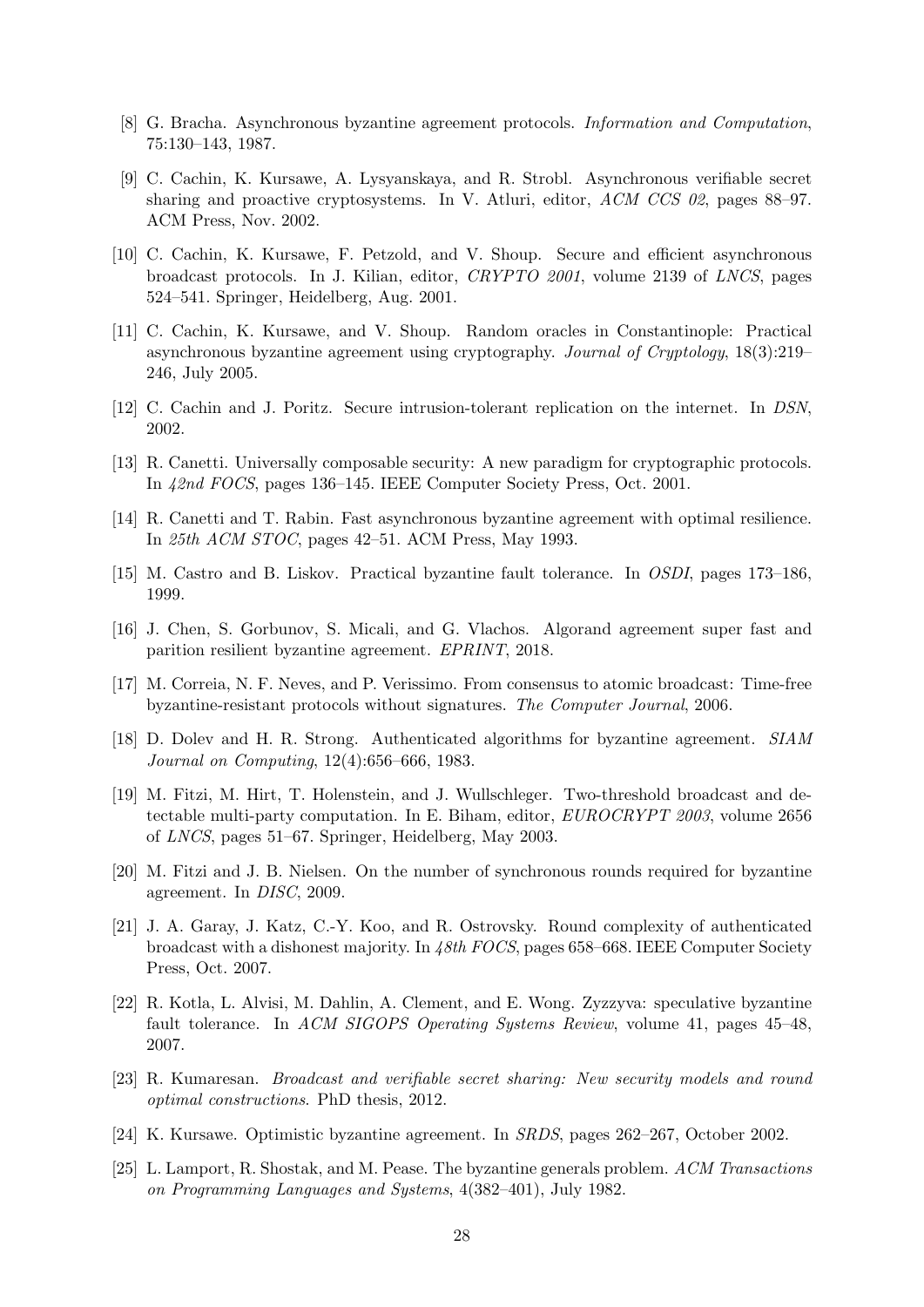- <span id="page-28-6"></span>[26] B. Libert, M. Joye, and M. Yung. Born and raised distributively: fully distributed noninteractive adaptively-secure threshold signatures with short shares. In M. M. Halldórsson and S. Dolev, editors, 33rd ACM PODC, pages 303–312. ACM, July 2014.
- <span id="page-28-9"></span>[27] M.Fischer, N. Lynch, and M. Paterson. Impossibility of distributed consensus with one faulty process. Journal of the ACM, 32(2):374–382, April 1985.
- <span id="page-28-7"></span>[28] A. Miller, Y. Xia, K. Croman, E. Shi, and D. Song. The honey badger of BFT protocols. In E. R. Weippl, S. Katzenbeisser, C. Kruegel, A. C. Myers, and S. Halevi, editors, ACM CCS 16, pages 31–42. ACM Press, Oct. 2016.
- <span id="page-28-5"></span>[29] A. Mostéfaoui, M. Hamouma, and M. Raynal. Signature-free asynchronous byzantine consensus with  $t < n/3$  and  $O(n^2)$  messages. In M. M. Halldórsson and S. Dolev, editors, 33rd ACM PODC, pages 2–9. ACM, July 2014.
- <span id="page-28-0"></span>[30] R. Pass and E. Shi. Hybrid consensus: Efficient consensus in the permissionless model. In DISC, 2017.
- <span id="page-28-1"></span>[31] R. Pass and E. Shi. Thunderella: Blockchains with optimistic instant confirmation. In EUROCRYPT, 2018.
- <span id="page-28-10"></span>[32] A. Patra, A. Choudhary, and C. P. Rangan. Simple and efficient asynchronous byzantine agreement with optimal resilience. In S. Tirthapura and L. Alvisi, editors, 28th ACM PODC, pages 92–101. ACM, Aug. 2009.
- <span id="page-28-8"></span>[33] M. O. Rabin. Randomized byzantine generals. In 24th FOCS, pages 403–409. IEEE Computer Society Press, Nov. 1983.
- <span id="page-28-2"></span>[34] G. S. Veronese, M. Correia, A. N. Bessani, and L. C. Lung. Spin one's wheels? byzantine fault tolerance with a spinning primary. In SRDS, 2009.
- <span id="page-28-3"></span>[35] G. S. Veronese, M. Correia, A. N. Bessani, and L. C. Lung. Ebawa: Efficient byzantine agreement for wide-area networks. In HASE, pages 10–19, 2010.

# A Supplementary Material

### <span id="page-28-4"></span>A.1 UC Security of Dolev-Strong Protocol With Early Termination

Figure A.1: Functionality  $\mathcal{F}_{wbc}$  from [\[23\]](#page-27-11)

 $\mathcal{F}_{wbc}$  interacts with an adversary S and a set of parties  $\{P_1, ..., P_n\}$  and a designated sender  $P_s$ .

- 1. upon receiving (bcast, sid, v) from  $P_s$ , send (bcast, sid,  $P_s$ , v) to S.
- 2. upon receiving  $v'$  from S:
	- If  $P_s$  is corrupted, broadcast (bcast, sid,  $P_s$ , v').
	- Otherwise, broadcast (bcast, sid,  $P_s$ , v).

**Lemma A.1.** For  $t < n$  dishonest parties,  $\Pi_{SBC}^{DS,t}$  securely realizes  $\mathcal{F}_{wbc}$  in the  $\mathcal{F}_{sig}$ -hybrid model, where signatures are replaced by calls to  $\mathcal{F}_{\text{sig}}$ .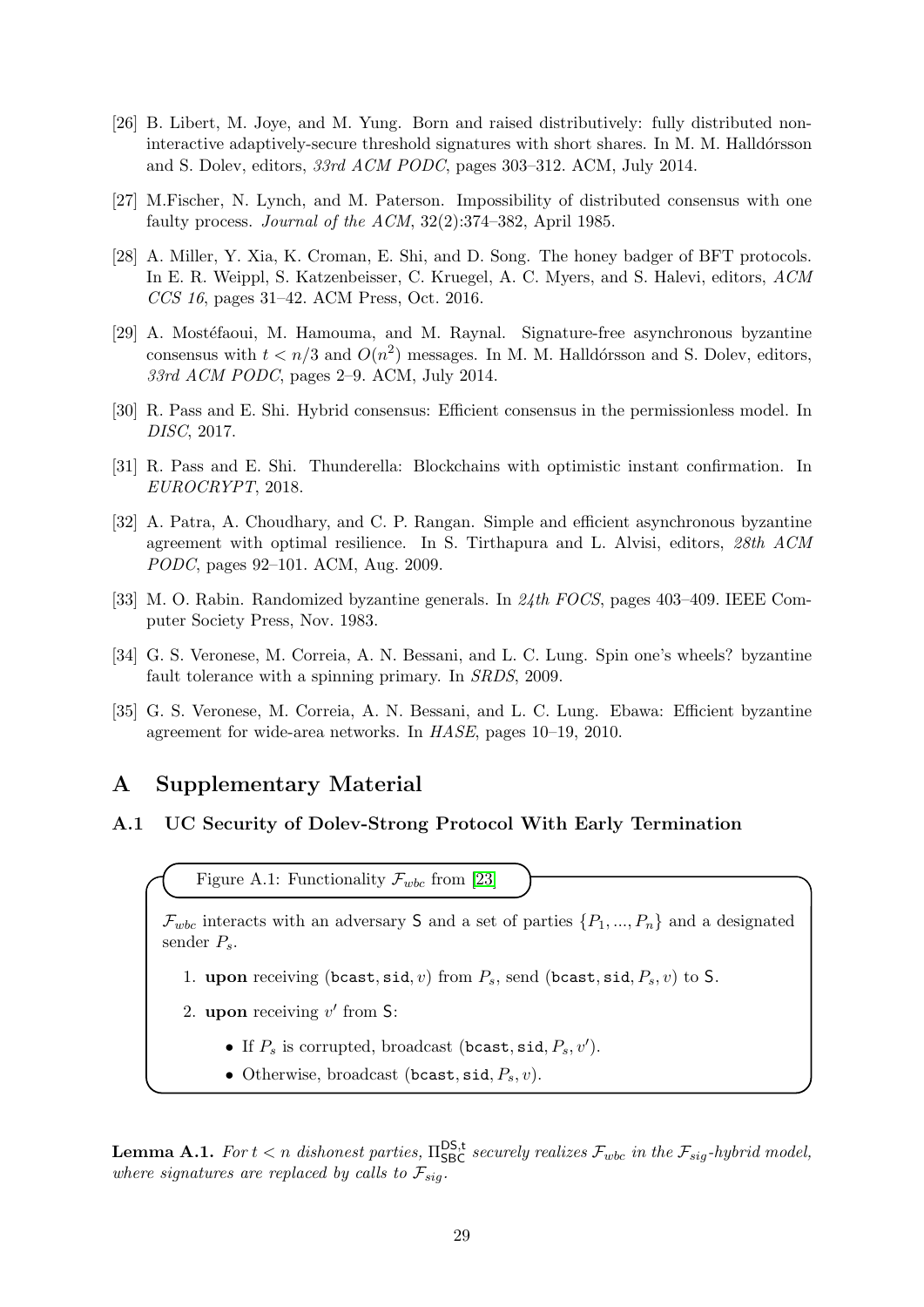**Protocol 2** Dolev-Strong protocol  $\Pi_{SBC}^{DS,t}$  [\[18\]](#page-27-10) for synchronous byzantine broadcast, adapted from [\[23\]](#page-27-11)

Let v be the input of dealer  $P_s$  and let  $pk_i, sk_i$  denote the public/secret key of party i. We say that a set SET is r-valid for a value  $v'$ , if it contains at least r valid signatures from distinct parties on  $v'$ . Finally, denote by  $\sigma_i^v$  a (valid) signature on v under public key  $pk_i$ .

1: Broadcast  $(v, \sigma_s)$ . Output v and terminate. // Only  $P_s$ 

2: Set  $ACC_i = SET_i = \emptyset$ . // Every party  $P_i$ 

- 3: For rounds  $r = 1, ..., t$ :
- 4: upon receiving  $(v', SET)$  from  $P_j$ , if SET is r-valid, set  $ACC_i \leftarrow ACC_i \cup \{v'\}$ , SET<sub>i</sub>  $\leftarrow$  $SET_i \cup SET$ .
- 5: If a value v' was newly added to  $\mathsf{ACC}_i$  in round  $r-1$ , broadcast  $(v', \mathsf{SET}_i \cup \{\sigma_i^{v'}\})$  $\begin{matrix} v' \\ i \end{matrix}$ .
- 6: In round  $t + 1$ :
- 7: if  $ACC_i = \{v'\}$  for some v' then
- 8: return  $v'$
- 9: end if

10: Let  $v'$  denote the first element in lexicographic order of  $\mathsf{ACC}_i$ 

11: return  $v'$ 

Proof. (sketch) Let A be an adversary that interacts with the parties running the protocol  $\Pi_{\text{SBC}}^{\text{DS,t}}$  in the  $\mathcal{F}_{sig}$ -hybrid model. We construct a simulator S that runs in the idealized model and interacts with  $\mathcal{F}_{wbc}$ . We show that no efficient environment Z can distinguish whether it is interacting with A and the parties running  $\Pi_{SBC}^{DS,t}$  in the  $\mathcal{F}_{sig}$ -hybrid model or S interacting with dummy parties and accessing  $\mathcal{F}_{wbc}$ . S acts as follows.

- 1. S waits until either  $P_s$  is corrupted or it receives (bcast, sid,  $P_s$ , v) from  $\mathcal{F}_{wbc}$ .
- 2. S simulates the honest parties in  $\Pi_{SBC}^{DS,t}$ . This is easily seen to be possible, because  $\Pi_{SBC}^{DS,t}$  is deterministic and S knows the inputs of  $P<sub>s</sub>$  (which is the only party with input). Namely, either  $P_s$  is corrupted in which case S knows the input of  $P_s$  or  $P_s$  is honest, and we have argued that S learns the input of  $P_s$  from  $\mathcal{F}_{wbc}$ . Lastly  $\mathcal{F}_{sig}$  can efficiently be simulated.
- 3. If A wishes to corrupt some party  $P_i$ , S corrupts  $P_i$  and simulates  $P_i$ 's internal state to A. Again, this can be done efficiently, because  $\Pi_{SBC}^{DS,t}$  is deterministic and parties' internal states are public.
- 4. Upon completing the simulation of the protocol, suppose that some honest party  $P_i$  outputs v' in the simulation of  $\Pi_{SBC}^{DS,t}$ . S now sends v' to  $\mathcal{F}_{wbc}$  and terminates.

This simulation is perfect, since S knows the inputs of all honest parties. Secondly, by the consistency property of  $\Pi_{SBC}^{DS,t}$ , every honest party outputs v' at the end of the simulation of  $\Pi_{SBC}^{DS,t}$ . Furthermore, by honest termination validity of  $\Pi_{SBC}^{DS,t}$ ,  $v' = v$  in the simulation of  $\Pi_{SBC}^{DS,t}$  if  $P<sub>s</sub>$  was not corrupt upon terminating. Therefore, the parties in the ideal world will output the same as the parties in the real world.  $\Box$ 

#### <span id="page-29-0"></span>A.2 Bracha's Protocol in the Synchronous Model

Consider the reliable broadcast protocol by Bracha [\[8\]](#page-27-7) depicted in Protocol [3.](#page-26-8) This protocol runs in a constant number of asynchronous rounds, but we describe in the following an attack strategy of a malicious sender that causes the protocol to run in  $\Omega(n)$  synchronous rounds until every party terminates, when the protocol is translated to the synchronous setting naively.

The parties proceed to run the protocol in synchronized rounds of length  $\Delta$ . In the first round, the sender  $P_s$  broadcasts (send, m) to  $\lceil \frac{n+t+1}{2} \rceil$  $\lfloor \frac{t+1}{2} \rfloor - 1$  honest parties. Thus, after  $\Delta$  time,